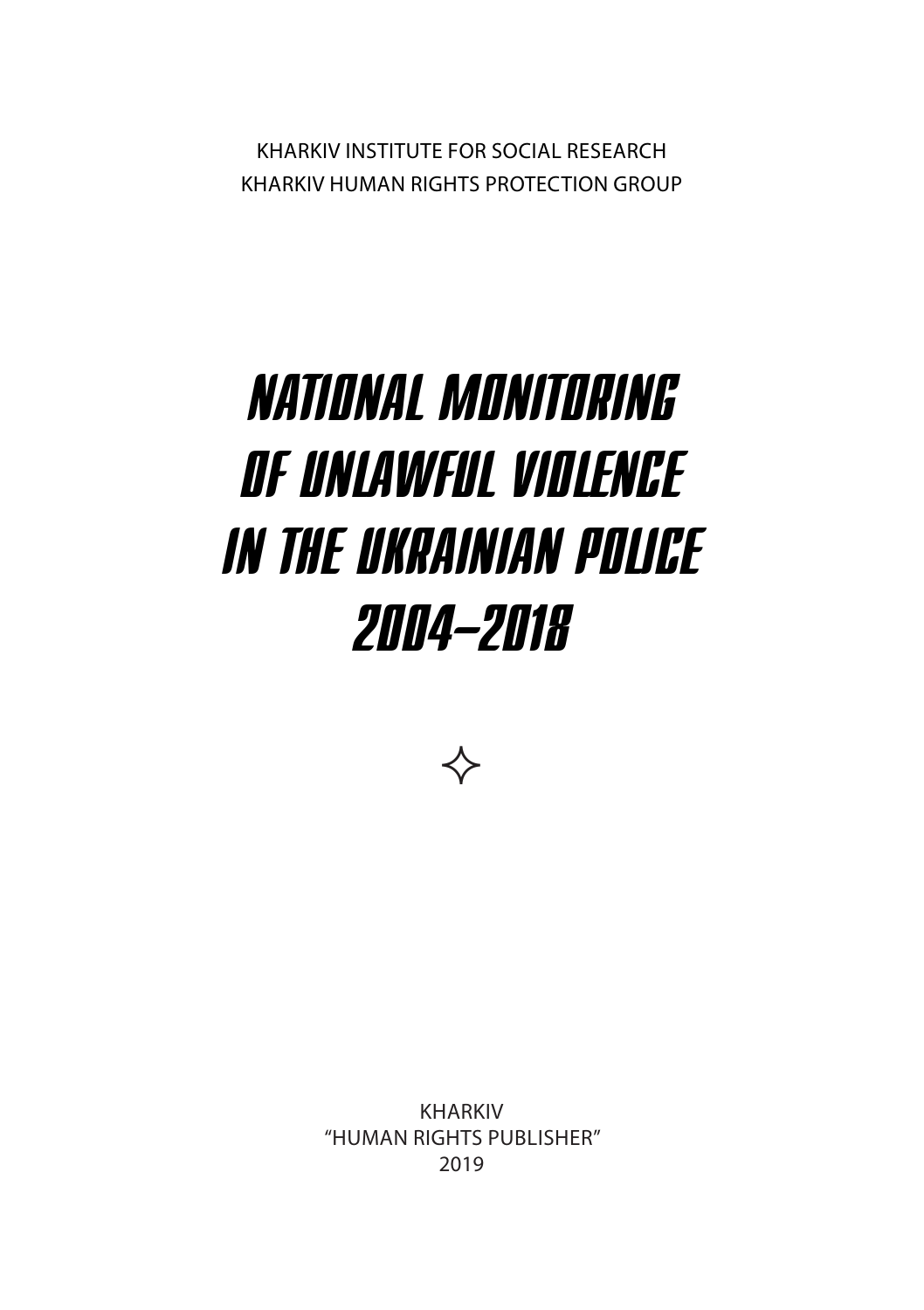#### УДК 343.226:351.74]-047.36"2004/2018"(047.2/.3) Н35



Ця публікація здійснена за фінансової підтримки Європейського Союзу. За зміст публікації відповідає лише Харківська правозахисна група, і його ні за яких обставин не можна вважати таким, що відбиває позицію Європейського Союзу

This document has been produced with the financial assistance of the European Union. The contents of this document are the sole responsibility of Kharkiv Human Rights Protection Group and can under no circumstances be regarded as reflecting the position of the European Union

Authors: *D. Kobzin, А. Chernousov, S. Scherban, V. Batchaev*

**National monitoring of unlawful violence in the Ukrainian police** 

**2004–2018** / Denys Kobzin, Аndrii Chernousov, Svitlana Scherban, Volodymyr Batchaev; Kharkiv Institute for Social Research; Kharkiv Human Rights Protection Group. — Харків: LLC "Human Rights Publisher", 2019. — 48 p. Н35

#### ISBN 978-617-7391-62-2

The report contains the results of another study of the prevalence of torture and ill-treatment in police, which highlights the extent, causes and consequences of these phenomena in Ukraine. The paper presents the monitoring results started in 2004. Consecutive studies of the phenomenon of unlawful violence over 14 years, using a similar methodology, allow us to analyze the processes in the law enforcement system and the effectiveness of reforms.

The report will be useful for law enforcement professionals, journalists, public figures, lawyers, representatives of international organizations, and anyone interested in human rights and reform in Ukraine.

#### **УДК 343.226:351.74]-047.36"2004/2018"(047.2/.3)**

- © Denys Kobzin, Аndrii Chernousov, Svitlana Scherban, Volodymyr Batchaev, 2019
- © Kharkiv Institute for Social Research, 2019
- © Kharkiv Human Rights Protection Group, 2019

ISBN 978-617-7391-62-2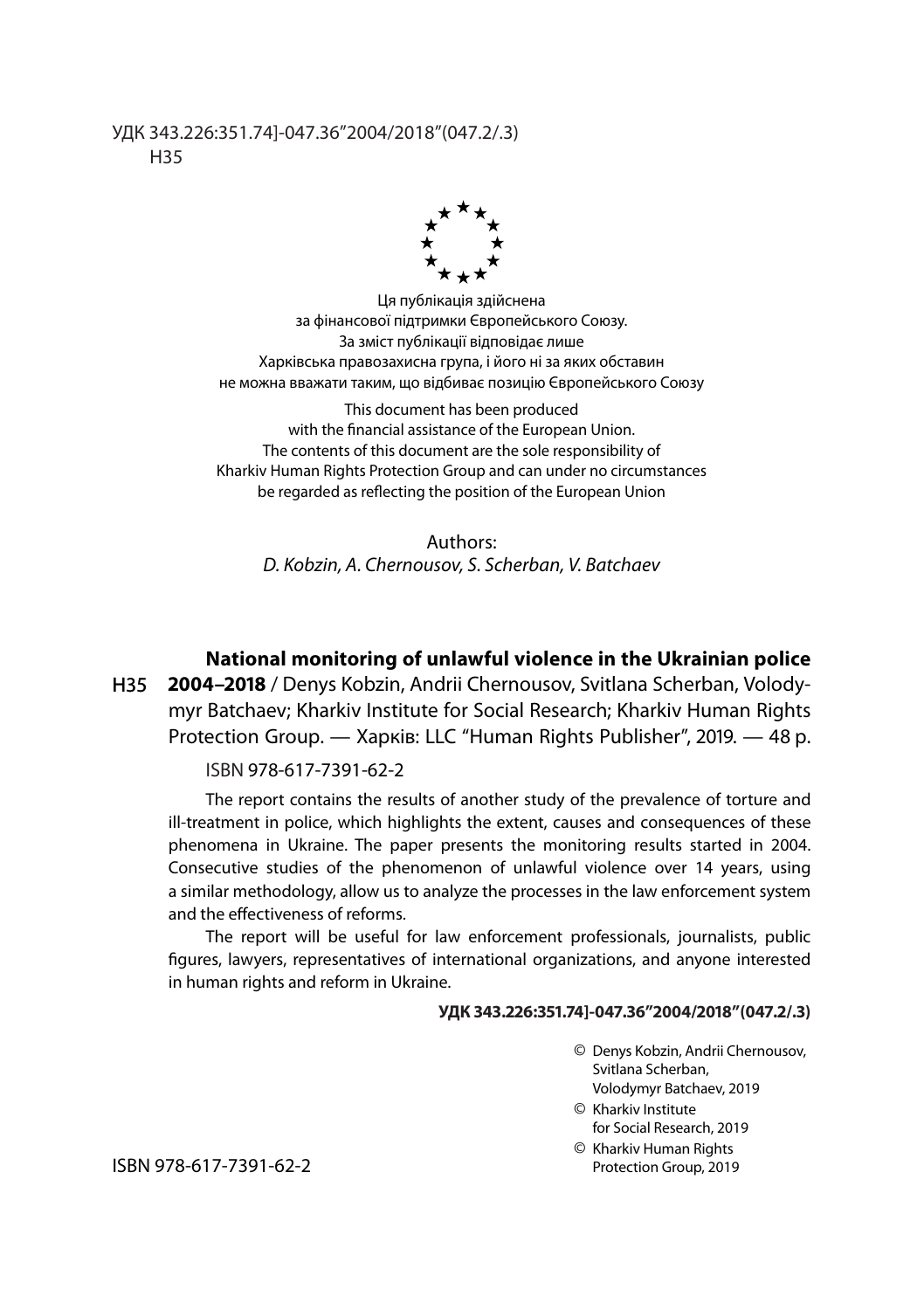# THE TABLE OF CONTENTS

| EVALUATION OF SCALES OF USING OF UNLAWFUL VIOLENCE |
|----------------------------------------------------|
| SBI: WOULD IT BE THE INDEPENDET BODY               |
|                                                    |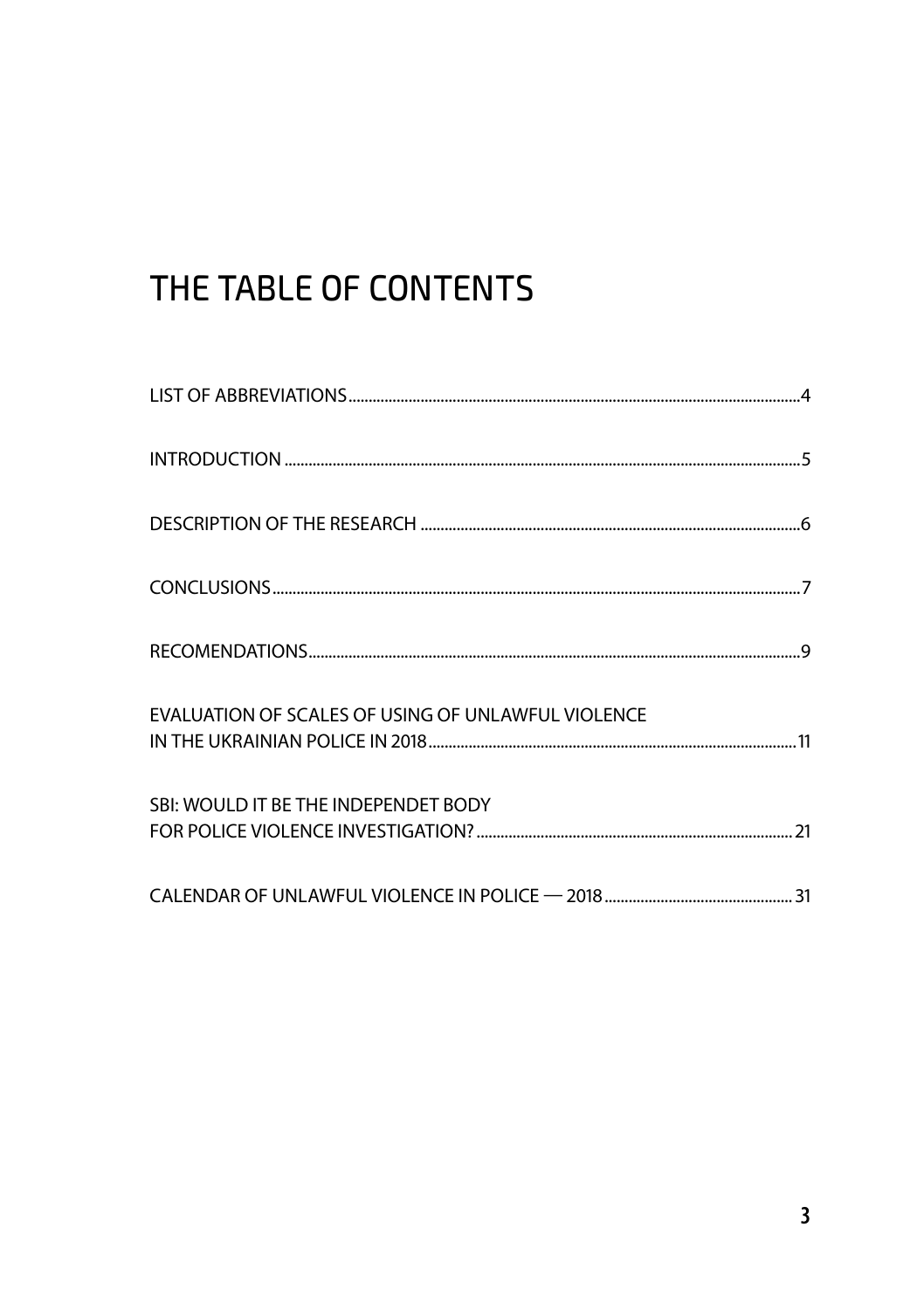# List of abbreviations

Crimea — Autonomous Republic of Crimea

VRU — The Verkhovna Rada of Ukraine

GPU — Prosecutor General's Office of Ukraine

National Police Headquarters — General Directorate of the National Police

SBI — State Bureau of Investigation

State Stat — State Statistics Service of Ukraine

ITT — Temporary detention isolator of police

- CCU Criminal Code of Ukraine
- MIA Ministry of Internal Affairs of Ukraine
- NABU the National Anti-corruption Bureau of Ukraine
- SAP Specialized Anti-corruption Prosecutor's Office
- SSU Security Service of Ukraine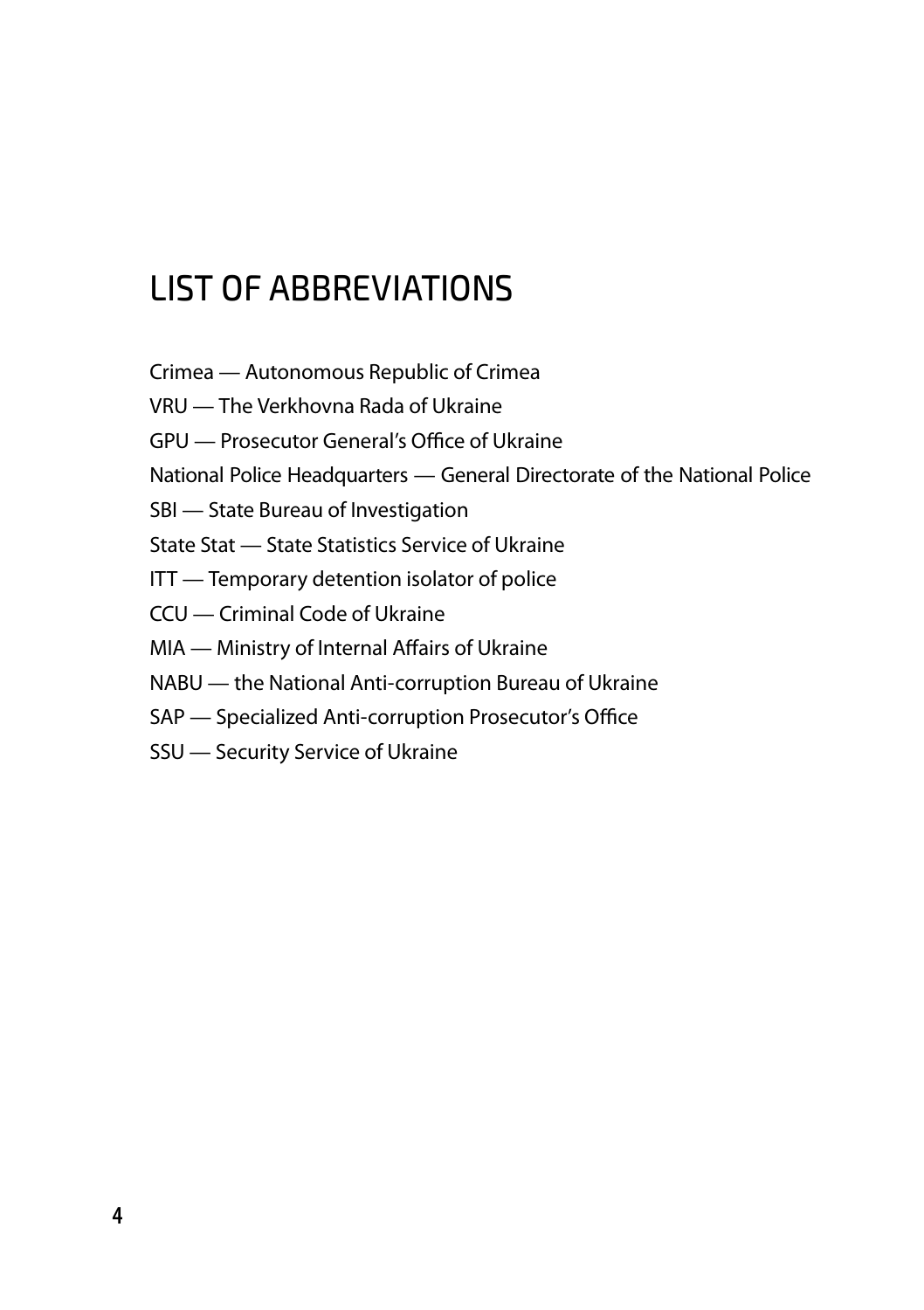## INTRODUCTION

The seventh stage of national monitoring of unlawful police violence allows us to assess not only the dynamics of this phenomenon in Ukraine during the period 2004–2018.

The report contains two sections and an appendix:

**The first section** is devoted to the analysis of the results of a sociological survey. It presents a comparative analysis of the opinion of ordinary citizens about the extent of the prevalence of unlawful violence in the activities of the police of Ukraine; comparative data for the period of 2004–2018. The attitude of citizens to the problem of unlawful violence and its permissibility in police activity in the current conditions is analyzed.

**The second section** of the report provides an expert review of the effectiveness of the State Bureau of Investigation of Ukraine as an independent agency for the investigation of torture and ill-treatment by the police.

**The conclusions and recommendations** set out concrete steps to prevent unlawful violence through institutional changes in police activity.

**The annex** provides a calendar of unlawful police violence for 2018.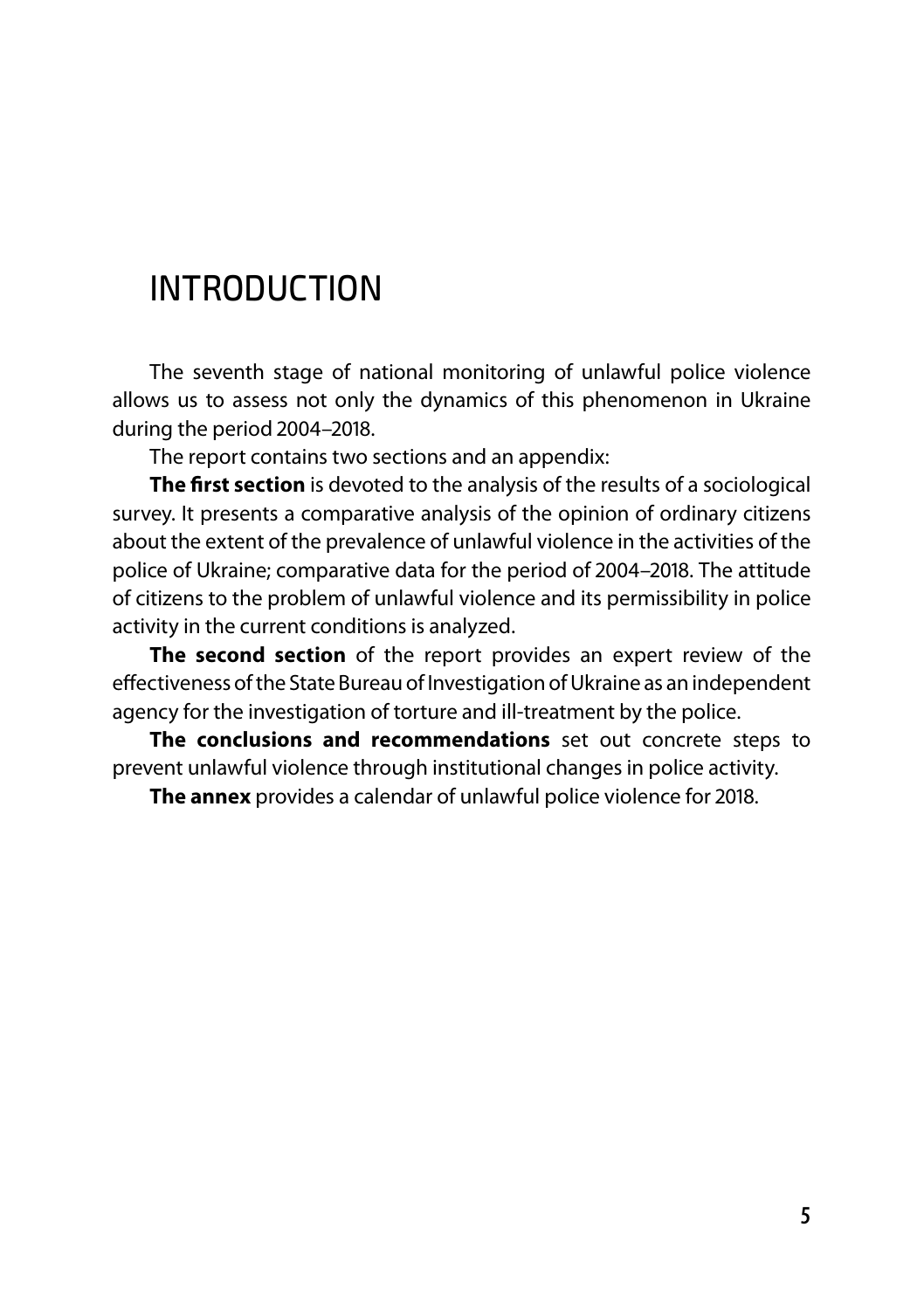## DESCRIPTION OF THE RESEARCH

The study was conducted as part of a comprehensive evaluation of police efficiency conducted in November-December 2018. A sociological survey of 19,500 respondents was conducted in all regions of Ukraine according to a specially designed sample. The study was conducted by the method of faceto-face interview.

Socio-demographic indicators of the sample

19,500 respondents were interviewed, including 45.3% men and 54.7% women.

Among those surveyed, 11.2% were young people aged 16–24 years, 28.3% were people 25–39 years old, another quarter (24.8%) were 40–54 years old. Respondents aged 55 and over — 35.7%.

Less than half of those surveyed have specialized secondary education (46.4%), and some (20.4%) have a primary or incomplete secondary education. 33.2% of respondents complete or graduate from higher educational institution.

32.4% of survey participants live in regional centers. 27.5% are urban dwellers, 40.1% live in towns and villages.

Among surveyed, 5.5% have admininstrative offence record and 1.5% have crime record.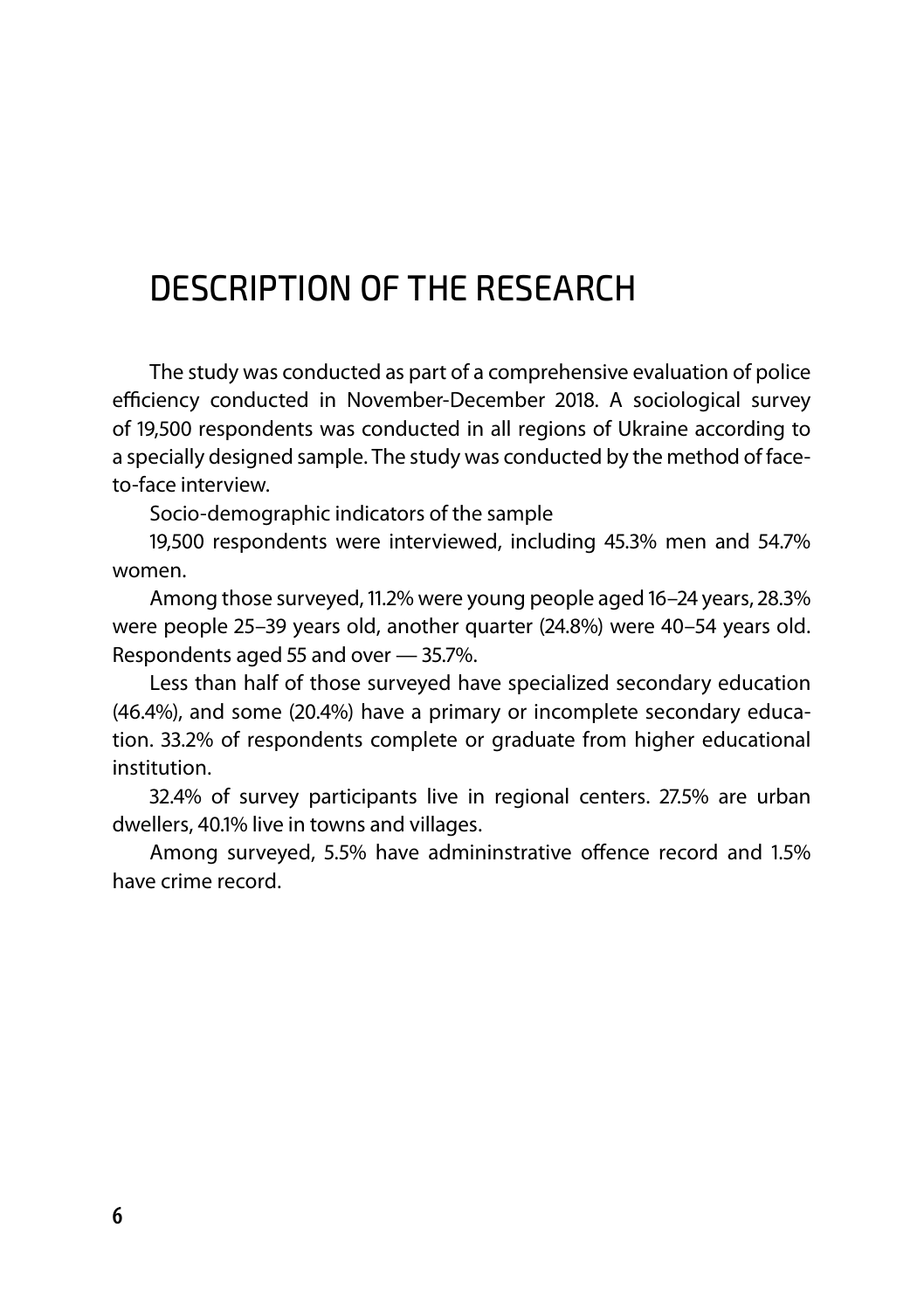## **CONCLUSIONS**

- Number of police beatings, sufferings or torture have decreased slightly from 641 326 people in 2017 to 546 686 people in 2018. It can be stated that the negative tendency to increase the number of cases of violence that occurred in 2016–2017 has stopped, but the overall scale remains quite significant. However, it should be added that a total of 4.6% of respondents (878 polled in the general sample) indicated that during the year police officers violated their rights or the rights of their relatives or did not perform their work well enough.
- The most important indicator of the absence of decisive steps to combat police violence is maintaining a decades-old system of collecting and analyzing complaints about the actions of police officers and a system of assessing the state of lawfulness in the police force as a whole. Our research shows that, as before, a significant proportion of complaints are reported directly to the police and dealt with there. Even after the establishment of the SBI, which is subject to procedural reporting to the Prosecutor General's Office, the data are still evaluated, collected and generated by the same law enforcement agencies, without the involvement of non-governmental institutions and the victims themselves. Unfortunately, this contributes to the reproduction of a mechanism that has been repeatedly evaluated as ineffective in our studies.
- Unlawful police violence continues to be an extremely latent phenomenon — most victims do not report such incidents anywhere and prefer to avoid talking to interviewers. The results of the 2018 monitoring indicate that even among those who have suffered violations of their rights by the police, the vast majority (90.7% of victims of police violence) did not file formal complaints. The key reason is the idea that it will be useless (51,4% of victims).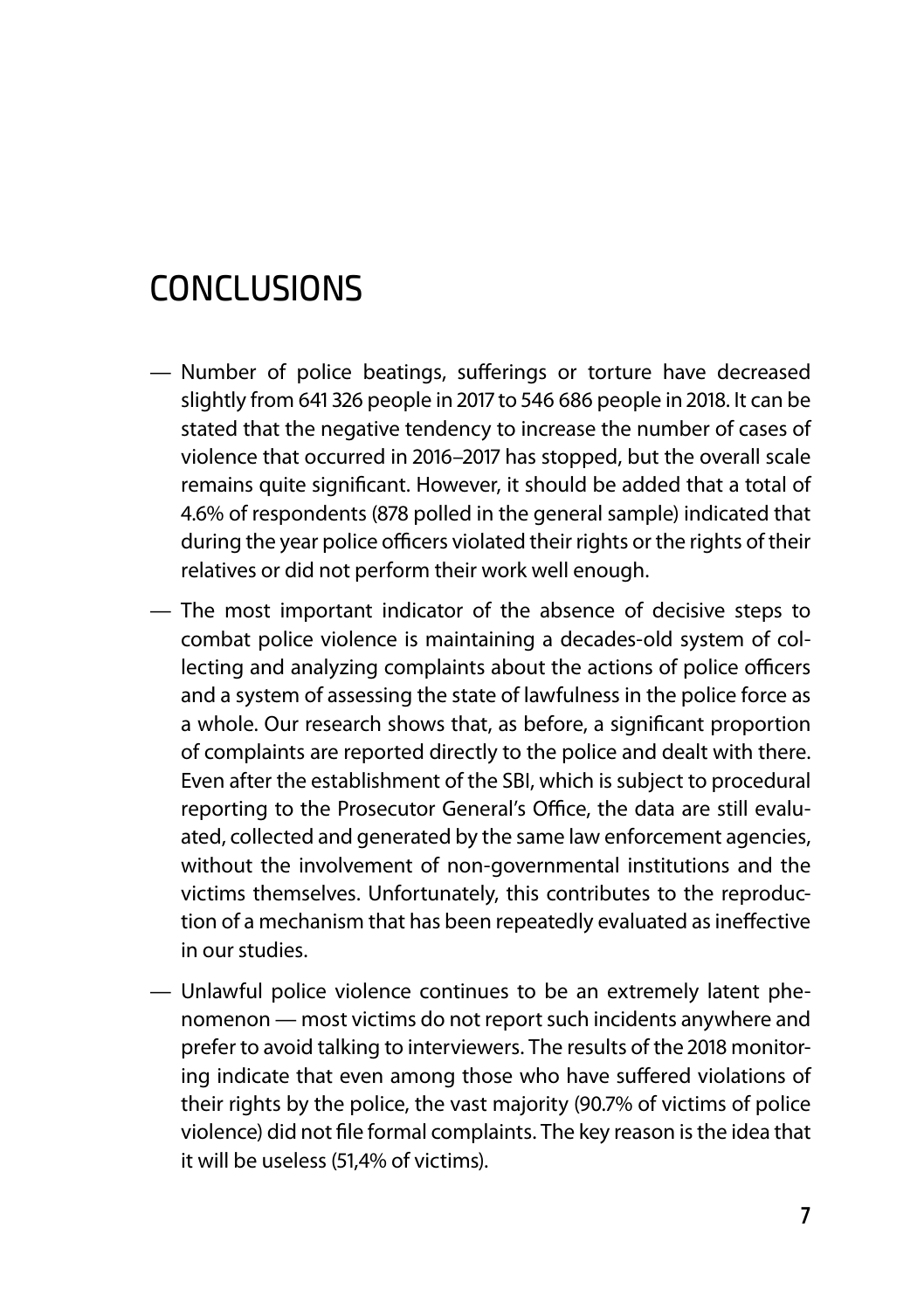— Surveys show that in 2018, almost every third Ukrainian (31.8%) in one way or another tolerates the possibility of unlawful violence or even torture by police. These data confirm a negative trend for several years. Although the vast majority in society (68.2%) are still people who do not admit unlawful violence to the police under any circumstances or justifications, the trends tend to show that there is an increasing proportion of society that is less demanding towards police action and tolerates unlawful violence.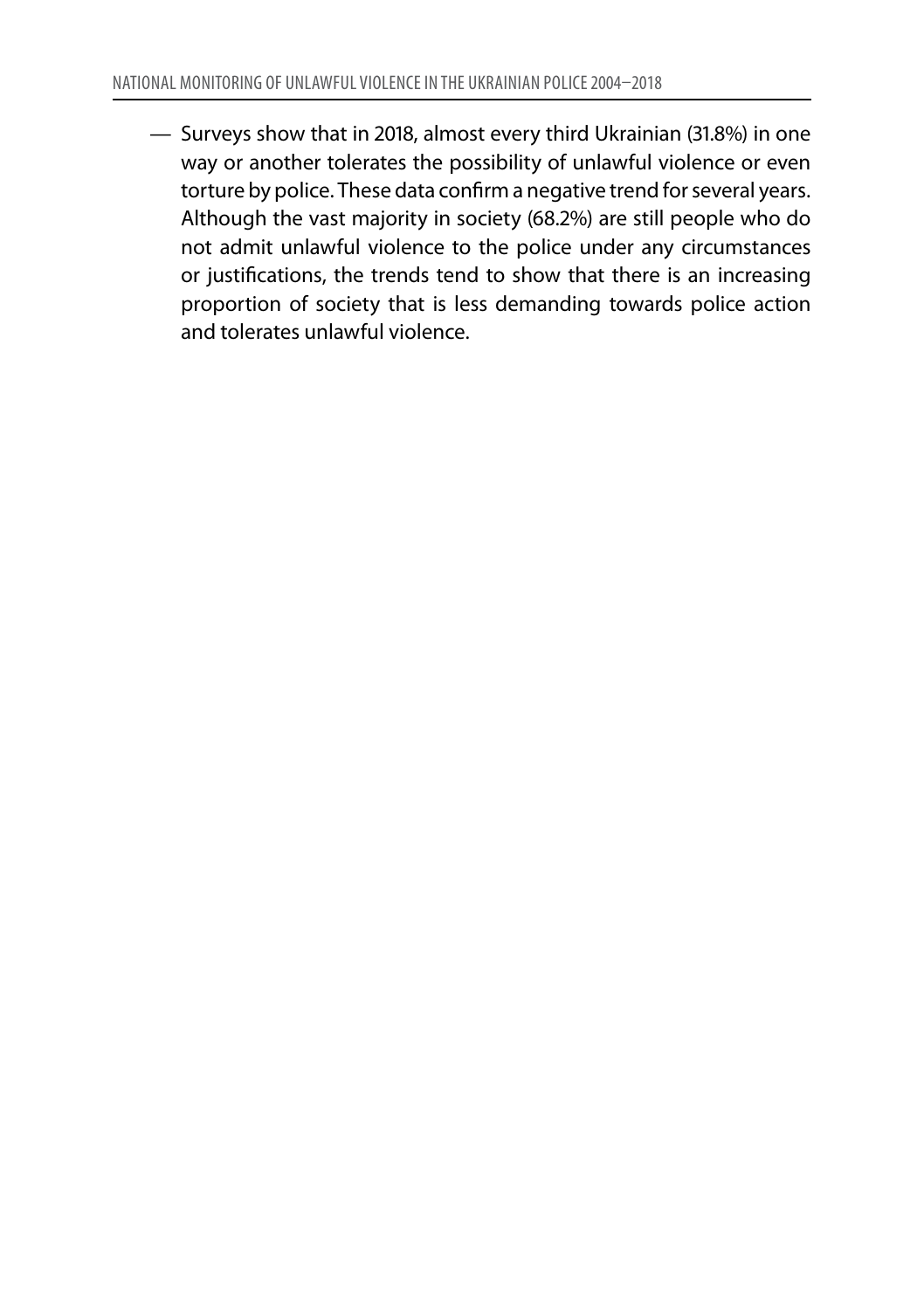## RECOMMENDATIONS

#### **NEW, INDEPENDENT AND OBJECTIVE COLLECTION SYSTEM,**  • **ANALYSIS OF COMPLAINTS, AND NOTIFICATIONS OF UNLAW-FUL VIOLENCE IN POLICE, SHOULD BE ESTABLISHED.**

All reports of police brutality should be investigated as a crime, not a misconduct (disciplinary). An independent system for collecting and investigating complaints about police actions, which will use the resources of the public and the media, will overcome existing practices of unlawful police violence.

#### **THE STATE MUST COMPLY WITH THE LAW AND ENSURE THE**  • **EFFECTIVENESS OF THREE KEY SAFEGUARDS OF UNLAWFUL VIOLENCE.**

This means that all authorities and institutions of the state, from the police to the courts, must make every effort to reach certain standards of criminal procedure: all detentions must be timely issued and executed in strict compliance with the law; all detainees should be informed of their rights in a timely manner and be able to inform the third party of the fact of detention, be able to communicate with a lawyer before the first interrogation and have unhindered access to a doctor according the detainee's own choice.

#### **MAKE THE STATE BUREAU OF INVESTIGATION WORK MORE**  •**EFFECTIVE.**

Change the accountability of the State Bureau of Investigation from prosecutorial to parliamentary. This will significantly increase the independence of the Bureau and allow the Office of the Police Violence Investigation to be effectively monitored. Introduce the practice of public reporting on the work of the SBI in the Verkhovna Rada of Ukraine, with the opportunity to involve members of the public, as well as victims of torture and ill-treatment by the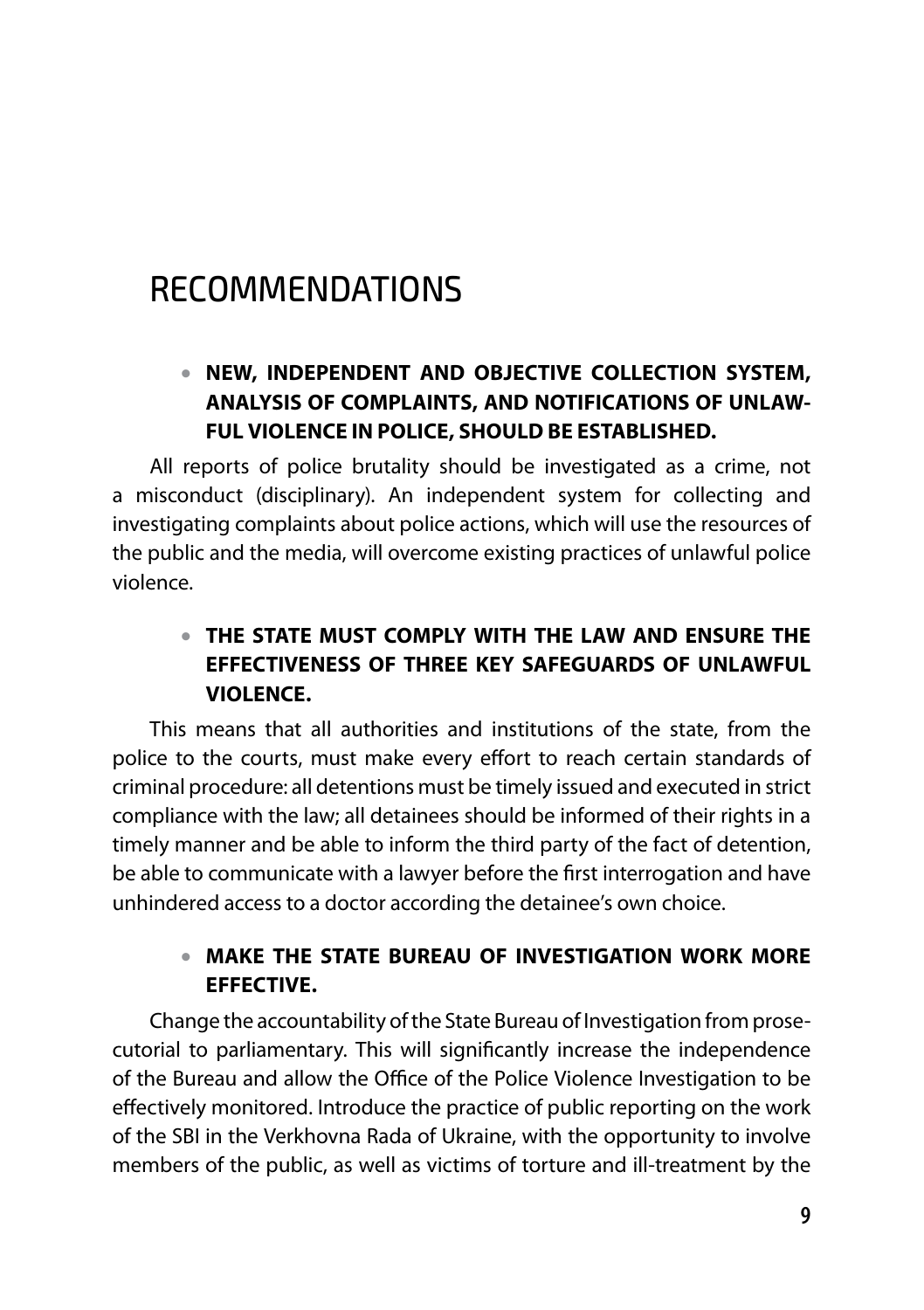police. Clearly differentiate between the newly formed NABU and the SBI by transmitting all corruption crimes to the NABU.

#### **THE STATE AND THE SOCIETY SHOULD REPORT AN ATTEMPTS**  •**TO REDUCE TOLERANCE TO TORTURE AND VIOLENCE IN THE POLICE.**

The increasing tolerance of these negative phenomena, which has been occurring in the society in recent years, is a dangerous precondition for the continued spread of unlawful violence. That is why national programs should be developed and implemented to promote human rights and civil rights priorities, as well as European approaches to security issues.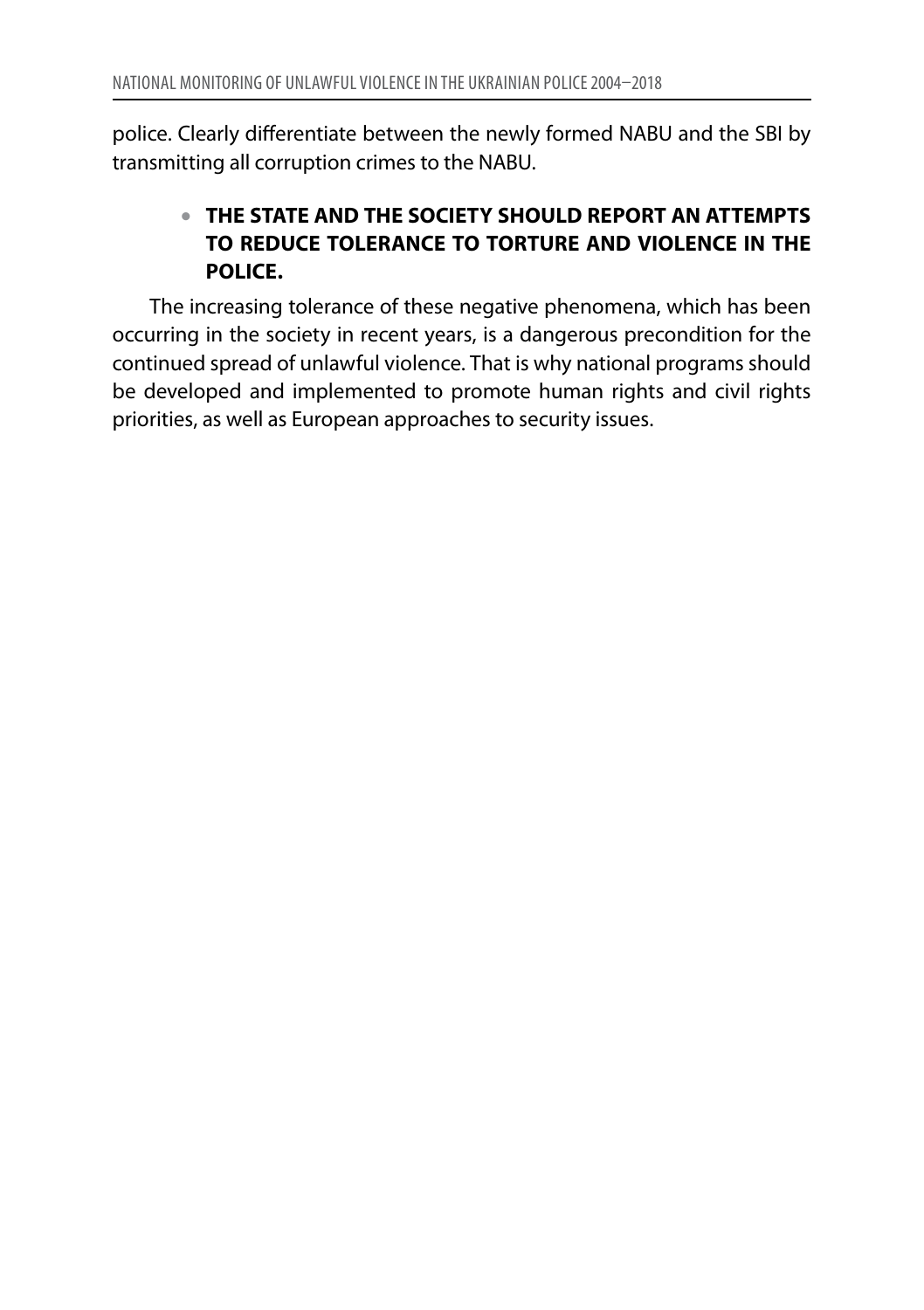## EVALUATION of SCALES of USING of UNLAWFUL VIOLENCE in THE UKRAINIAN POLICE in 2018

The study on the prevalence of unlawful police violence was conducted in late 2018 as part of a larger study aimed at evaluating police activity as a whole. This allowed not only to clarify the extent of unlawful police violence by region, but also by country as a whole.

It should be noted that in 2018, the police did not make any significant changes — the approaches, performance evaluation criteria, internal investigations procedures and citizen complaints remained the same. Although work has begun to change the outdated police evaluation system and the use of opinion polls, indicators still determine the daily practice of police units and affect the extent of police violence.

The centralized structure of the Ministry of Internal Affairs, which includes the National Police, the National Guards, the State Migration Service, the State Border Guard Service, and the State Emergency Service, remained unchanged.

However, the most important indicator of a lack of change is still the persistence of a system of collecting and analyzing complaints against the actions of police officers and a system of assessing the state of law enforcement in the police as a whole for decades.

Expert analysis shows that, as before, a considerable part of the complaints goes directly to the police and is dealt with there. Even after the establishment of the SBI, which is subordinate to the Prosecutor General's Office, the data are still evaluated, collected and generated by the same law enforcement agencies, without the involvement of non-governmental institutions and the victims themselves.

Unfortunately, this contributes to the reproduction of a mechanism that has been repeatedly evaluated as ineffective in our studies.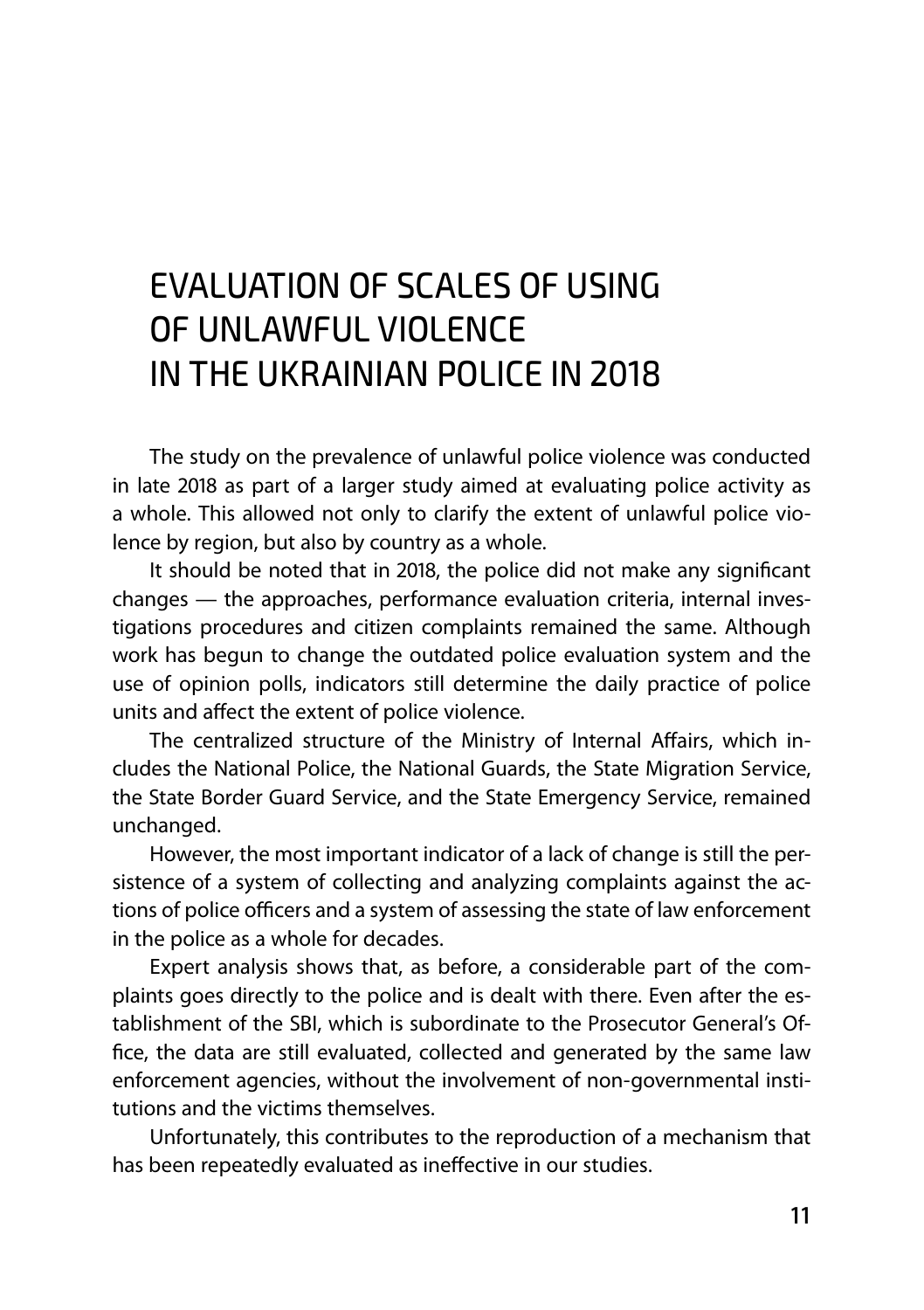Сlosed and non-transparent system for collecting and investigating complaints also affects the number of such reports — even when contacting a health facility with the consequences of beatings or torture, victims will have to deal with police officers. That is why victims of torture or violence prefer not to report. As before, this leads to the fact that the real extent of police violence remains hidden from official statistics, both police and medical staff, which cannot be regarded as objective and, therefore, cannot be relied upon to estimate the real scale of violence.

Given the circumstances and the inability to rely on data from other sources, a national sociological survey remains the only method that allows to study a latent phenomenon such as unlawful police violence in Ukraine. Through the use of years of research tools, we not only have the opportunity to estimate the number of people who have been victims of unlawful violence in police during the year, but also to compare with previous years. Significant expansion of the sample (up to 19,500 respondents) and a survey in all regions of the country (except Crimea and the occupied parts of Donetsk and Luhansk regions) also made it possible to more effectively identify the victims of police misconduct.

In the course of the survey, 326 respondents indicated that they were victims of assault, torture or misconduct by police officers and told their stories.

Thus, the proportion of respondents who, during the 12 months of 2018, were victims of deliberate beatings, suffer or torture by police, but decreased from 2.0% (2017) to 1.7% (2018) when the estimated number of victims was 641 326 people.

On the one hand, given the large sample size increase, this is in fact no different than in 2017 — violence remained within the same range. At the same time, however, it can be noted that the negative tendency for an increase in the number of cases of violence that occurred in 2016–2017 has stopped, but the overall scale remains significant.

However, it should be added that a total of 4.6% of respondents (878 polled in the general sample) indicated that during the year police officers violated their rights or the rights of their relatives or did not perform their duties well enough.

In order to assess the magnitude and dynamics of unlawful police violence, we've calculated the estimated number of victims. As with the evalu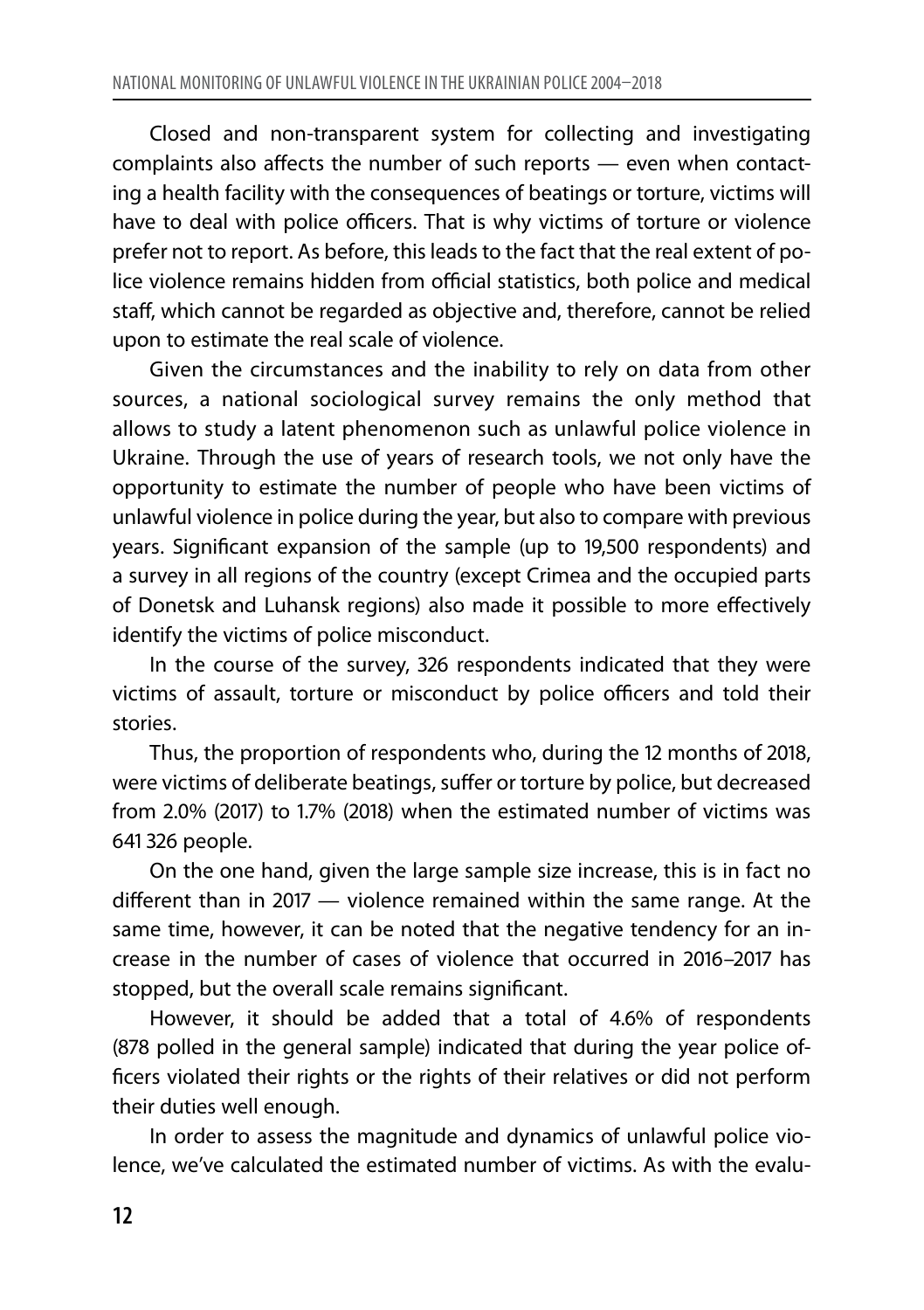ation of past periods, it is produced by extrapolating the results of the study on all adult population of Ukraine.

For this purpose, we took the percentage of victims of this or that type of unlawful violence from the total adult population of Ukraine and adjusted the data, not including in the assessment the Autonomous Republic of Crimea, the uncontrolled territories in Donetsk and Luhansk regions, but taking into account the number of officially registered adults from these internally displaced persons (32 158 001 persons, according to the State Statistics Committee).

Thus, in the course of the study, we obtained estimates of the extent of unlawful police violence in territories not covered by armed conflict.



*Estimated number of victims of unlawful physical violence in the police force of Ukraine in the period of 2004–2018 (in thousands)*

It is quite logical that the number of victims of beatings, bodily harm **during detention** also decreased slightly, amounting to 418,050 people, respectively. With regard to the use of unlawful violence in the course of investiga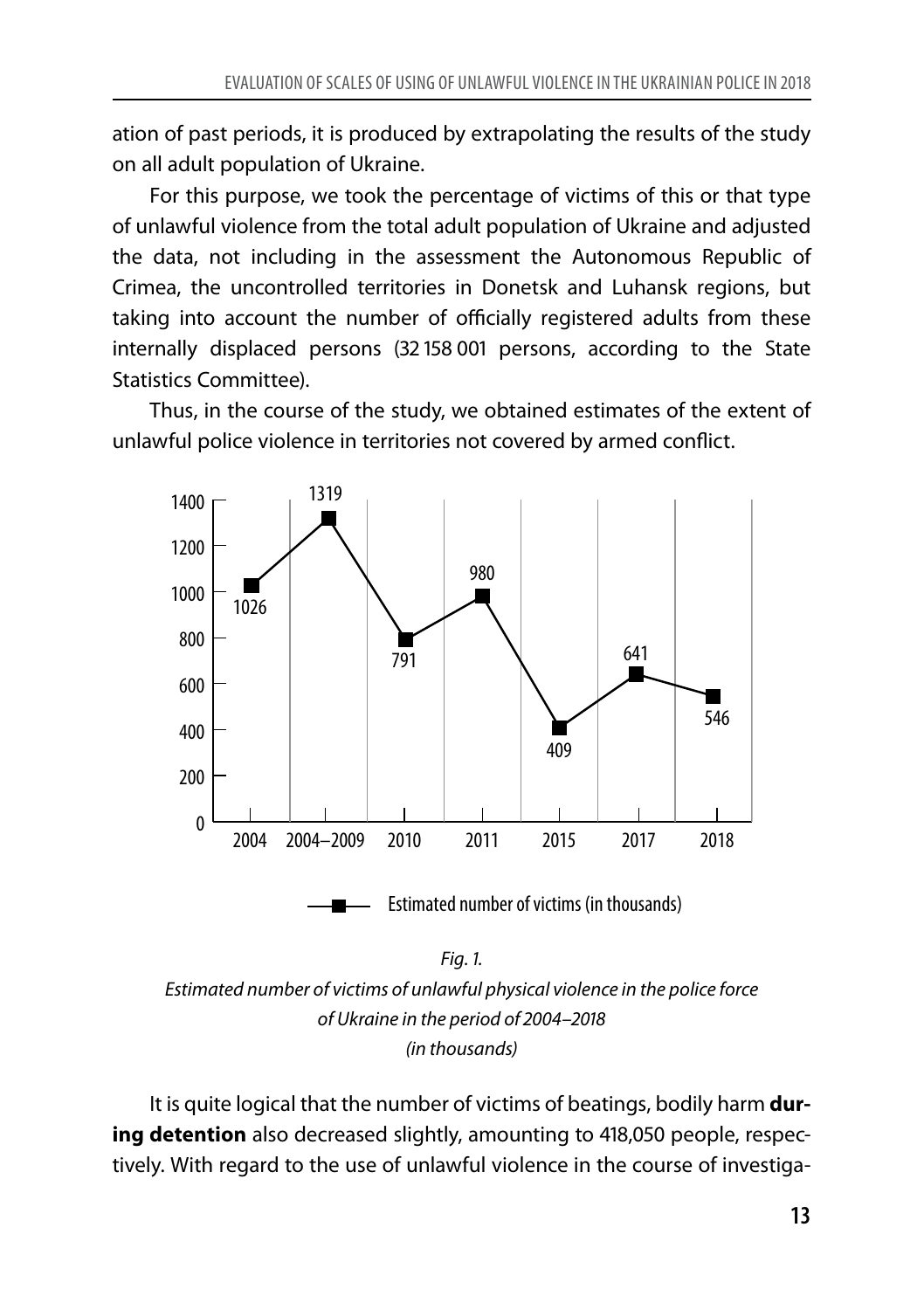tions, more significant changes have taken place: the estimated number of victims has fallen by almost half, totaling 192,950 victims.

*Tab. 1.2.1*

*Estimated total number of victims of unlawful physical violence in the police force of Ukraine in the period of 2004–2018*

| Year      | Number of victims (%) | <b>Estiamted number of victims</b> |
|-----------|-----------------------|------------------------------------|
| 2004      | 2,73                  | 1026616                            |
| 2004-2009 | 3,50                  | 1319500                            |
| 2010      | 2,10                  | 791700                             |
| 2011      | 2,60                  | 980 200                            |
| 2015      | 1,30                  | 409 080                            |
| 2017      | 2,0                   | 641326                             |
| 2018      | 1,7                   | 546 686                            |

*Tab. 1.2.2*

*Estimated number of victims of beating, injuries sustained during police detention during the period of 2004–2018*

| Year      | Number of victims (%) | <b>Estiamted number of victims</b> |
|-----------|-----------------------|------------------------------------|
| 2004      | 2,73                  | 1026 616                           |
| 2004-2009 | 1,6                   | 604 433                            |
| 2010      | 1,3                   | 491 102                            |
| 2011      | 1,6                   | 604 433                            |
| 2015      | 0,5                   | 157 338                            |
| 2017      | 1,5                   | 480 979                            |
| 2018      | 1,3                   | 418 050                            |

As regards the victims of torture in the course of the investigation, the study indicates that the number of victims of this crime has actually stabilized over a fifteen-year period.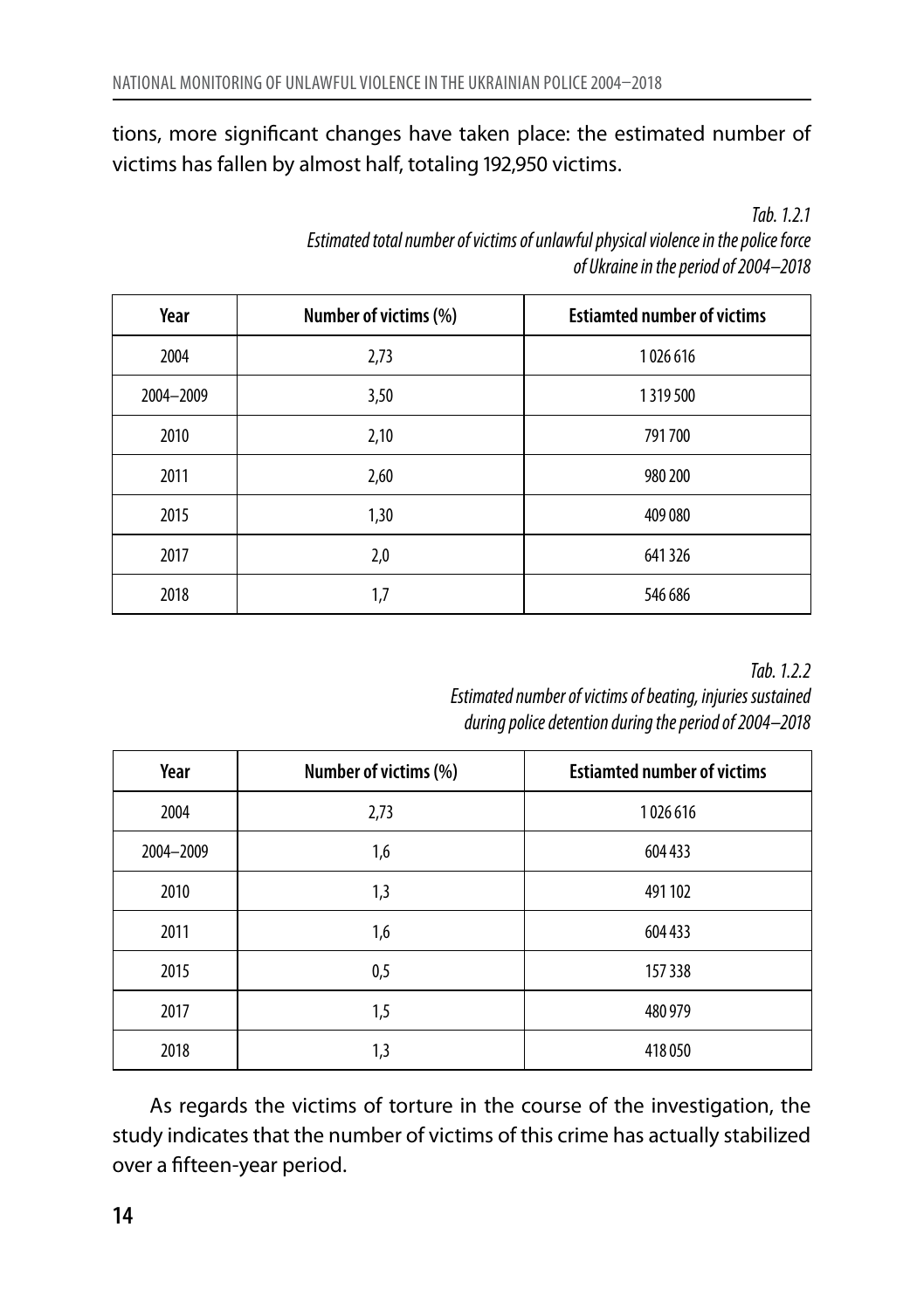Thus, according to the data, since the beginning of observations (2004), the number of victims of torture has been decreasing periodically, and then increasing again.





*Tab. 1.2.3*

*Estimated total number of victims of unlawful physical violence in the police force of Ukraine in the period of 2004–2018*

| Year      | Number of victims (%) | <b>Estiamted number of victims</b> |
|-----------|-----------------------|------------------------------------|
| 2004      | 0,94                  | 355 293                            |
| 2004-2009 | 1,3                   | 491 102                            |
| 2010      | 0,9                   | 330 300                            |
| 2011      | 0,8                   | 293 600                            |
| 2015      | 0,6                   | 188 806                            |
| 2017      | 1,2                   | 384783                             |
| 2018      | 0,6                   | 192 950                            |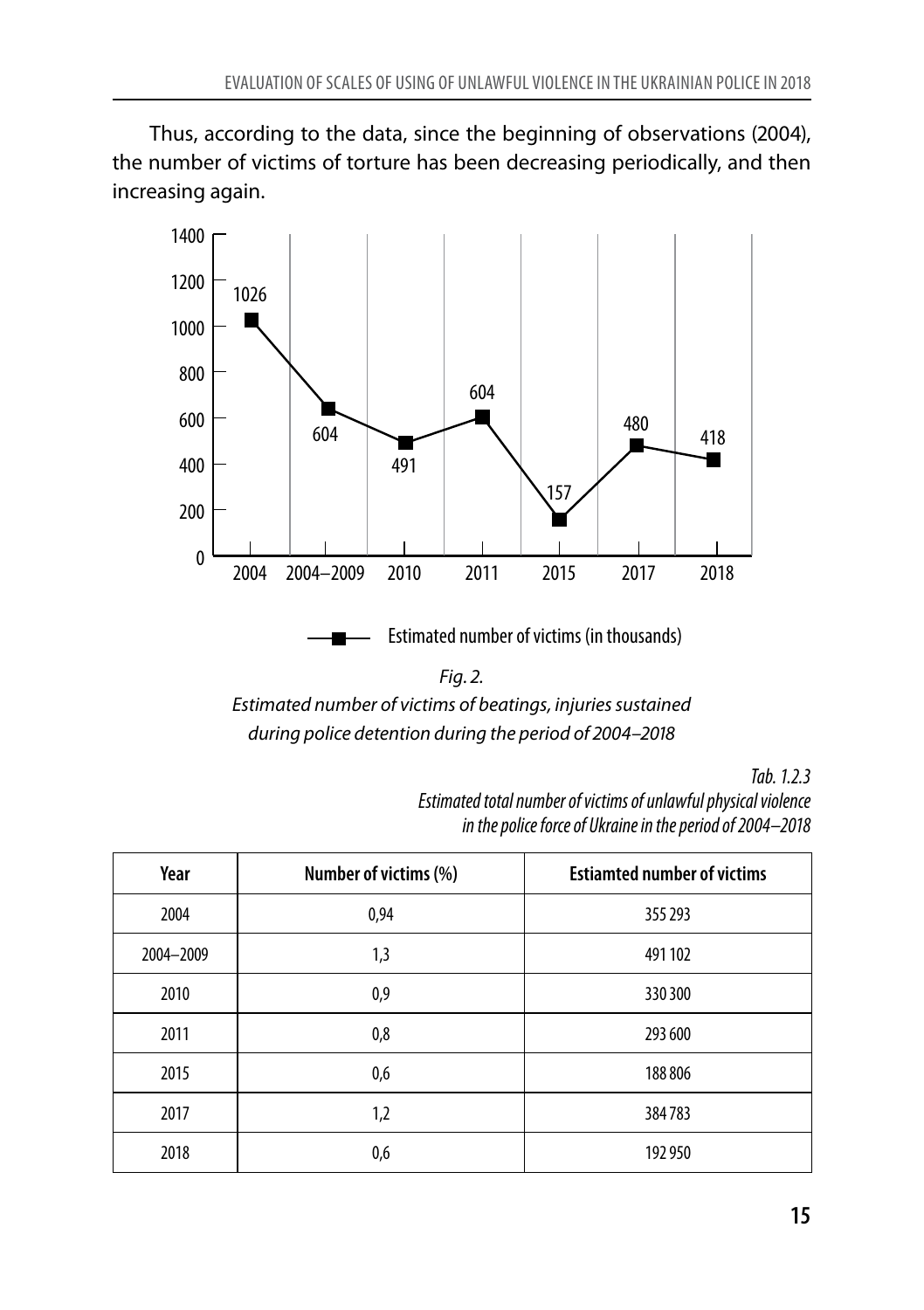

| ٧ |
|---|

*Estimated number of victims of beatings, injuriesin the course of the investigation in the police of Ukraine in the period of 2004–2018*

*Tab. 1.2.4*

*Estimated number of victims of torture during police investigation in the period of 2004–2018*

| Year      | Number of victims (%) | <b>Estiamted number of victims</b> |
|-----------|-----------------------|------------------------------------|
| 2004      | 0,25                  | 93 498                             |
| 2004-2009 | 0,3                   | 113 331                            |
| 2010      | 0,2                   | 75 400                             |
| 2011      | 0,3                   | 113 331                            |
| 2015      | 0,2                   | 62935                              |
| 2017      | 0,3                   | 96 195                             |
| 2018      | 0,2                   | 64 300                             |

The 2018 year study found that the number of victims of torture has fallen again, with about 64,300 casualties. But at the same time it should be noted that no significant shift has taken place.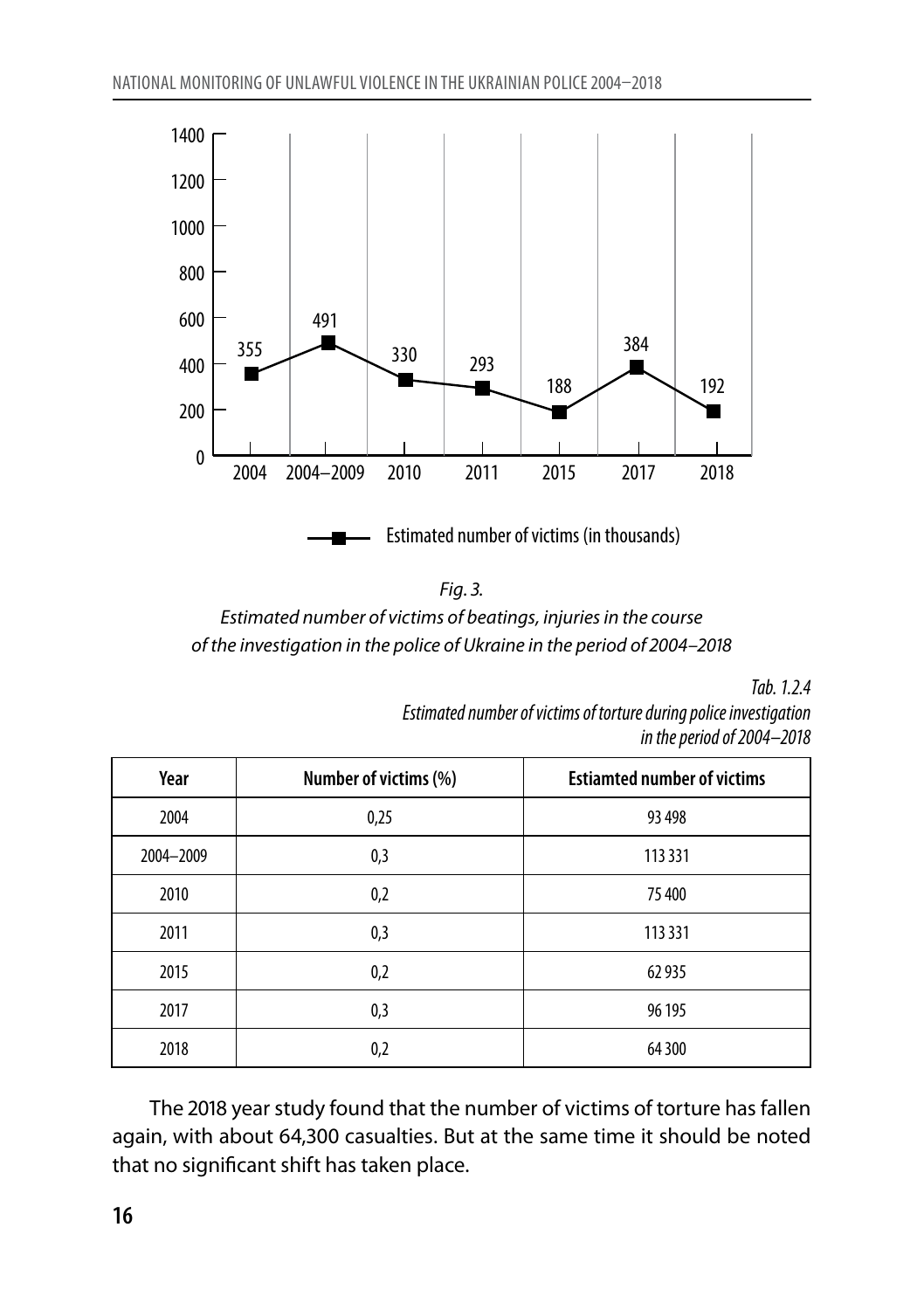

*Fig. 4. Estimated number of victims of torture during police investigation for the period of 2004–2018*

Unfortunately, unlawful police violence continues to be an extremely latent phenomenon — most victims do not report such incidents anywhere and prefer to avoid talking to interviewers. The results of the 2018 monitoring indicate that even among the persons who have been abused by their police, the vast majority (90.7%) did not file formal complaints. The key reason is the thought that it will be in vain (51.4%).

One of the most important factors influencing the prevalence of torture and police brutality is the attitude of society to this phenomenon. Back in 2015, our monitoring recorded a halt to the ten-year trend of increasing intolerance to police violence. Then, and later in 2017, we pointed out that the number of Ukrainians who did not tolerate cruelty stopped growing, and even began to decline.

Survey data shows that in 2018, almost every third Ukrainian (31.8%) in one way or another tolerates the possibility of unlawful violence, or even torture, by police. These data confirm a negative trend for several years. Although the overwhelming majority (68.2%) of the society are still people who do not admit illegal violence to the police under any circumstances or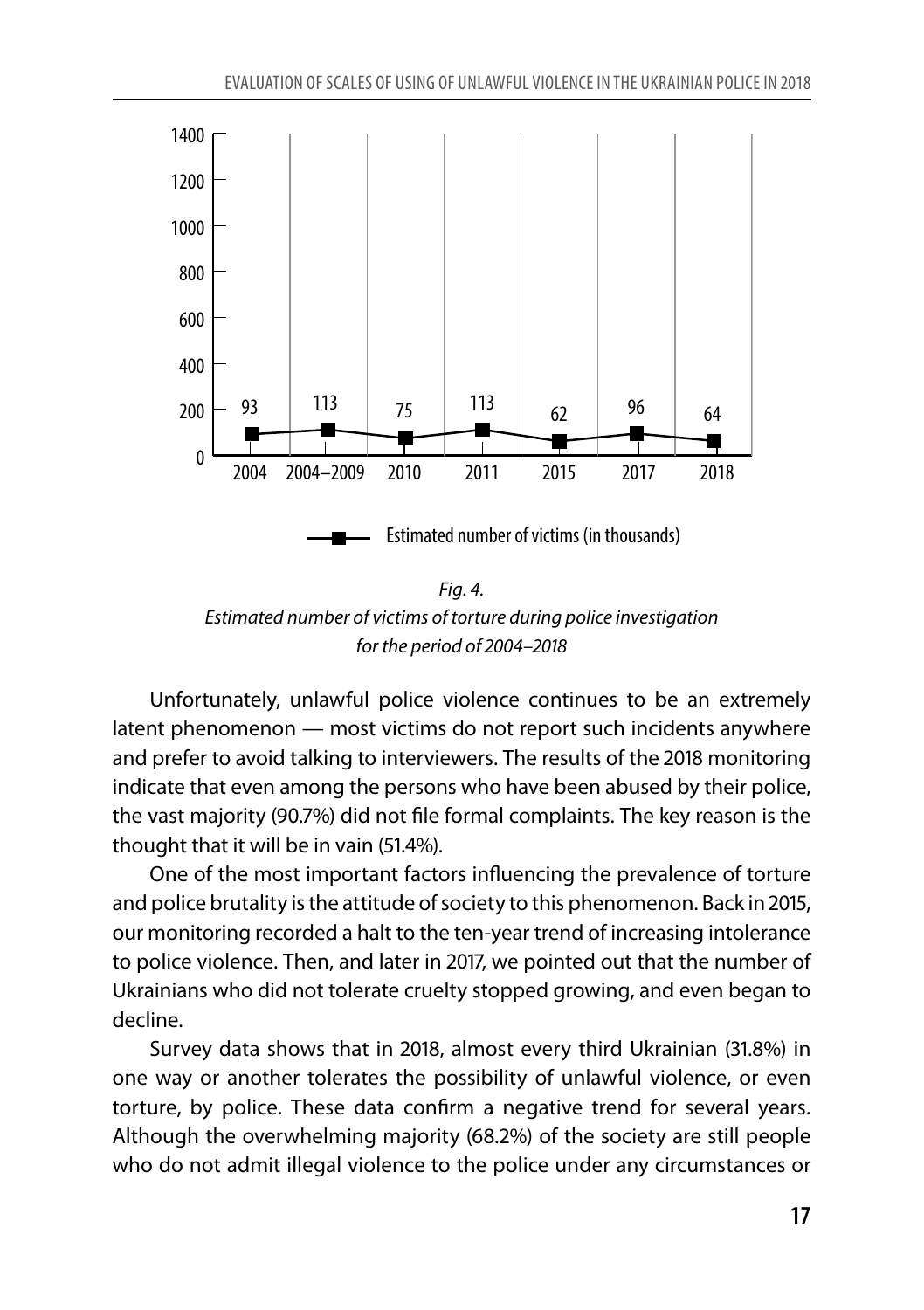justifications, the trends tend to show that a growing proportion of society is less demanding of police action and tolerates iunlawful violence.



*Fig. 5. rendsin the prevalence of unlawful violence and torture in the police over14 years(2004–2018)*



*Have the respondents complained about police actionsin the last 12 months(%)*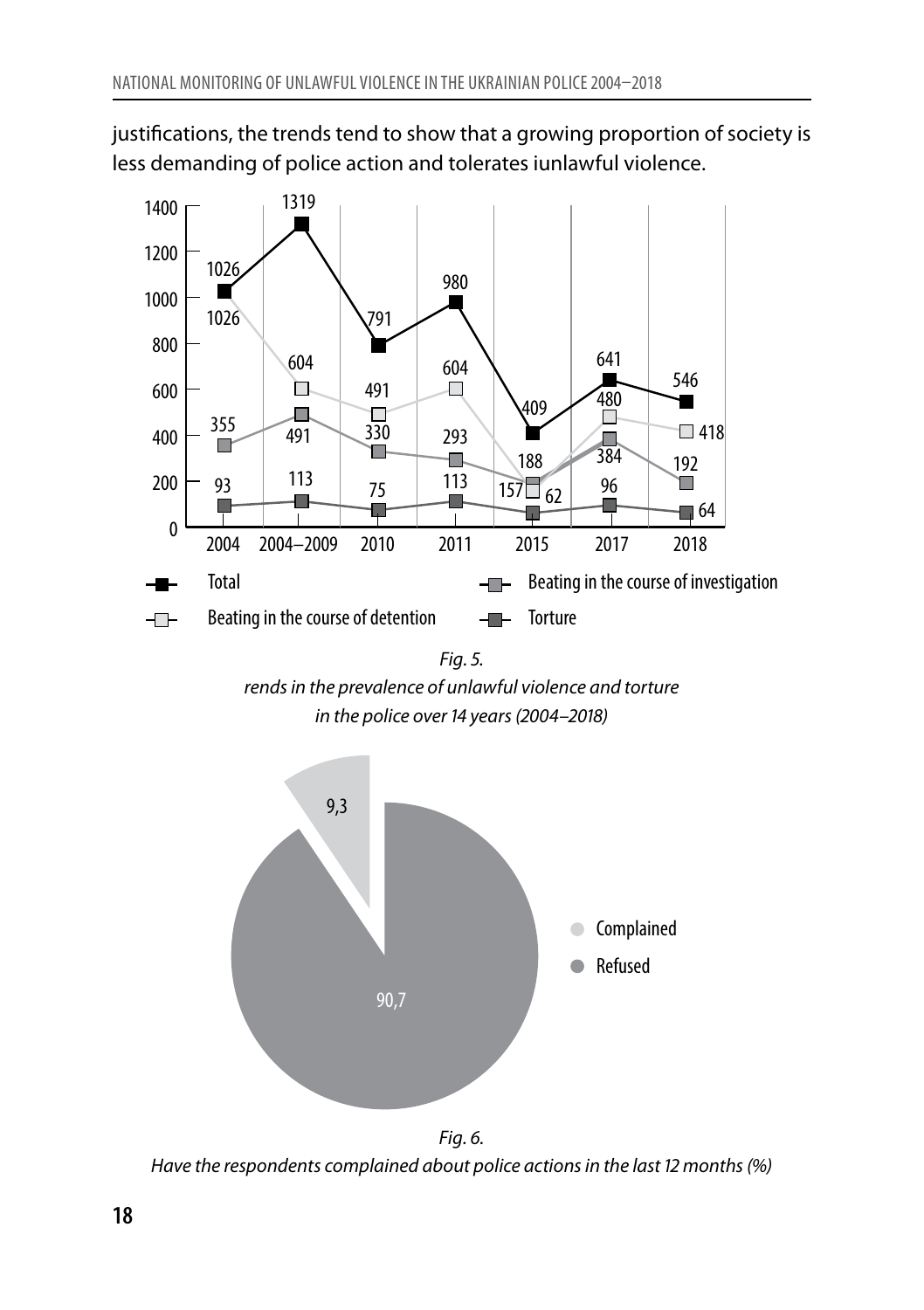

*Fig. 7. Reasonsfor not reporting police abuse (%)*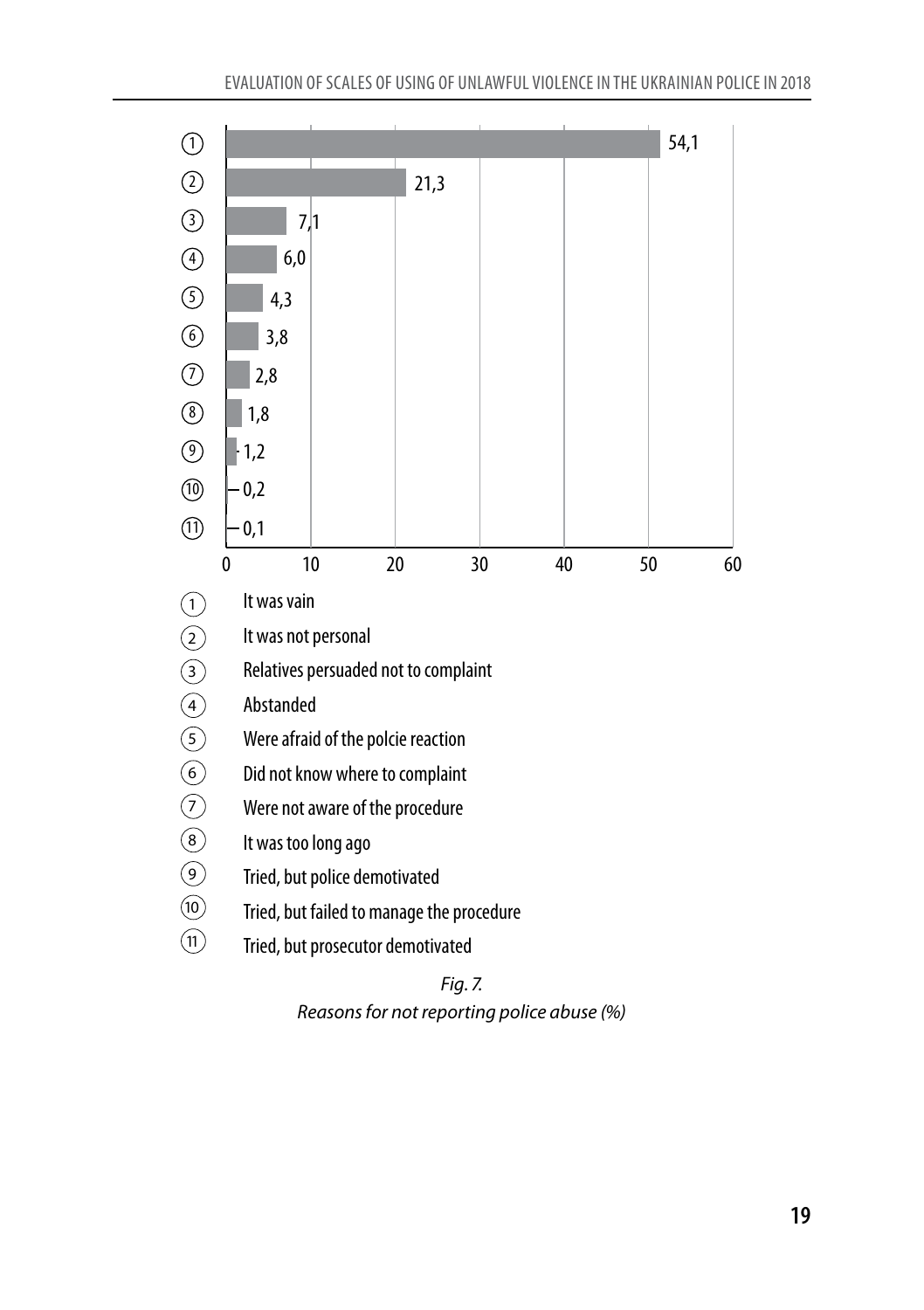



*Comparative distribution of answersto the question: "Isit acceptable for police officersto use beatings and torture to solve or investigate crimes?" (%)*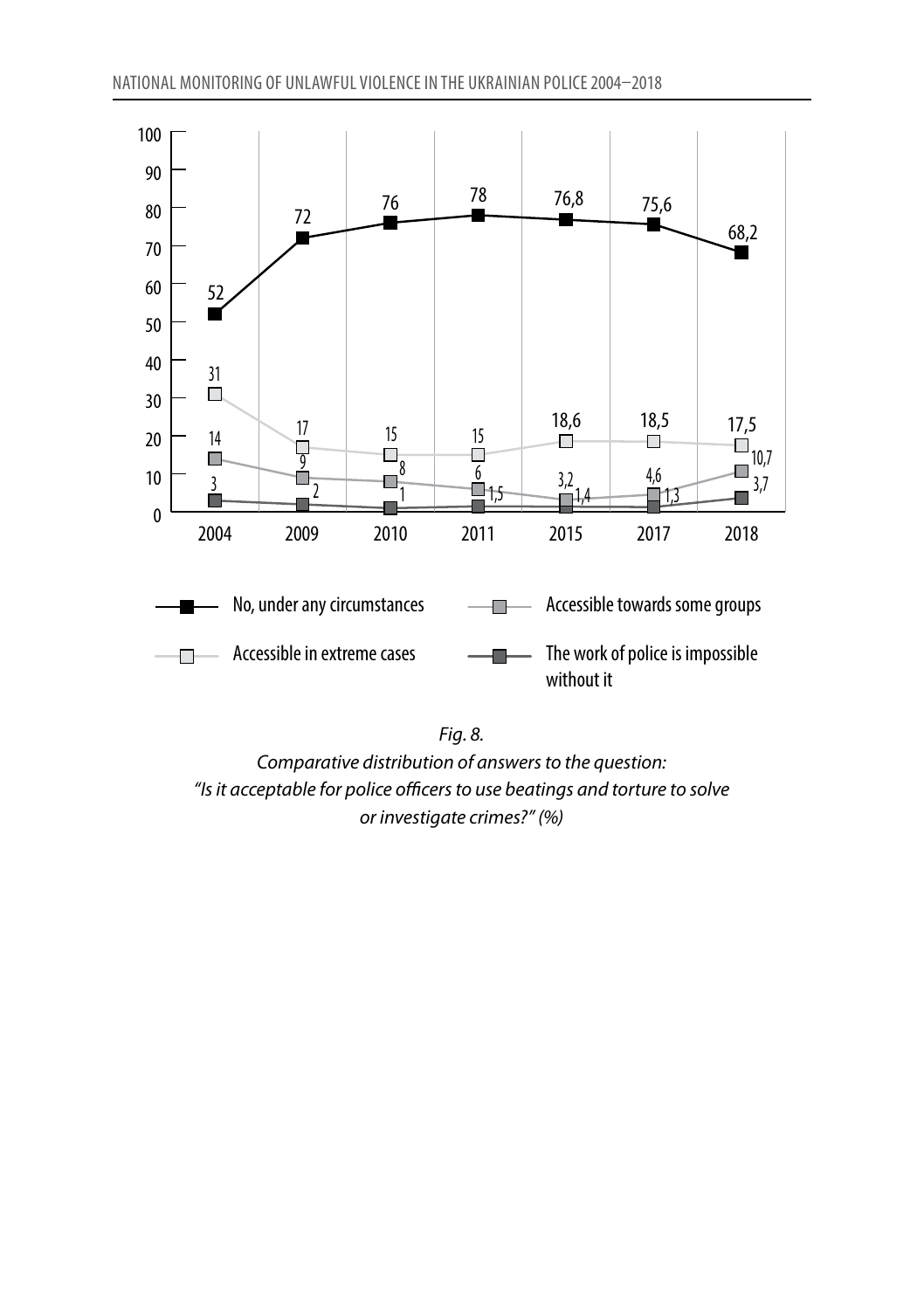## SBI: WOULD IT BE AN INDEPENDENT BODY FOR POLICE VIOLENCE INVESTIGATION<sup>1</sup>?

*Arbor mala — mala mala (Bad Apple Tree — Bad Apples)*

Ever since 2004, when we began to investigate unlawful violence in police and then in the police, the main challenge of the system of counteracting this phenomenon was the establishment of **an independent body** to investigate police violence. We have repeatedly made recommendations that neither the personnel inspectorate nor the Department of Internal Security, led by the prosecutor's office, have ever been **independent and impartial**. With the onset of reform following the Revolution of Dignity, the prospect of a shift in the establishment of a new independent police investigative complaint body has emerged. And already on November 12, 2015, the Law of Ukraine "On the State Bureau of Investigation" was passed and a little later commissions were formed and other preparatory work was carried out.

But instead of becoming an effective legal instrument in the combating crimes of law enforcement officers and senior officials of the state, including torture, the Bureau became the subject of political bargaining and the influence of various political forces who wanted to "subordinate" the newly established body to themselves. This has significantly affected the Bureau's coherence, procedure of formation, conditions of competition, etc. The establishing of the Bureau was accompanied by endless scandals that significantly undermined its legitimacy from the very beginning.

November 27, 2018 is not an exaggeration of the historic date for the entire Ukrainian law enforcement system, as the State Bureau of Investigation registered its first proceedings on that day. Thus, it is the existing law enforcement

<sup>1</sup> All statistics is provided as on the date of June, 1 2019.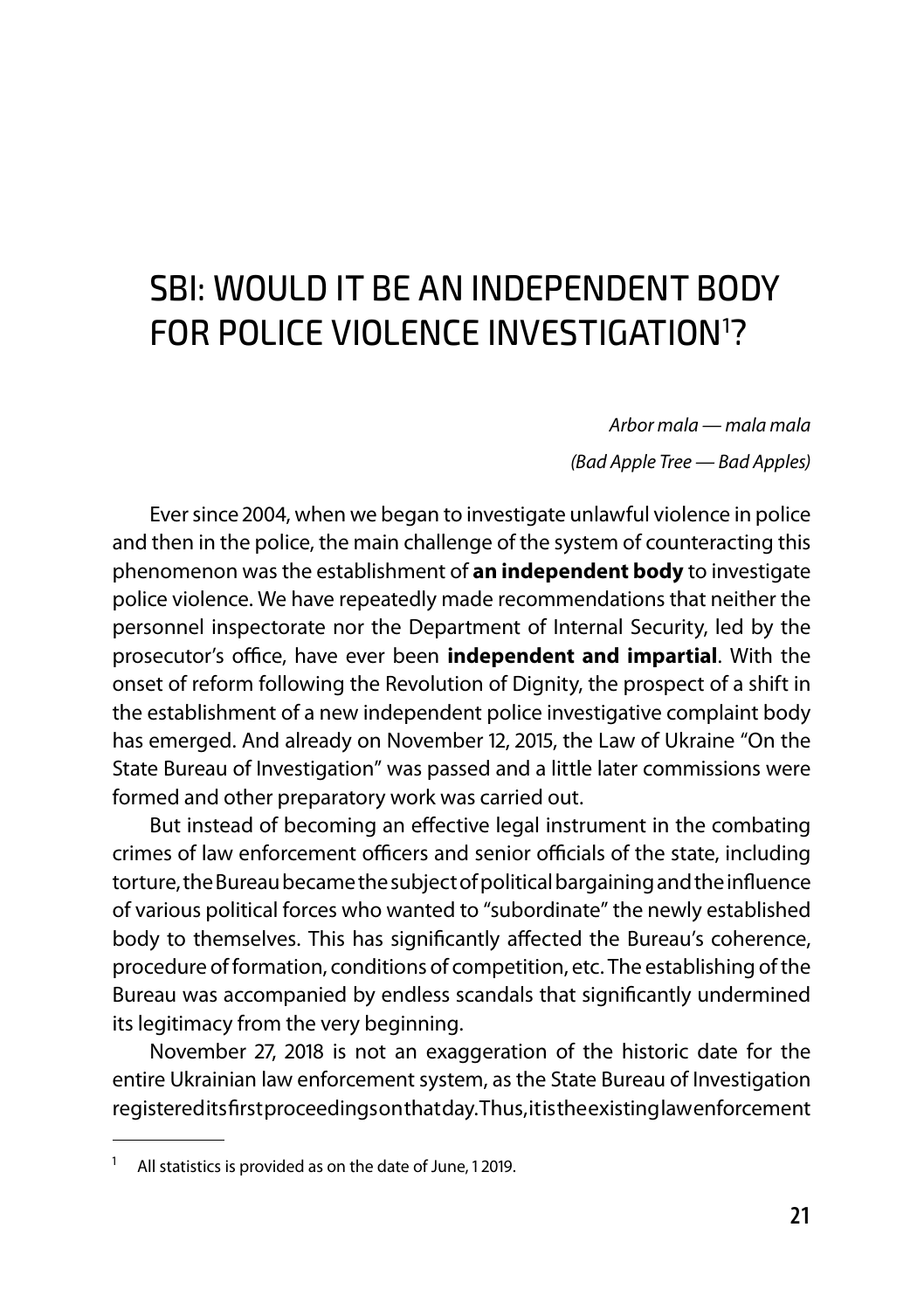system, together with the military and the National Guard of Ukraine, as well as senior officials, who will pay attention to the newly established body in its activities, since it has been given exclusive jurisdiction to investigate crimes committed by these categories. In fact, the SBI will completely replace the Chief Investigative Directorate of the Prosecutor General's Office of Ukraine, including in the context of the personal composition of investigators, because in accordance with the Transitional Provisions of the Law of Ukraine "On the State Bureau of Investigation" a quota of 30% of SBI investigators goes to the former investigators of the prosecutor's office.

It should be noted that SBI starts its work one year after the appointment of the head of department. It should be reminded that on November 16, 2017 Roman Truba was selected as the winner of the competition for the position of Director of the Bureau.

The Verkhovna Rada of Ukraine approved the Law on the Formation of the DBR on November 12, 2015. The creation of this body is envisaged by the Constitution of Ukraine: the function of pre-trial investigation should be transferred to it from the prosecutor's office. The Bureau will investigate crimes committed by high-level officials, NABU and SAP officers, as well as war criminals.

SBI, along with the National Anti-Corruption Bureau of Ukraine and the Specialized Anti-Corruption Prosecutor's Office, has become another law enforcement agency, launched from the scratch. The establishment of the Bureau is one of the conditions for granting a visa-free regime to Ukraine by the European Union, as well as part of the reform of the prosecutor's office, as the SBI takes over its pre-trial investigation function.

#### The structure

The system of the State Bureau of Investigation consists of:

- central office;
- territorial departments;
- special units;
- educational institutions;
- scientific and research institutions.

The State Bureau of Investigation has investigators, detective and other units. The organizational structure of the State Bureau of Investigation is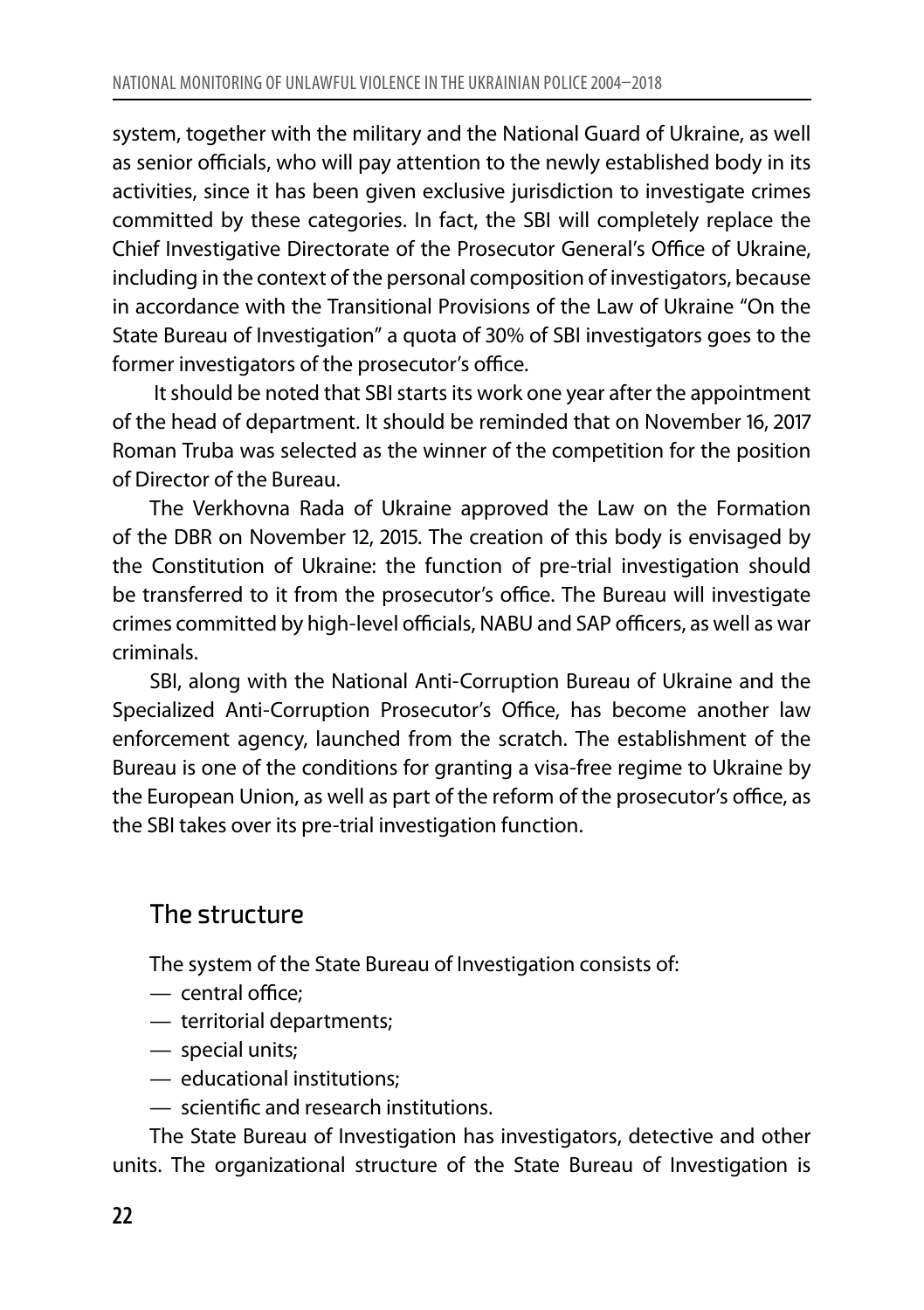approved by the Director of the State Bureau of Investigation in coordination with the Cabinet of Ministers of Ukraine. The limit number of the central office and territorial departments of the State Bureau of Investigation is 1 thousand 500 persons.

If the establishment of investigative and detective units in such a small limit (1500 officers for a 40 million country with 25 regions), the establishment of educational and research institutions within such a small number raises serious questions. Is the system of existing educational establishments and scientific institutions incapable of providing training for the Bureau? How much should the young professionals learn to meet the demand for staff? All these questions do not seem to be about this, but about the fact that the SBI was created under a copier or according to the Ministry of Internal Affairs and the GPO, which have their own educational and scientific institutions. Regionally, the Bureau's work is organized through the territorial offices:

- 1) territorial department located in the city of Lviv, which extends its activity to Volyn, Transcarpathian, Ivano-Frankivsk, Lviv, Ternopil regions;
- 2) territorial department, located in the city of Khmelnytsky, which extends its activity to Vinnytsia, Zhytomyr, Rivne, Khmelnytsky, Chernivtsi region;
- 3) territorial department, located in the city of Mykolaiv, which extends its activity to Kirovograd, Mykolaiv, Odesa regions;
- 4) territorial department, located in the city of Melitopol, extending its activity to the Autonomous Republic of Crimea, Zaporizhia, Kherson region, the city of Sebastopol;
- 5) territorial department, located in the city of Poltava, which extends its activity to Dnipropetrovsk, Poltava, Sumy, Kharkiv region;
- 6) territorial department, located in the city of Kramatorsk, which extends its activity to Donetsk and Luhansk regions;
- 7) territorial administration, located in the city of Kiev, which extends its activity to the city of Kyiv, Kyiv, Cherkasy and Chernihiv regions.

*The existence of only 7 territorial departments, in our opinion, reduces the efficiency of the Bureau as of considerable workload,* because, for example, the Poltava Territorial Deprtment of the Bureau serves the Dnipropetrovsk, Poltava, Sumy and Kharkiv regions, with general number approximately more than 30 thousand police officers (!). We can also add the distances that investigators need to take for the Bureau investigators in the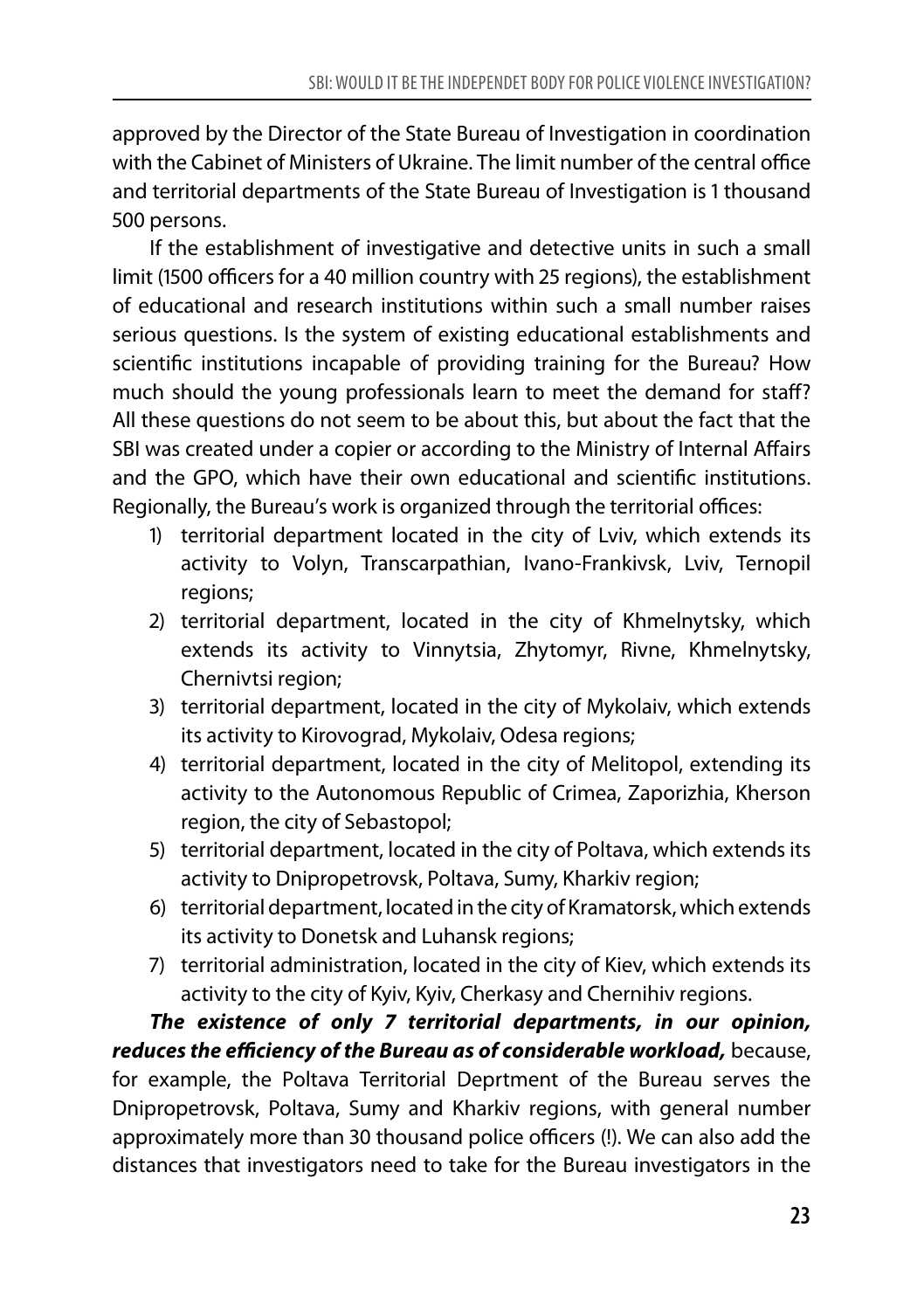relevant areas and to courts, together with the prosecutors' offices, in which they have to authorize/coordinate the necessary procedural actions and we get a heavy burden along with the logistical inconvenience.

#### Staff

The distribution of positions between the central office of the Bureau and the territorial departments is 681 and 819 respectively. For the investigation of police torture and ill-treatment, the Second Directorate of the Organization of Pre-trial Investigations (Office for the Investigation of Crimes by Law Enforcement Officers and Justice) has been established, which has 71 positions , 25 — of which are still vacant. The same structure is in the territorial departments, but there is no data on the number of staff and specialists available. Most likely, these units are being actively formed and staffed. According to the SBI report, as of March 1, 2019, the staffing of the Bureau's territorial offices is as follows:

- Kyiv 119 positions:
	- 58 positions appointed; •
	- 61 vacancies (competition announced for 18). •
- Poltava total 118 positions:
	- appointed 47;
	- vacant 71 (competition announced for 21);
- Kramatorsk a total of 117 positions:
	- 47 were appointed; •
	- 70 vacancies (competition announced for 21); •
- Melitopol total 115 positions:
	- appointed 46;
	- vacancies 69 (competition announced on 23);
- Mykolaiv total 117 positions:
	- appointed 49;
	- vacant 68 (competition announced on 19);
- Khmelnytskyi a total of 117 positions:
	- 45 were appointed; •
	- 71 vacancies (competition was announced for 22); •
- Lviv total 117 positions:
	- appointed 52;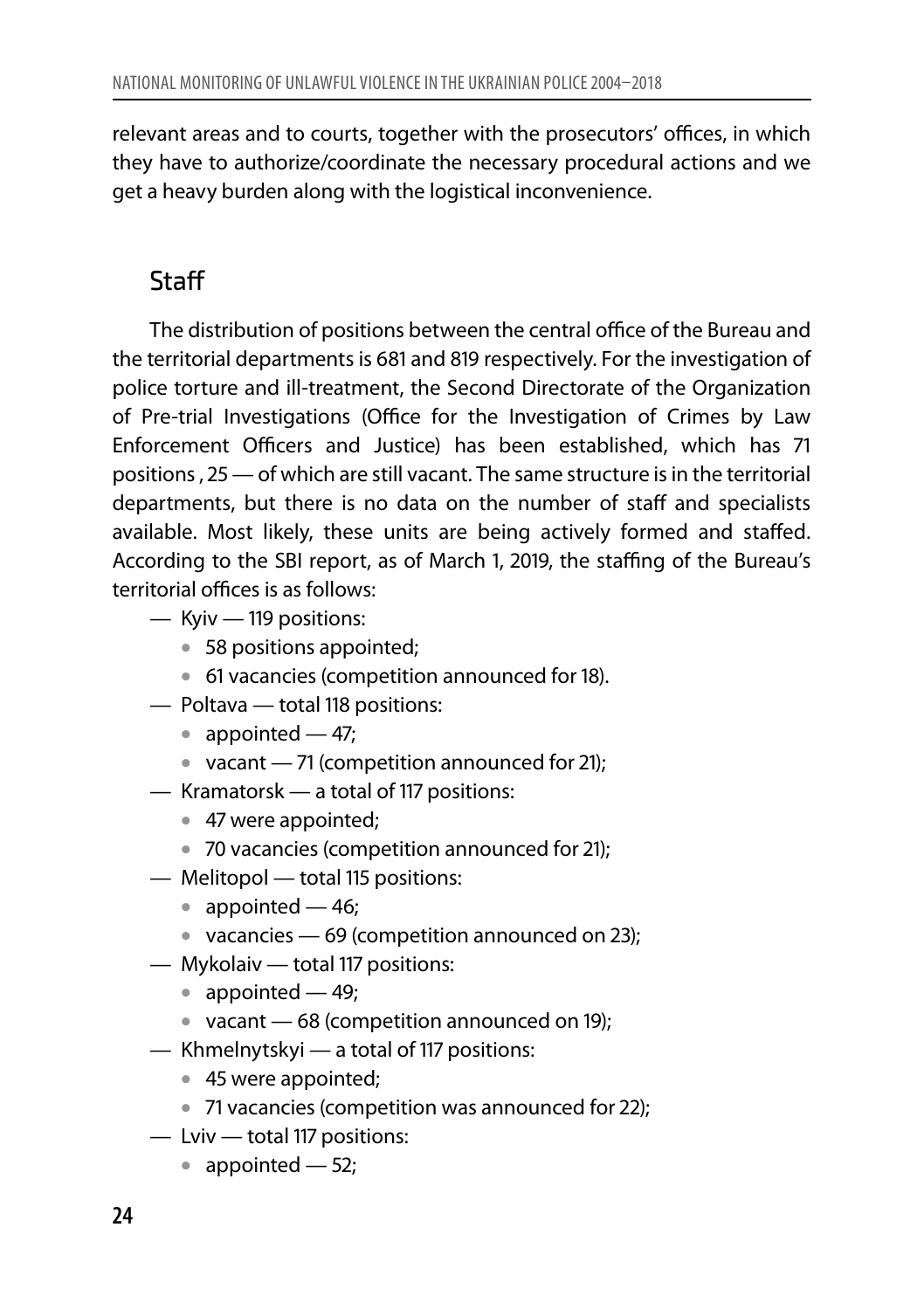$\bullet\;$  vacant — 65 (competition announced for 21).

On average, less than 50% of the positions are filled by the Bureau, and Bureau Director Roman Truba himself, on the parliamentary-public platform "Towards Good Governance: Five Years of Civil Security Sector Reform" held on May 23, 2019 in Kyiv with the support of the European Union Advisory Mission in Ukraine, stated that only 650 officials were appointed to positions.

It is impossible not to mention the number of scandals that constantly accompany the launching and operation of the Bureau. Scandal over the establishment and operation of Bureau Selection Commissions, the polygraph results scandal and others. But in spite of these scandals and procedural abuses, redefining them into specific individuals, the Bureau was created and started its work, laying down under its own legitimacy a slow-motion mine that would still have to be exploided.

#### **Workload**

It is difficult to calculate the caseload on one investigator at this time, since there is in fact no data on the number of Bureau investigators in the territorial departments. As of May 20, 2019, 116 investigators from 174 full-time positions were employed at the Central Office.

The Bureau is currently investigating about 4761 proceedings, 22 of them under Art. 127 "Torture" and 442 — by paragraphs 2 and3 Art. 365 "Excess of authority and authority" (with use of force), in terms of percentages of the total number of proceedings, this is 10%. Although, on May 27, 2019, information appeared on the Bureau's website that they had initiated 11 715 (!) proceedings in the six months of the Bureau's activities. Since November 27, 2018, to May 23, 2019, the Bureau sent 115 indictments to the Court of Criminal Proceedings, out of 510 indictments, which were referred to the courts. On the Bureau's website, on May 27, 2019, 6 months of work were published and 1,191 criminal proceedings had already been brought to the court.

Reading the Bureau's report<sup>2</sup> the minimum load per investigator is in the central office — 3 cases per investigator, and the highest load — 41 cases per investigator in the Poltava Territorial Department.

<sup>2</sup> https://dbr.gov.ua/sites/default/files/2019-03/zvit\_final.pdf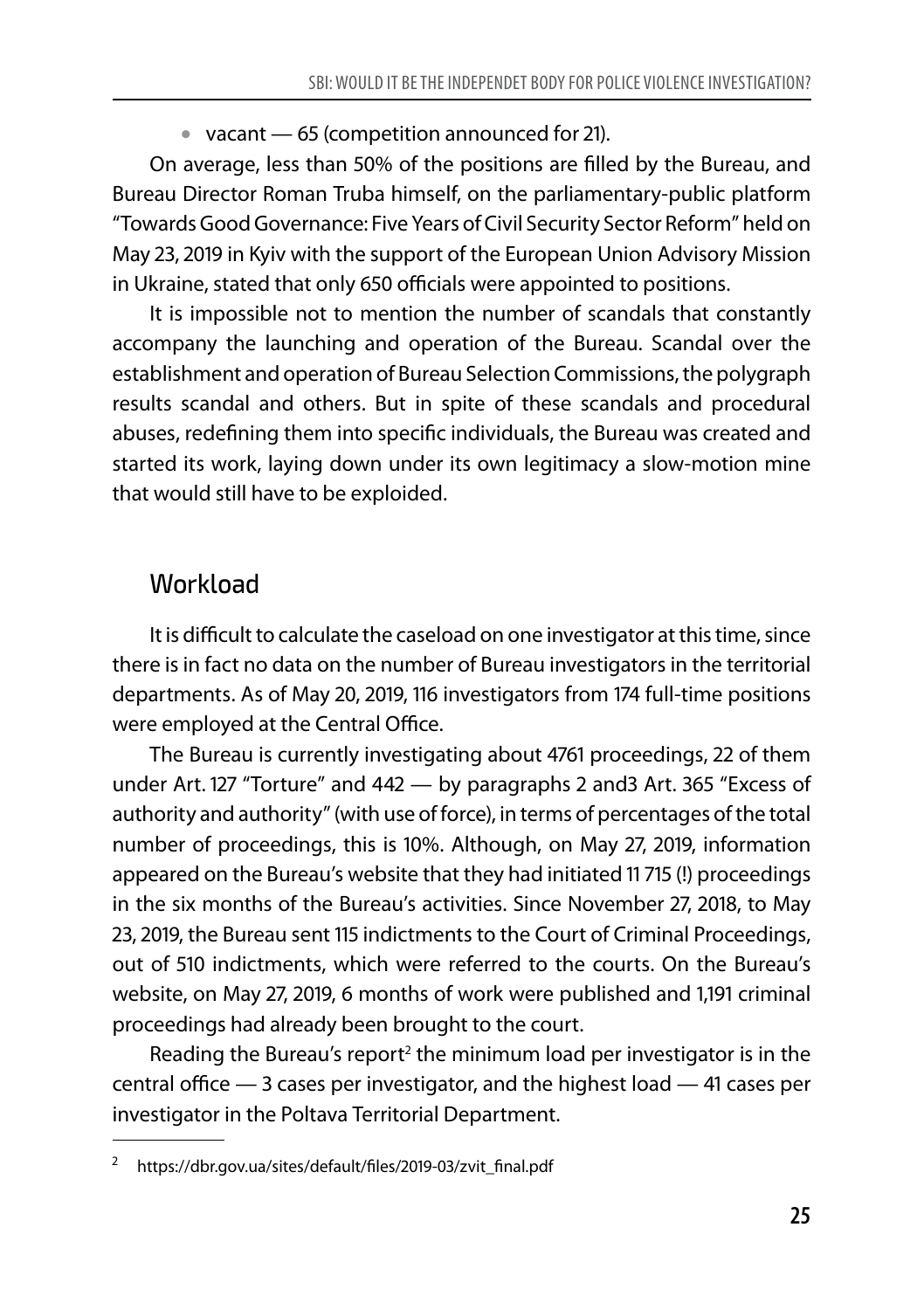### **Efficiency**

In accordance with Art. 13 of the Law of Ukraine "On the State Bureau of Investigation", the Director of the Territorial Department of the State Bureau of Investigation is obliged to prepare an annual program of activity of the territorial body of the State Bureau of Investigation within 30 days from the day of his/her appointment. In particular, this program should specify:

- 1) tasks to be performed;
- 2) the scope and sequence of the tasks of the territorial body of the State Bureau of Investigation;
- 3) public relations measures;
- 4) priorities of work;
- 5) criteria for fulfillment/non-fulfillment of certain tasks and priorities.

As we can see, **the Bureau independently defines performance criteria and evaluates itself** on the basis of selected criteria. In general, this approach is typical of prosecutors and police/police, who, in order to demonstrate the results, evaluate themselves independently and draw conclusions about the effectiveness of their own work. Most likely, given the succession and tradition of the prosecution/militia, the most important criterion for their **effectiveness will be the percentage of crime detected**. It is not long to wait, as the Verkhovna Rada of Ukraine has adopted the necessary amendments to laws that will put into action the detective units. Another indication of the "innovativeness" of the establishment of the Bureau's structure based on the Soviet pattern is the allocation of functions of "investigators — separately"/ "dtectives — separately". For a number of years now, the National Police have been trying to integrate these functions into detective units, as is the case in many police forces in democratic countries and is far from effective. And on the example of the Bureau, we see that all the mistakes and experiences of foreign countries could be taken into account when establishing a NEW agency, but no, the Soviet experience won out and we were given **a separate function of detectives**. What was it for? Obviously, in order to continue to manipulate performance indicators and investigate cases.

It is also important to note that, in fact, several authorities are competing for jurisdiction in the country. The most powerful confrontation is between the National Anti-Corruption Bureau of Ukraine and the State Bureau of Investigation of Ukraine. Both bodies have anti-corruption jurisdiction, which is divided into categories of civil servants and officials. Given that both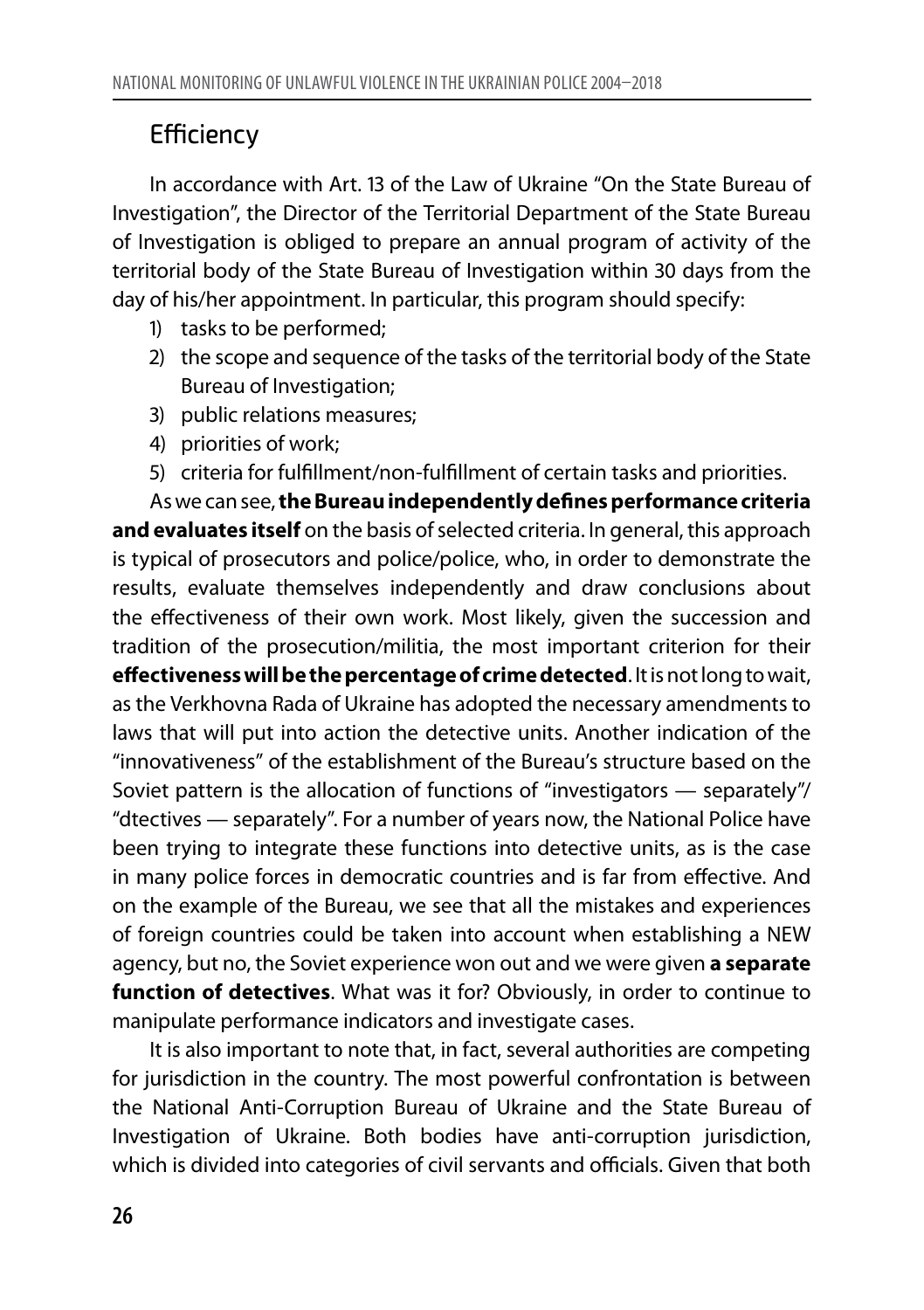bodies were created from scratch, it would be possible to anticipate such a phenomenon and to exclude as much as possible conflicts of jurisdiction.

Unfortunately, the Bureau currently does not have statistics on the articles of the Criminal Code of Ukraine on cases being investigated. But indirectly, from the analysis of media and small statistics under Articles 127 and 365 of the Criminal Code of Ukraine, we conclude that **investigating police violence is not a priority for the Bureau**. Instead, the Bureau focuses on corruption crimes, which is exactly what the prosecutor's office did prior to it.

#### Accountability

The State Bureau of Investigation is the central body of the executive power which carries out law enforcement activities for the prevention, detection, termination, disclosure and investigation of crimes within its competence. In its activities, the Bureau is guided by the principles of independence, openness and transparency of the activities of the State Bureau of Investigation for Society and democratic civilian control, accountability and subordination to statutory government bodies.

The procedural guidance management for conducting the pre-trial investigation is carried out by the Prosecutor General of Ukraine and subordinate prosecutors.

According to Art. 29 of the Law of Ukraine "On the State Bureau of Investigation of Ukraine" The Prosecutor General carries out supervision over the observance of Laws by the State Bureau of Investigation during the conduct of proceedings and pre-trial investigation directly and through the prosecutors authorized by him.

As we can see, all control and accountability procedures are closed to the prosecutor's office. Even after the transfer of investigative functions of the prosecutor's office to other bodies, including the Bureau, the prosecutor's **office retains a decisive influence** on the course of the pre-trial investigation and in fact alone decides in which cases there will be a judicial perspective and in which cases not. It is the prosecutor's office that must coordinate and, in the language of the Criminal Procedure Code, "exercise procedural guidance" at all stages of the pre-trial investigation. It should also be added that the prosecutor's office oversees the law during the operative — search (detective) activity, and we have a disappointing puzzle about the so — called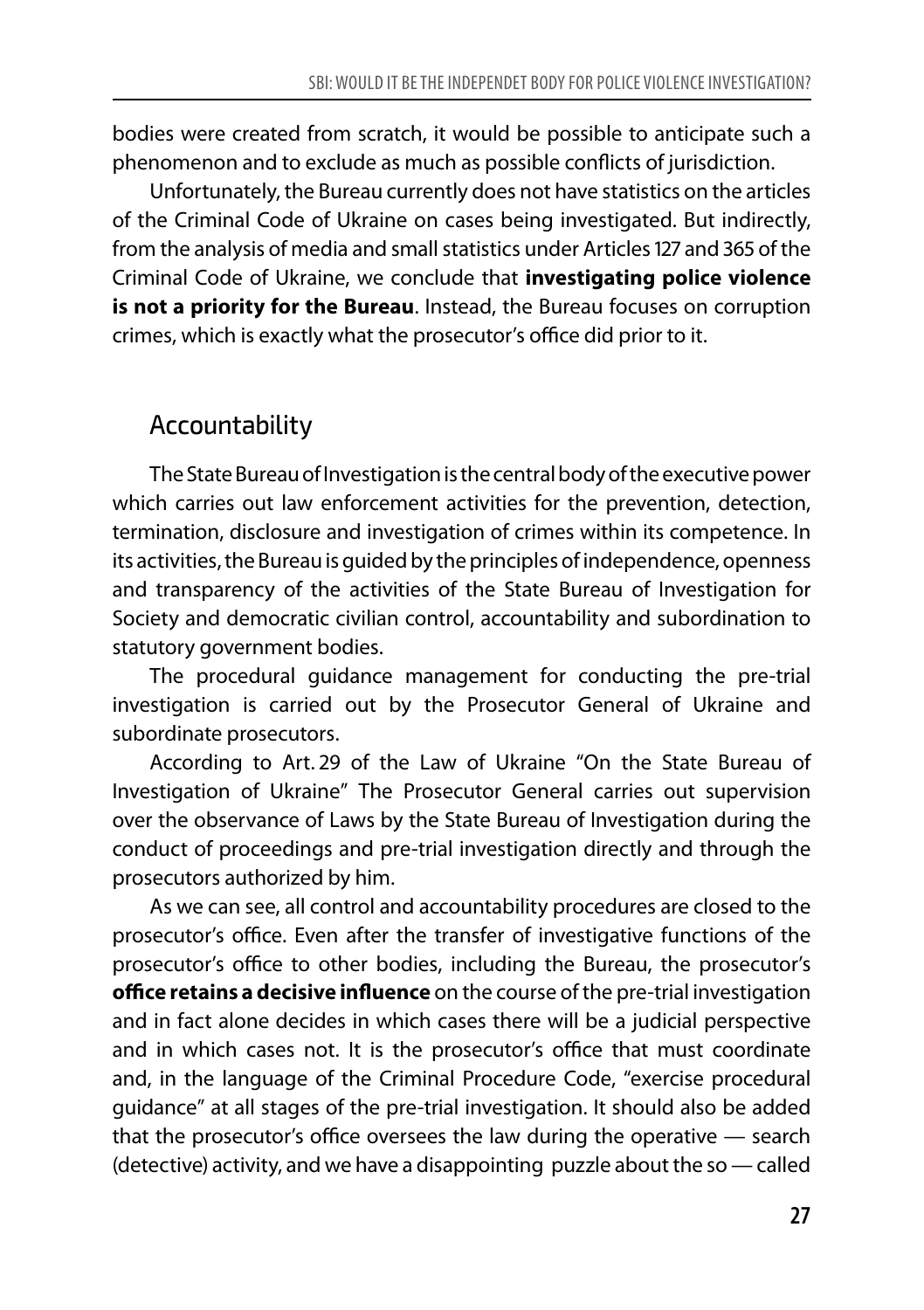"independence" of the Bureau. The prosecutor's office, having given away the function of the investigation, was able to reconfigure the investigation so much that the state Bureau of Investigation was no longer "a procedurally independent person who takes the case in accordance with the law and its own conviction." It can take infinitely long to create "new" police investigations, but if old patterns are used as prosecutors, we will still get the same zero result of their effectiveness.

A five-person Disciplinary Commission shall be set up to consider disciplinary penalties against employees of the State Bureau of Investigation. The Disciplinary Commission shall consist of three persons designated by the Board of Public Control at the State Bureau of Investigation. We could talk about this tool of the Bureau's activities if it was created. At the time of writing this material, **the commission has not been established, the representatives of the Public Control Council are not delegated**. In practice, this implies the complete impunity of Bureau's employees when it comes to disciplinary violations.

#### SBI Public Control Council

In order to ensure transparency and civil control over the activities of the State Bureau of Investigation, a Public Control Council of 15 persons is established, which is formed on the basis of open and transparent competition.

Public Control Council at the State Bureau of Investigation:

- 1) listening information about the activities, plans and tasks of the State Bureau of Investigation;
- 2) consider reports of the State Bureau of Investigation and approve own conclusion on them;
- 3) elect from its members three representatives who are members of the Disciplinary Commission of the State Bureau of Investigation;
- 4) has other rights stipulated by the Regulations on the Public Control Council.

It would seem that after NABU, the Bureau was much more likely to make such a proper mechanism of control as the Public Control Council fully effective and functional, but it did not happen as expected. From the outset, the Council was accompanied by scandals, the Bureau's Director Roman Truba tried in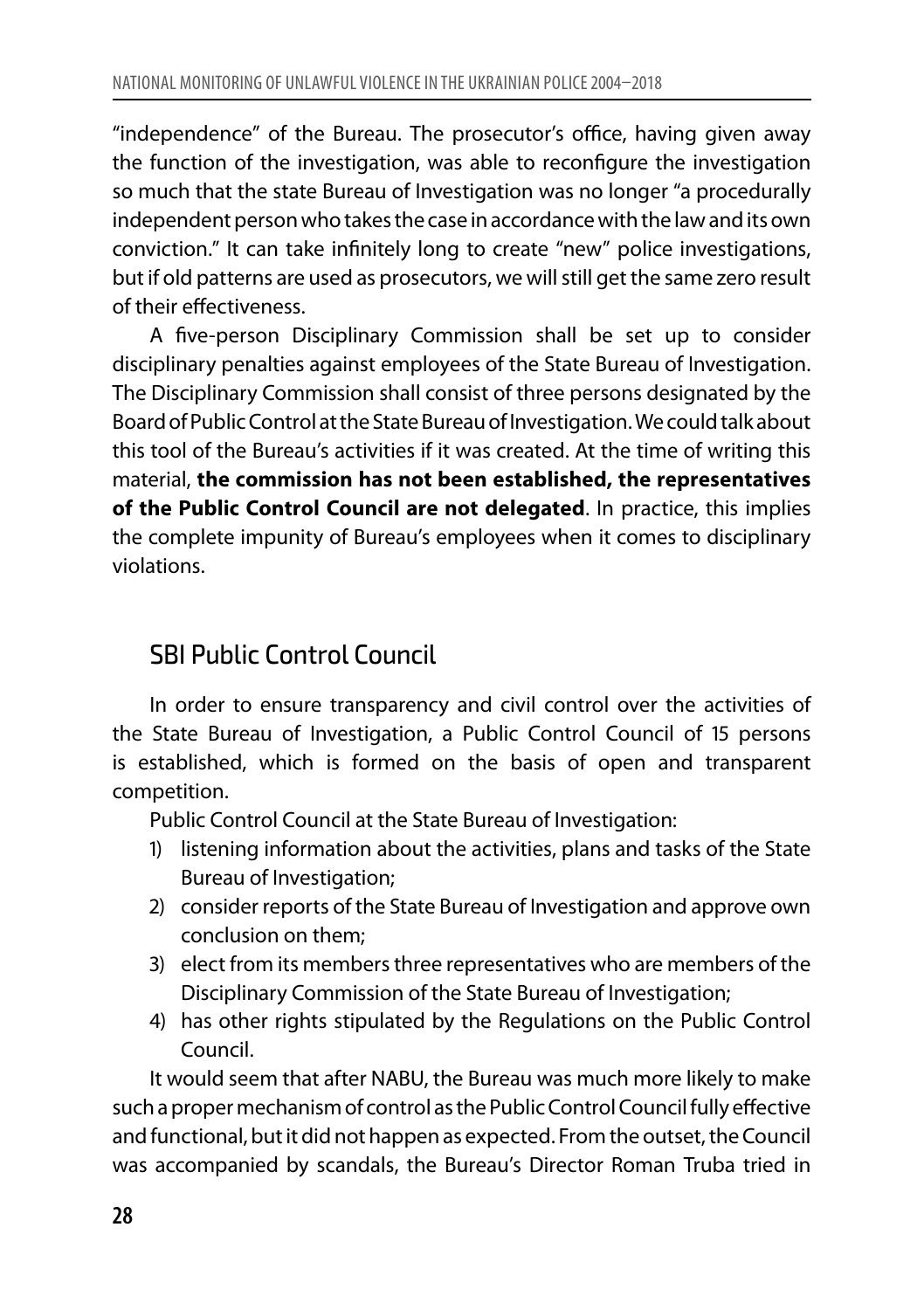every way to interfere with the work of the Council, even seeking from the Cabinet of Ministers of Ukraine to change the typical provision on the Council, which had entrusted itself with the authority to dismiss any member of the Council. We consider such a mechanism **disproportionate and undermining the democratic foundations of civil control over the activities of a law enforcement agency**. During the entire existence of the first composition of the Council, its members have failed in any way to fulfill the tasks envisaged by the Law of Ukraine "On the State Bureau of Investigation".

#### What is next?

The establishment of a new law enforcement agency with such strong powers should be accompanied by the establishment of proportionate control and accountability mechanisms, as required by the 'checks and balances' principle. Instead, we have again received a "monster" that is virtually out of control of the society which it is supposed to serve.

But scandals do not leave the Bureau, and on May 28, 2019, the Director of the SBI Roman Truba dismissed 4 heads of the Bureau's divisions by his orders for "official misconduct"3 , and later, the head of the press service, who published this news on FB account with critical comment against the Director of the SBI, without informing the decision to either the external selection committee or his deputies, who by law should participate in the adoption of such decisions. All these factors, together with the constant scandals, do not allow us to say that the Bureau will now be able to effectively investigate complaints of torture and ill-treatment by the police.

Another challenge to the Bureau's independence, as a body investigating torture, is the triple role of the prosecutor's office: procedural guidance, oversight of law enforcement, and the support of state prosecution in court. In our opinion, such a complicated role and model of work of the prosecutor's office differs little from the old model when the prosecutor's office itself investigated cases against law enforcement officers. Since then, the impact on the decision to move cases against law enforcement has not diminished, but simply transformed, and now the prosecutor has the authority to take any important action in the case, from detention to the transfer of the

<sup>3</sup> https://www.pravda.com.ua/news/2019/05/29/7216466/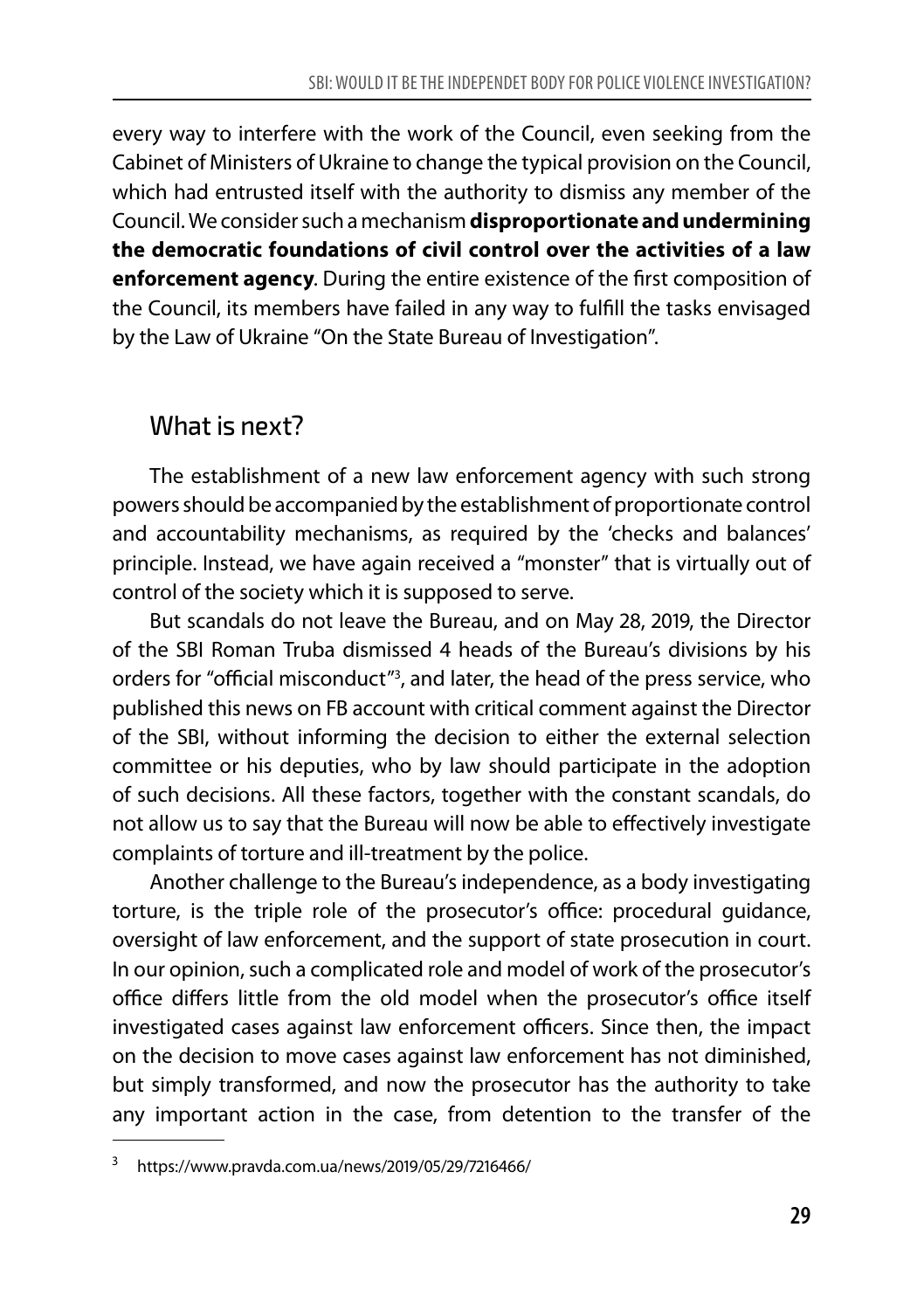indictment to the court. It was the reduction of the prosecutor's influence on torture cases that has been our recommendation in recent years, which has remained unheeded. Given the above, and the events that have accompanied the Bureau since its inception, we believe that **in this form the Bureau is not capable of being an independent body for the investigation of torture and ill-treatment by police**. Here are some of the most important recommendations that will help the Bureau become an independent body to investigate complaints on police violence:

1. Consider the sound criticism expressed by civil society representatives and experts on the Bureau's design, accountability and accountability.

2. Change the accountability of the Bureau from prosecutorial to parliamentary. The need for a parliamentary law enforcement/activity committee is being actively discussed in the expert community. This will significantly increase the independence of the Bureau and allow the Department of the Police Violence Investigation to be effectively monitored.

3. Increase the normative size of the Bureau and the territorial representation of the body to make their services accessible to people affected by police violence.

4. Make a clear distinction between the newly formed NABU and the SBI through the transmission of *all* corruption crimes to the NABU.

5. Ensure that the State Bureau of Investigation maintains its own records of complaints and reports of unlawful police violence.

6. Unblock the work of the Public Control Сouncil of the SBI by providing the opportunity to perform all the functions envisaged by the Law of Ukraine "On SBI".

7. Introduce the practice of public reports on the work of the SBI in the Verkhovna Rada of Ukraine, with the possibility of participation of members of the public, as well as victims of torture and ill-treatment by the police.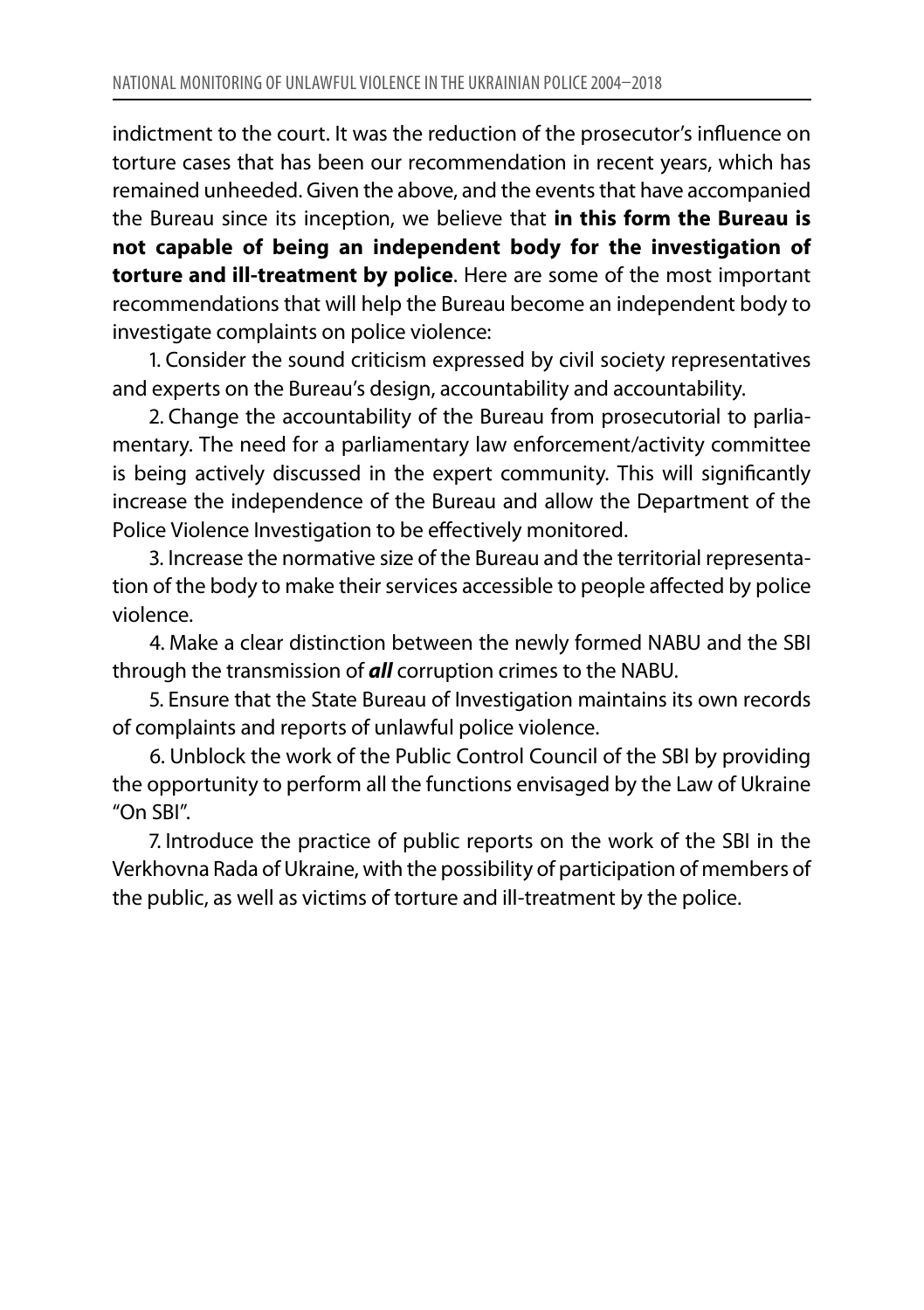## CALENDAR OF UNLAWFUL VIOLENCE IN POLICE  $-$  2018<sup> $4$ </sup>

#### January

**1.** On January 10, 2018, in the village of Velyka Rishnivka, Shepetivka district, Khmelnytsky region, police broke into a local resident's home and accused him of stealing a chainsaw and beet. At first, law enforcement officers took the owner to a shed in the yard where they have beaten him, demanding to confess to committing the crime. Then they forced the wife to wash her husband and took her half-dressed, allegedly to carry out investigative actions at the crime scene. A few hours later the detainee returned home badly beaten and died in the morning. Forensic experts stated that the man had broken ribs, punctured sternum and injured internal organs, but in the official certificate the cause of death was called ischemic heart disease.

https://shepetivka.com.ua/novyny/kryminal/4285-shepetivskykh-kopivzvynuvachuiut-u-vbyvstvi-meshkantsia-velykoi-rishnivky.html https://tv7plus.com/programa-dosit-shepetivski-kopi-smerti-pobili-cholovika/

**2.** In January 2018 in Kharkiv, two police officers first applied psychological pressure to confess to the theft of a cellphone and then beat a 34-year-old woman. As she categorically refused to admit her guilt, the police seized the victim's cellphone, put her in a car and took her to a forest lane near the Kharkiv ring road. They handcuffed her there and, threatening to undress, were forced to write confessions.

https://vesti-ukr.com/harkov/298274-v-kharkove-sudjat-politsejskikh-vybivavshikh-priznanie-u-zhenshchiny-v-lesu

 $4$  The calendar is made up of open source materials, the list of events cannot be considered exhaustive.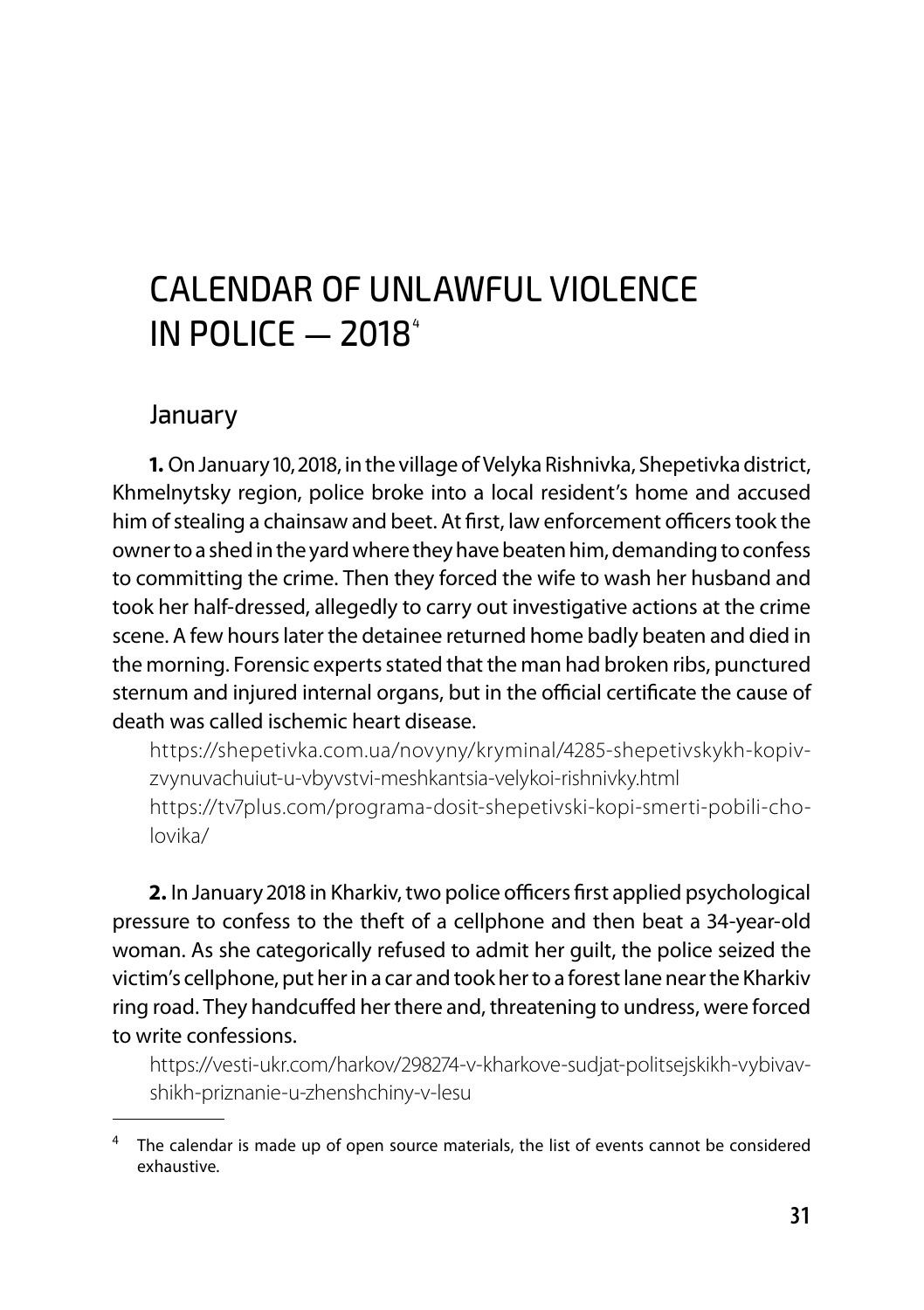#### Fabruary

**3.** On February 5, 2018, patrol officer detained a driver in the city of Lutsk for traffic rule violation — passing through a yellow traffic light. Handcuffing a man, one of the policemen sifted the back seat to the offender and began striking him on the torso and head. After arriving at the police department, law enforcement officers took the detainee to the office, turned off the light in the room and continued beating the driver.

https://p-p.com.ua/news/po-golovi-ta-oblychchyu-skandalno-vidomyilutskyi-patrulnyi-gorstoko-pobyv-vodiya-avto-video/

**4.** In February 2018, in Volodymyr-Volynskyi city of Volyn region, an employee of the Security Police Department sustained injuries to an elderly woman who lost consciousness from the beating she received. Taking advantage of this, the police kidnapped her grandson, who for predetermined material remuneration was handed over to unidentified persons who introduced themselves to the child's father. After the abduction of the child and the injury to the woman, which caused a short-term health disorder, the prosecutor's office opened criminal proceedings.

https://vol.gp.gov.ua/ua/news.html?\_m=publications&\_t=rec&id=223762

**5.** On February 9, 2018, at one of Lviv's gambling establishments, patrol officer arrested a 22-year-old resident who found a narcotic bag. The young man was detained, but he managed to put a package of drugs to his mouth, after which he fainted and died. The prosecutor's office announced the six suspects in the murder, explaining the situation as follows: "Two crews arrived at the scene and used physical force against the person. Such actions resulted in his death. There was no reason to search the police, they used physical force without cause, exceeding their powers. The dead hands were tightened with plastic tighteners by patrol officers, and when he swallowed the package and began to gasp, the police did not provide timely medical aid. But when they tried to provide such assistance, they did not remove from the hands of the deceased the tighteners."

http://tvoemisto.tv/news/u\_prokuraturi\_lvivshchyny\_rozpovily\_detali\_zatrymannya\_shistoh\_patrulnyh\_93130.html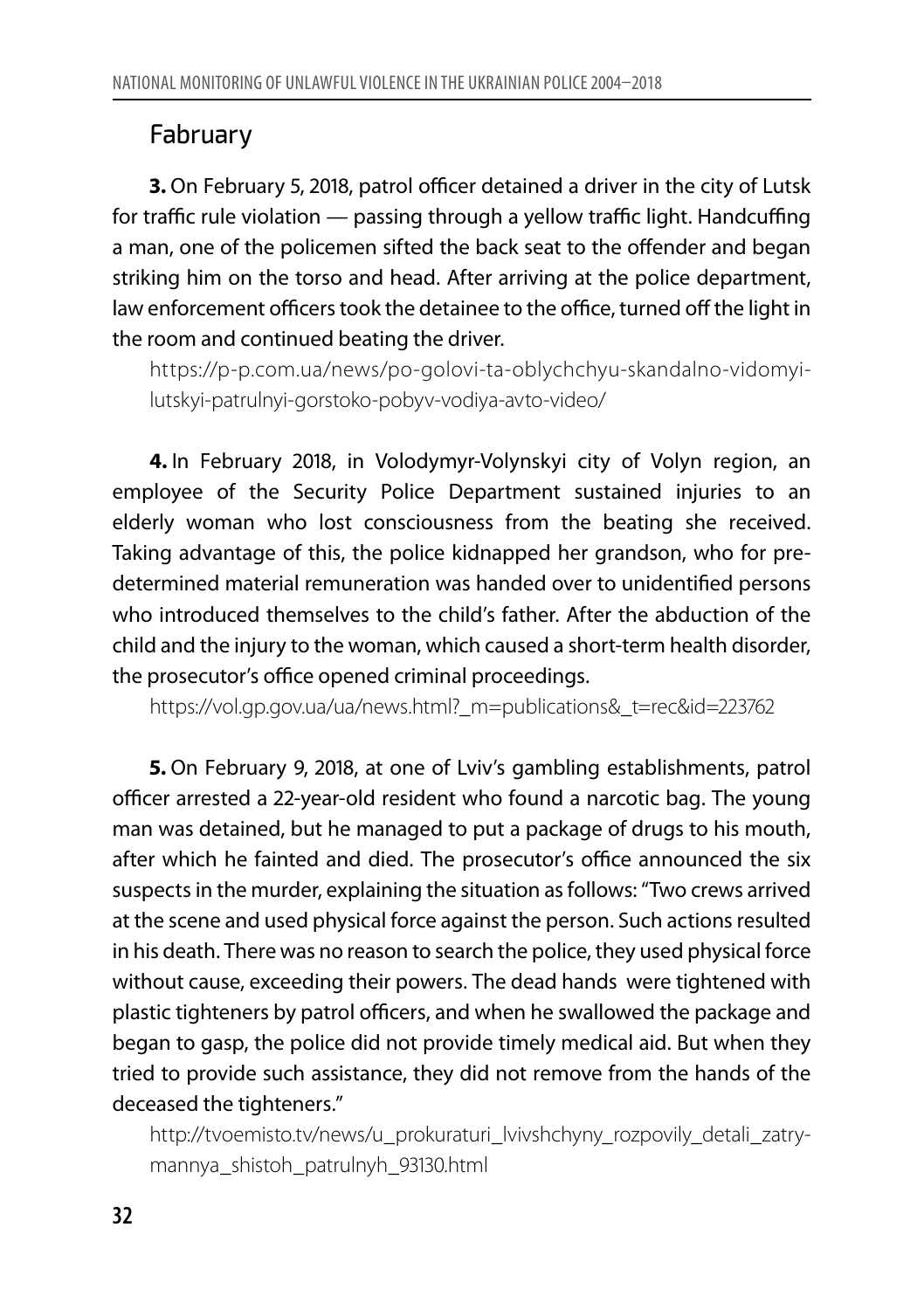**6.** On February 10, 2018, in the town of Chas Yar, Donetsk region, a police officer who was on a business trip shot and killed a local resident in a domestic conflict. The fact was qualified under Art. 115 of the Criminal Code of Ukraine (premeditated murder).

https://ukr.lb.ua/society/2018/02/10/389723\_politseyskiy\_z\_tabelnoi\_ zhroi html

**7.** On February 26, 2018, in the city of Lubomil, the Volyn region, patrolmen stopped the driver and later, after a verbal conflict, struck him in the eyes of a child. The driver accused them of violating the procedure of registration of administrative materials, the police responded with rudeness, and shone a flashlight into the camera. The police made a report to the driver for alleged misconduct, but when he refused to sign it, a police officer unknowingly opened the door of my car and began to pull the driver out of it as he wanted to search the car. When the driver did not allow them to do this, he was pulled out of the car, scratched his shoulders, used special equipment (gas can), struck, including a flashlight on his face. Police then thwarted the driver's attempt to wash himself in the washroom and continued his attempt to handcuff him.

https://www.youtube.com/watch?v=fcXn-Mh6Qsw

**8.** On February 27, a 40-year-old man was hospitalized in the Odesa region, who was suddenly beaten by two men who appeared to be police officers. It happened when the vehicle, which was driven by the victim, ran out of fuel and the driver went for gas and the passenger went out to smoke. After taking the unconscious victim to the hospital, he was diagnosed with a closed traumatic brain injury and respiratory arrest. The next day the victim got worse, so the doctors decided to transport him to a regional hospital. However, the ambulance vehicle with the victim police did not want to release. Two hours the were blocking the car. Two police officers gave order that they need to make a blood test, and no one will go anywhere before it. At the regional hospital, the victim was immediately operated on because it appeared that he had been injured by a kidney during the beatingof the the beating fact.

https://tsn.ua/ukrayina/na-odeschini-kopi-po-zviryachomu-pobili-cholovika-kotromu-teper-zagrozhuye-tyurma-za-pogrozi-pravoohoroncyam-1115901.html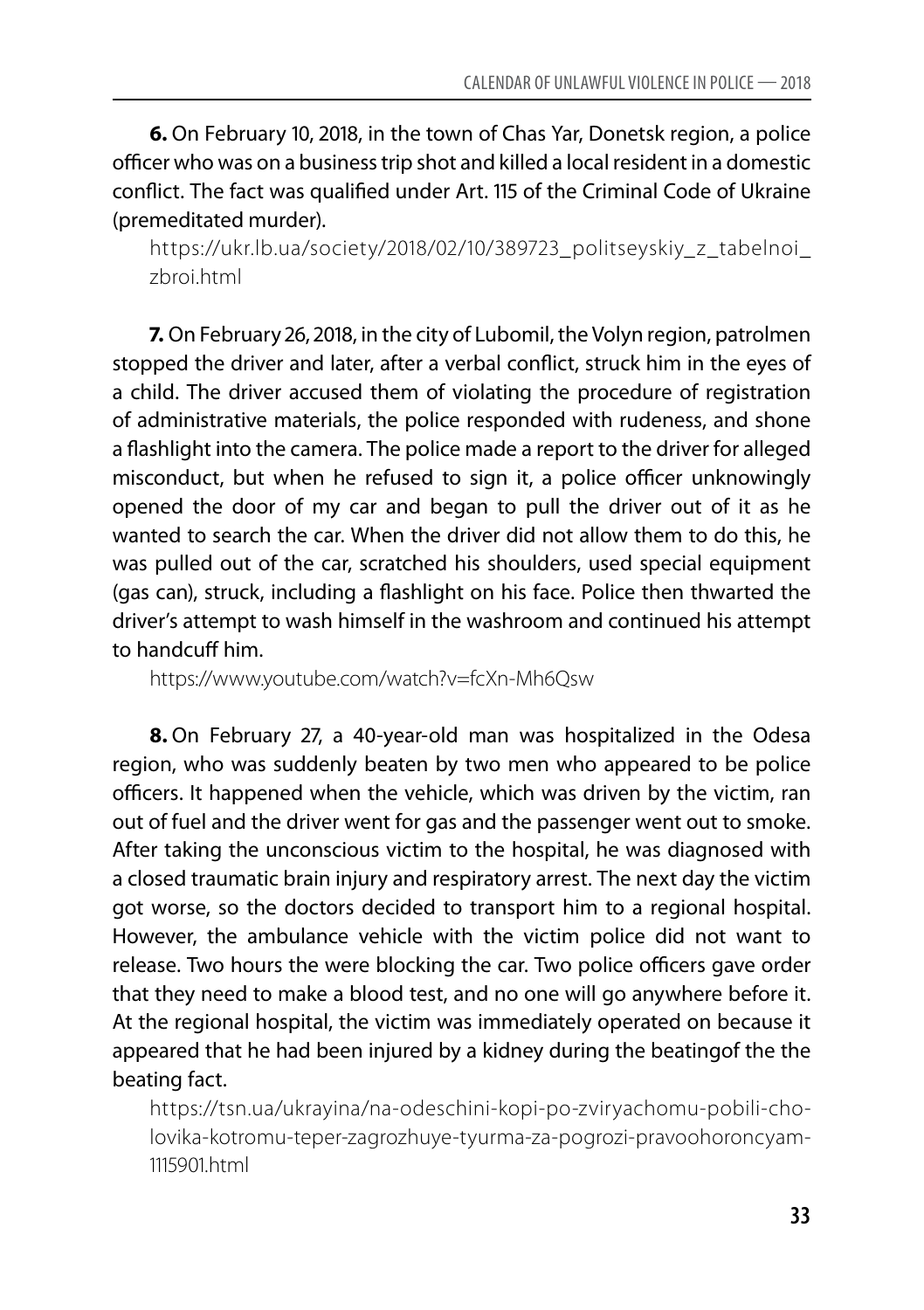#### March

#### **9.** On March 17, police in Kyiv beat a man who called police to fix and make a road hole in the yard of a house on Berezniakivska Street.

https://apostrophe.ua/ua/news/society/kiev/2017-03-19/v-kieve-razgorelsyaskandal-iz-za-izbieniya-politseyskimi-zayavitelya-opublikovano-video/90427

**10.** On March 3, 2018, the National Police of Ukraine and the National Guard of Ukraine liquidated a tent camp located in the city of Kyiv in the street Hrushevsky near the building of the Ukrainian Parliament. The Secretariat of the Ombudsman of the Verkhovna Rada of Ukraine reported on numerous violations of human rights committed by law enforcement officers. In particular, the right not to be subjected to inhuman or degrading treatment. As a result of the actions of security officers, at least 19 people suffered serious head injuries and ended up in hospital with head injuries. Three journalists said that in order to interfere with their professional activity, the police attacked them, used tear gas and injured them.

https://antydot.info/news/vidkryte-zvernennya-u-zv-yazku-z-porushennyam-prav-lyudyny-pry-likvidatsiji-nametovoho-mistechka-pid-stinamy-verhovnoji-rady-ukrajiny/

https://censor.net.ua/news/3053732/jurnalisty\_zayavili\_o\_prepyatstvovanii rabote\_so\_storony\_politsii\_vo\_vremya\_snosa\_palatok\_vozle\_vr\_prokuratura

**11.** On March 6, 2018, a special-purpose battalion police officer threw a grenade into the car of the SSU officers in the city of Kyiv near the Lisova metro station, who tried to apprehend him for committing a crime. One of them was injured in a shrapnel and the policeman escaped.

https://nv.ua/ukr/ukraine/events/pobittja-znushchannja-ta-zlochini-15-skandaliv-z-politsejskimi-za-ostannij-rik-2481381.html

## April

**12.** Lawyer Georgiy Polikovsky stated the fact of the brutal beating of the detained man in the Lviv police department, as well as the reluctance of the prosecutor's office of the region to investigate the case. According to him, the victim was detained at 10:00 am on April 1, delivered to the Sikhiv police station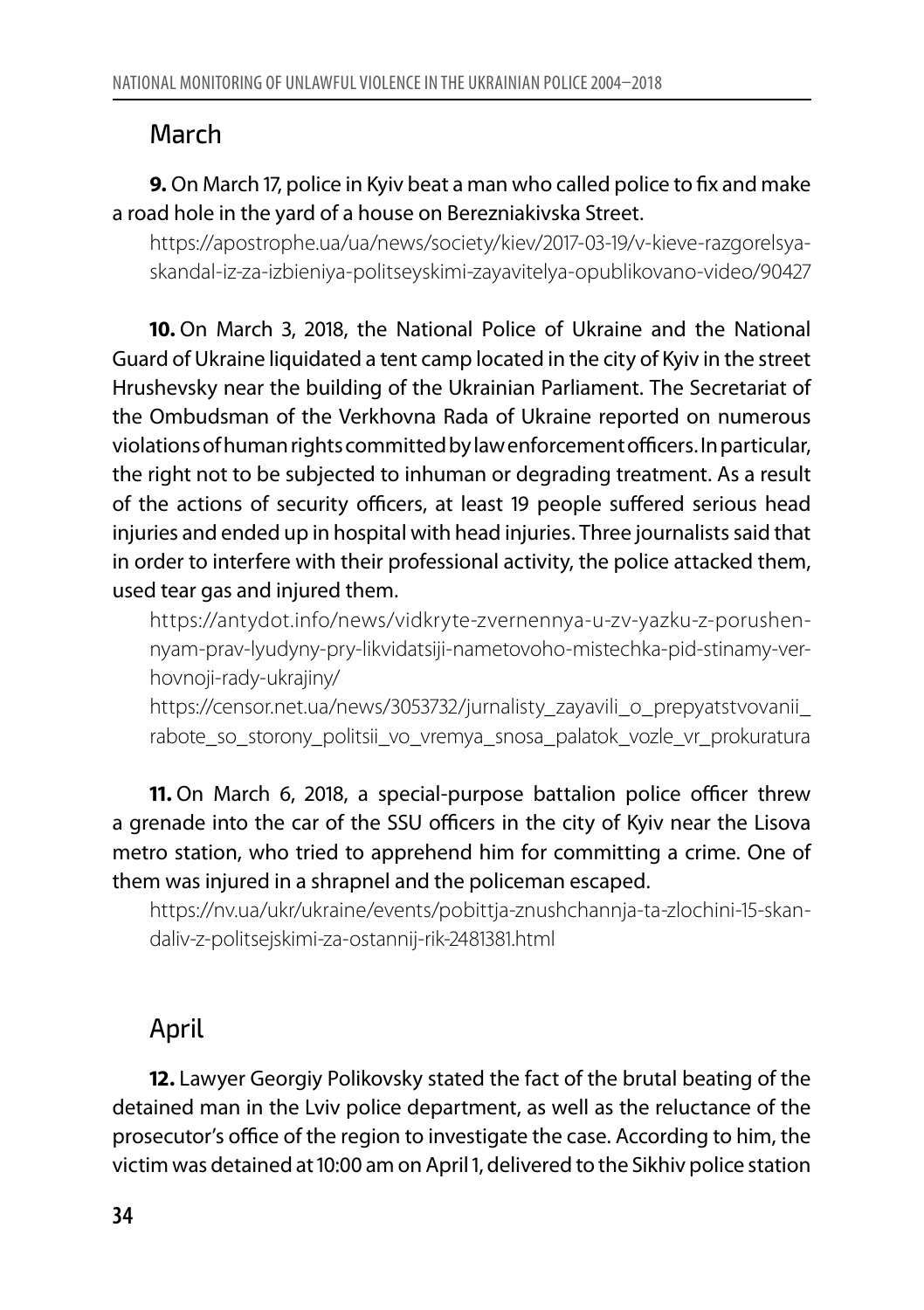of Lviv, and released from there only around 3:00 am on April 2, despite the limitation of the time spent in the police department. On the night of April 2, the detainee was brutally beaten. The lawyer posted pictures that clearly show the traces of the sticks. After the beating, on April 3, the man turned to a lawyer, and the prosecutor's office of the Lviv region filed a complaint about committing a criminal offense by police officers.

https://apostrophe.ua/ua/news/society/accidents/2018-04-10/v-seti-rasskazali-o-jestokom-izbienii-zaderjannogo-v-politseyskom-uchastke-lvova-opublikovanyi-foto/126692

**13.** In April 2018, in Dnepropetrovsk region, two police officers abused a man for 9 hours. According to prosecutors, law enforcement officers demanded from the citizen the return of the car which he bought from his acquaintance without proper re-registration. The captain and the police sergeant beat the man with his hands and feet on his head and torso, and after the victim fell, held him on the floor, with his feet and feet on his head and face. After handcuffing the man, law enforcement officers brought him to the police station, where they took personal belongings (mobile phone, payment card, etc.) and, threatening with a baseball bat, forced him to sign two blank sheets of paper.

https://dniprograd.org/2018/04/06/na-dnipropetrovshchini-politseyski-9-godin-katuvali-cholovika\_66542

**14.** In April 2018, a passerby in the city of Zaporizhzhya made a video of a patrol police officer kicking a young man with no resistance. At the same time, other police officers present at the scene calmly watch the unlawful actions of their colleague and do not even try to stop her. According to the author of the video, the reason for the beating was that the man argued with law enforcement officers and required them to treat him with respect.

https://politeka.net/ua/news/639365-spivrobitnitsya-politsiyi-pobila-lyudinucherez-prohannya-perejti-na-vi-kadri-svavillya/

**15.** In April 2018, in Chernihiv, a police officer returning from service made a remark to a group of intoxicated men. As a result, there was a conflict that escalated into a fight during which one of the civilians was fatally injured.

https://cn.npu.gov.ua/news/novini/v-chernigovi-pid-chas-napadu-na-policzejskogo-smertelno-travmuvavsya-cholovik/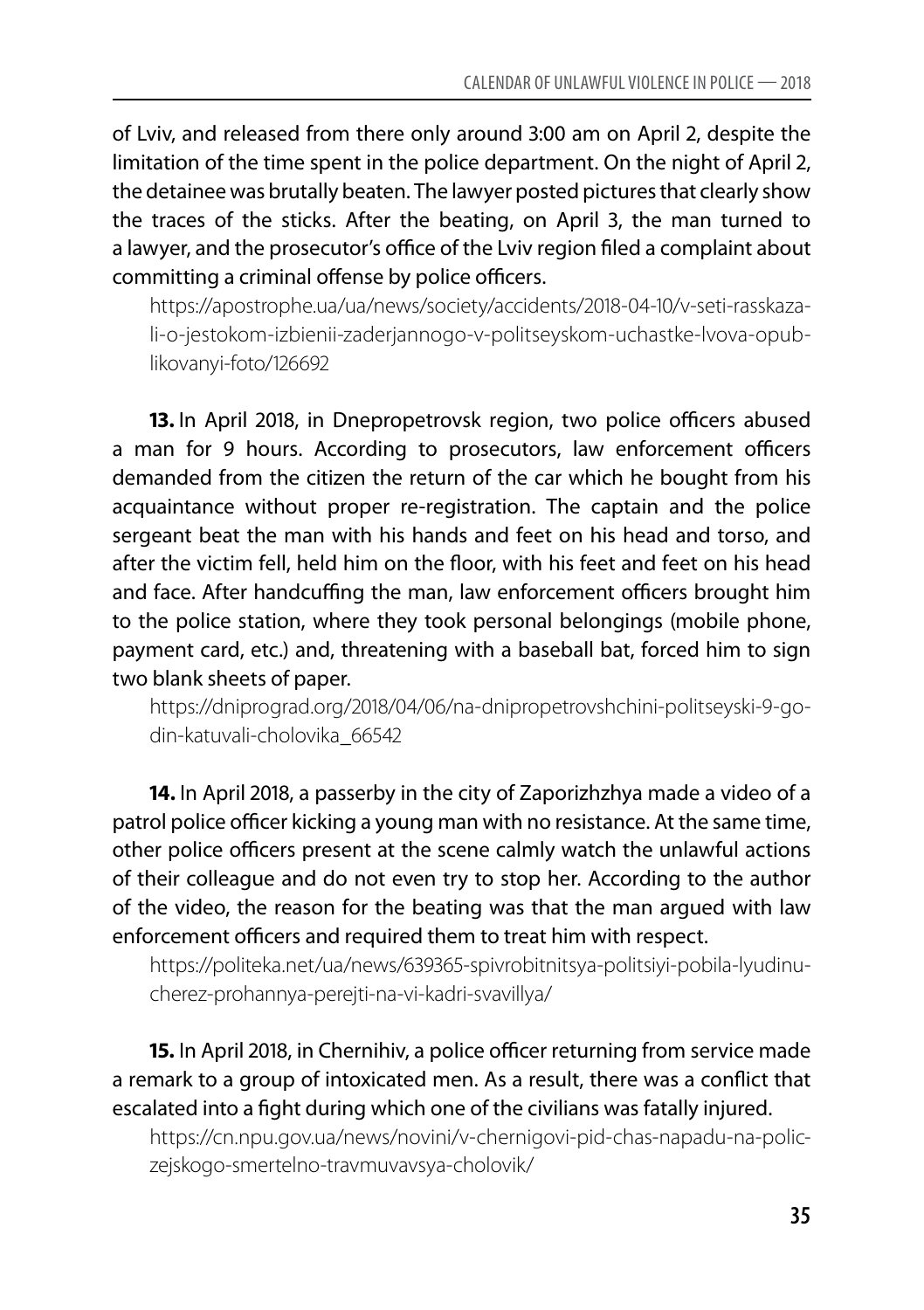**16.** In April 2018, police detained a local resident on suspicion of committing a crime in the town of Mykhailivka, Zaporizhzhya region. Police officers took the detainee out into the forest area, where they were brutally beaten with arms and legs and tortured with electric shock, seeking confession.

https://368.media/2018/04/30/v-zaporozhskoj-oblasti-politsejskie-zverski-izbivali-muzhchinu-i-pytali-elektroshokerom/

**17.** On April 14, in the village of Ruban, Vinnytsia region, a police captain wounded a lieutenant in the eyes of forty pupils during an open lesson where law enforcement officers were to talk about the specifics of their work. One of the police officers was the attacker and the other was showing the children how to protect themselves from the knife. The latter knocked the colleague on the floor and in an instant fired a shot, the bullet hit the victim in the abdomen. The man was heavily injured hospitalized.

https://nv.ua/ukr/ukraine/events/u-vinnitskij-oblasti-politsejskij-pidstrelivkolehu-pid-chas-vidkritoho-uroku-u-shkoli-2464229.html

**18.** In Vinnytsia, on 19 April 2018, a conflict arose between a patrol car crew and a driver who made a police remark. In response, patrolmen pulled the man from his car, threw him on the ground, handcuffed him, and twisted his hands. After that, the police independently searched the interior of the detainee's car, and then intentionally broke the video recorder, which recorded suspicious actions of the law enforcement officers.

https://uapress.info/uk/news/show/168472

**19.** In the city of Mykolaiv, on April 22, 2018, police officers beat a man who called them to settle a domestic conflict with his parents. The man told that, police removed his bodycams and then struck him with about 20 punches to the head, demanding that he leave his parents' yards and "live with friends for a while". After he lost consciousness, the police left. The next day, the victim went to the hospital, whose doctors were diagnosed with a fracture of the nose, a concussion, multiple injuries to the soft tissues of the face, damage to both ear cords.

https://korabelov.info/2018/05/83863/

**20.** To the hospital of the city of Mykolaiv on April 24, 2018 with numerous injuries, including a fracture of pelvic bones, was delivered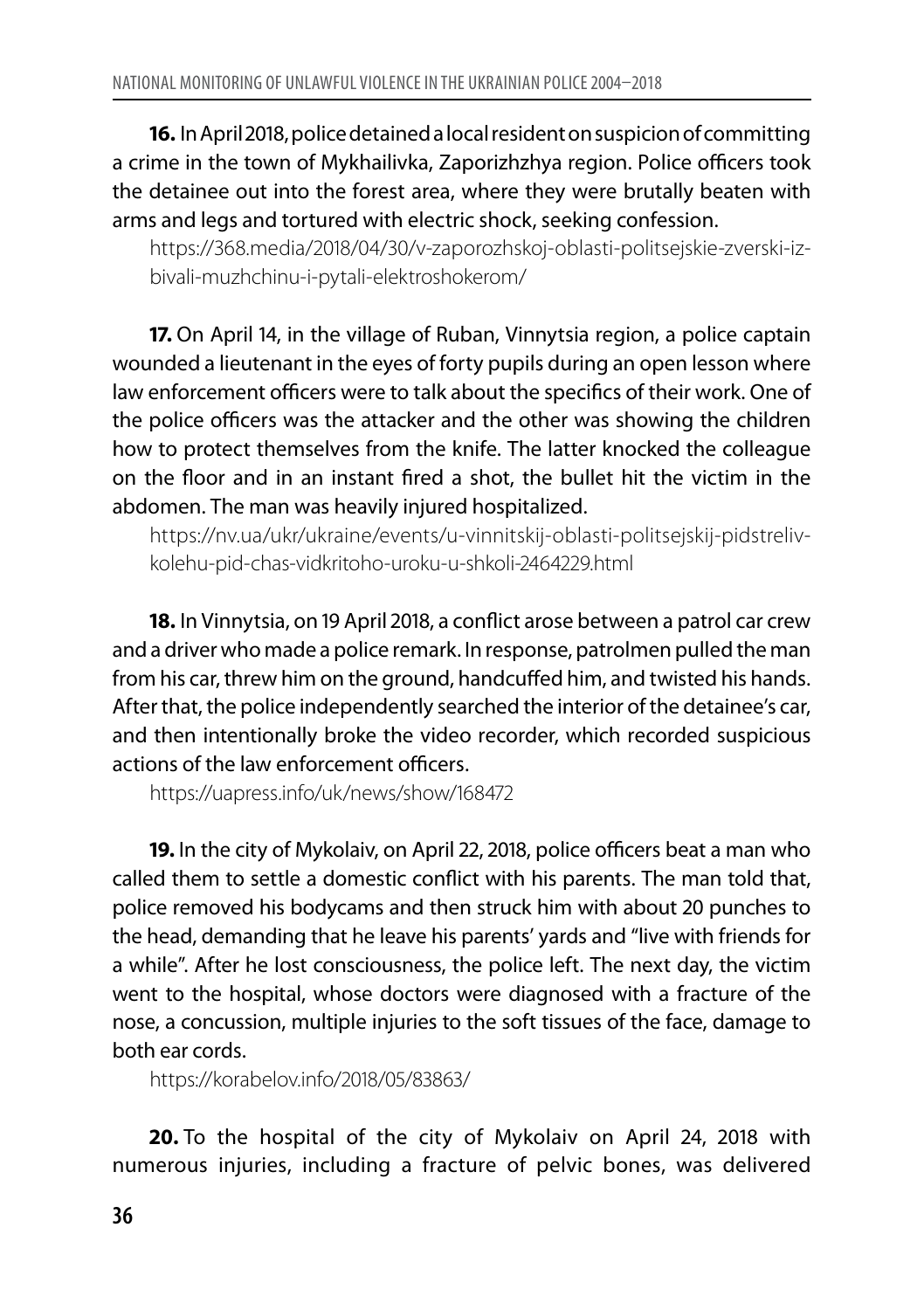24-year-old man who reported that he was detained by police for the conflict near the cafe. The guy told that after the detention, the police first beat him in a police car, and after arriving at the police department four officers continued beating him, striking him with his hands, feet and metal handcuffs. Later, according to the victim, he was again put in patrol car, taken out of town and in a helpless condition landed directly on the highway in an unknown place.

https://novosti-n.org/news/read/142571.html

**21.** On April 24, 2018, the Prosecutor's Office of the Kyiv Region detained three police officers from the Vasylkiv police department, who sold a psychotropic substance amphetamine to a citizen and then beat him, demanding to pay 20,000 UAH for "avoiding" the criminal prosecution.

https://vesti-ukr.com/kiev/287023-pod-kievom-politsejskie-prodavali-amfetamin-i-vymohali-u-svoikh-klientov-vzjatki

**22.** On 25 April the Prosecutor's Office of the Dnipropetrovsk region approved and sent to court the indictment against two inspectors of the Directorate of the Patrol Police of the city of Dnipro for abuse of power.

It was established that in July 2017, the mentioned patrol officers, having entered into a preliminary conspiracy, unreasonably stopped the HONDA CR-V vehicle and offered the driver to get out of the car and provide documents. On refusal of the latter (the man understood the unlawfulness of the actions of law enforcement officers) patrolmen released tear gas into his face, and then began to squeeze his neck with considerable force. In this way, suppressing the will to resist, the police officers pulled the victim from the car, threw him on the ground and inflicted about 30 blows on his torso and head.

In order to give their unlawful acts a legitimate appearance and to improve performance, the police deliberately drafted the false official document a protocol on an administrative offense against a man, allegedly for operating a vehicle while intoxicated (despite the persistent demands of the latter in the presence of a lawyer).

https://www.gp.gov.ua/ua/reegions\_news\_detail.html?\_m=publications& c=view&\_t=rec&id=228227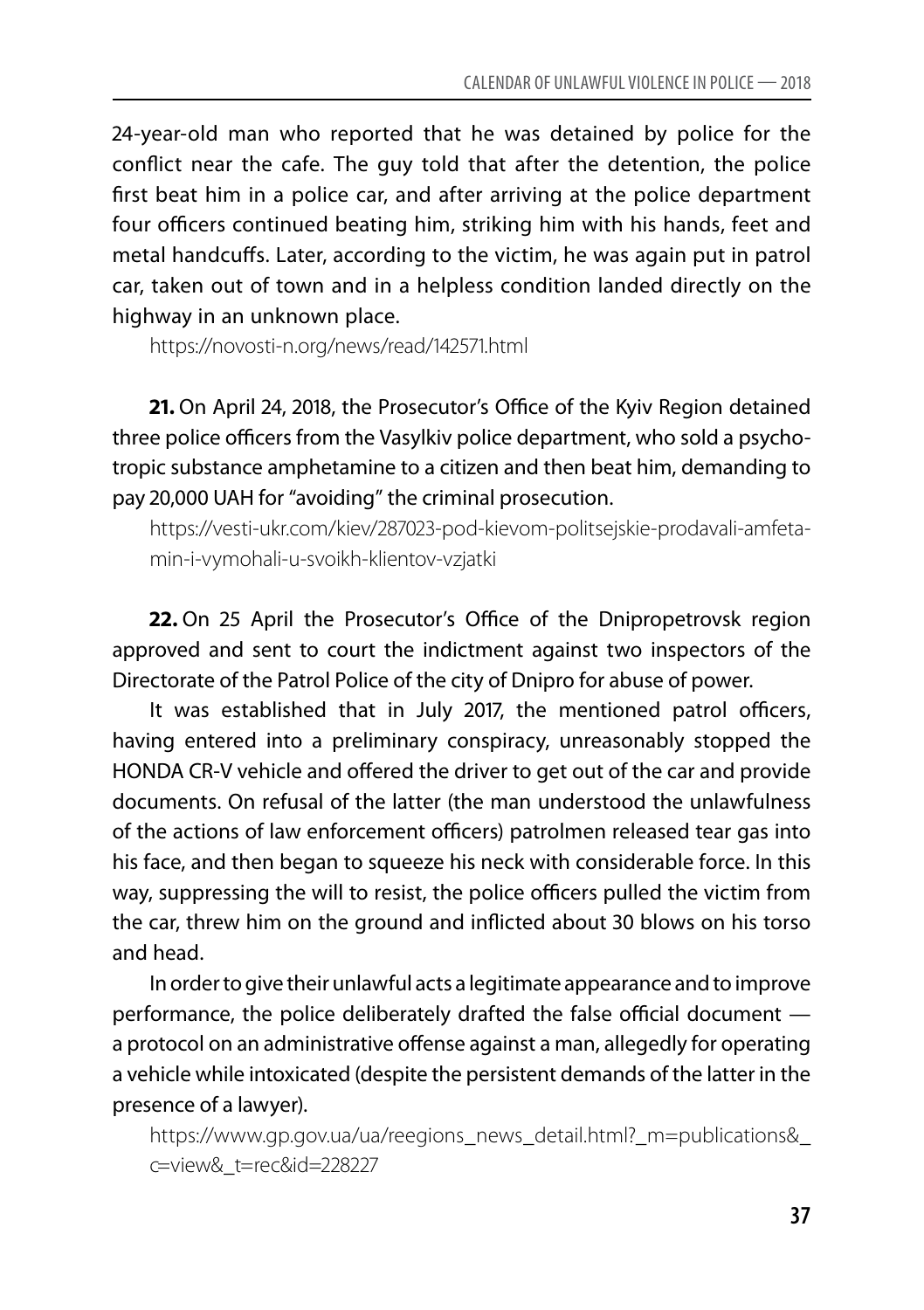#### May

**23.** In the city of Sumy on May 13, an eyewitness recorded on his cellphone how a patrol police outfit (man and woman) mocked a drunken man who did not resist, but sat on a bench near an apartment building. The video has caused a lot of public outcry because it shows a smiling woman beating a man's ankle and intentionally stepping on his foot, squeezing his fingers in order to cause suffering. In March 2019, the said employee was sentenced to 3 years' imprisonment with delay of 2 years.

https://ostannipodii.com/a/201903/ogolosheno\_virok\_schodo\_patrulnoyi\_ yaka\_znuschalasya\_nad\_bezzahisnim\_u\_sumah-100017829/

**24.** In Kyiv City, in May, passers-by filmed the actions of a group of police officers while detaining the offending driver. The video shows law enforcement officers pulled a man out of a car, knocked him on the ground, and then one of them kicks a lying man with his foot.

https://sud.ua/ru/news/ukraine/118379-kopy-v-kieve-zhestoko-izbili-nogamivoditelya-video-poyavilos-v-seti

#### June

**25.** In the village of Kuta, Ivano-Frankivsk region, on June 28, two police officers beat a man at a gas station. As a result of the beating, the injured victim appeared in the Kosiv Central District Hospital. Immediately after the opening of the case, an investigation was assigned. During the inspections, it was found that two officers of the Vyzhnytsia police station, aged 22 and 27, were involved in the beating. According to the findings of the investigation, the decision was made to fire both of those involved in the incident from the police.

http://promin.cv.ua/2018/07/20/dvoie-bukovynskykh-politseiskykh-napidpytku-zhorstoko-pobyly-cholovika.html

**26.** In the city of Lyman, Donetsk region, on June 28, a patrol officer in his free time was in a cafe where he quarreled with two men. During the conflict, officer inflicted one of each with one stab wound. The policeman was detained and both victims were taken to hospital and operated.

https://don.gp.gov.ua/ua/news.html?\_m=publications&\_c=view&\_ t=rec&id=232274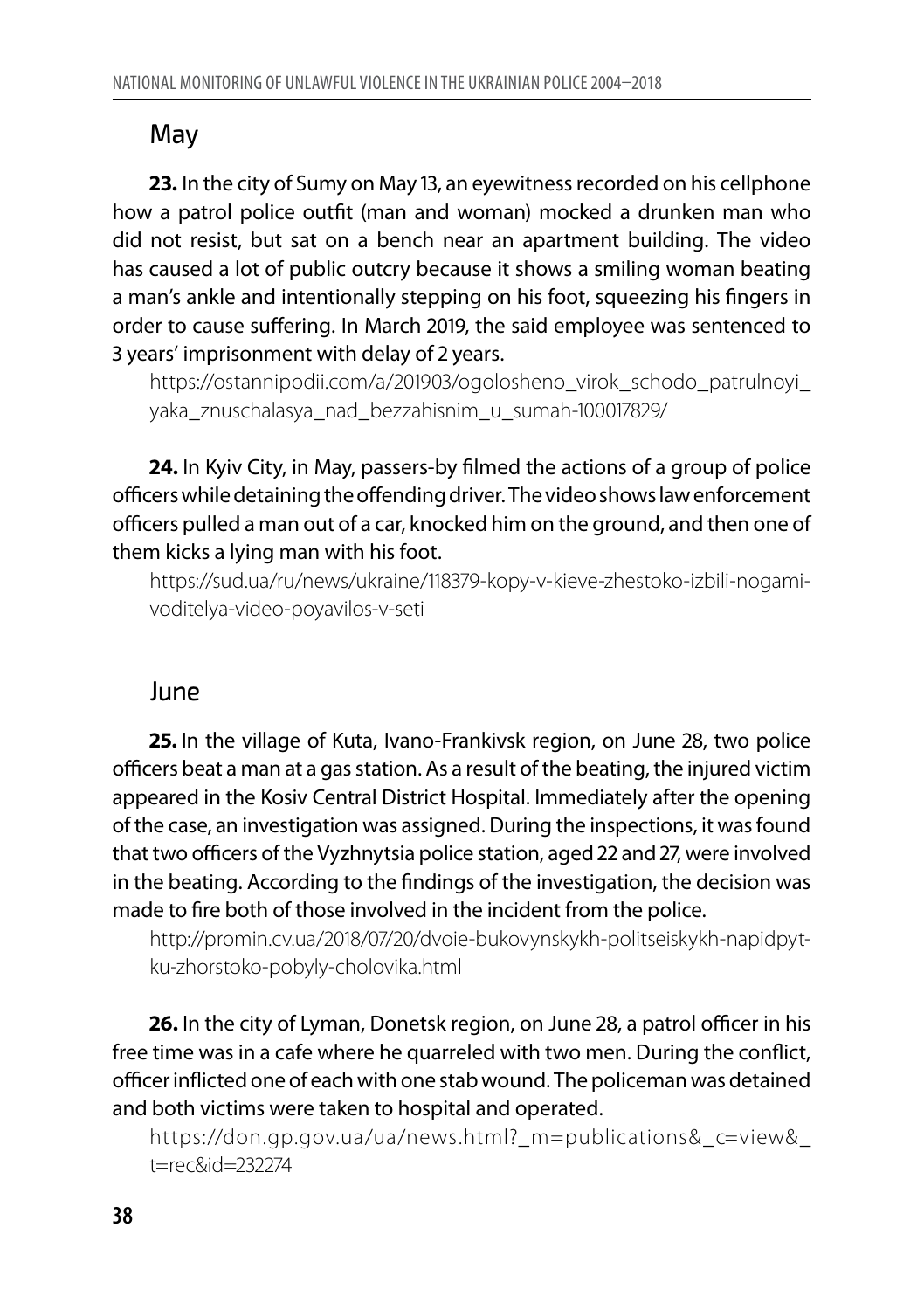**27.** In June, patrolmen in the City of Mariupol tried to apprehend a man who had been drinking beer near a child playground. After a brief conversation, the patrolman suddenly hit the person on the head and knocked him down. Such use of force, in violation of the requirements of the law, was carried out by the police without warning. Subsequently, police handcuffed the detainee and, despite the presence of children and indignant witnesses, treated him excessively cruelly — twisted his arms and threw him on the ground.

https://dn.depo.ua/ukr/mariupol/u-mariupoli-policeyski-na-ochah-ditinivdarili-cholovika-yakiy-ne-chiniv-opir-video-20180620793430

#### July

**28.** In the village of Matroska, Izmail district, Odesa region, on the night of July 2 to 3, police officers beat a driver for requiring them to present themselves and present their documents. Having stopped the car of the victim, officers demanded to provide them an opportunity to inspect the car, but, as the man noted, thus refused to show the official documents. Such a lawful request provoked an inadequate response from the police. They got gas canisters and sprayed tear gas through the open windows and, unlocking the car door, began to kick the driver and the passenger. Then they pulled the driver from behind the wheel, knocked him down on the asphalt and began to twist his hands behind his back, while offending him in obscene form. Another police officer tried to get the passenger out of the car. Picking up the gun, the police officer started hitting them on the car.

https://bessarabiainform.com/2018/07/bestseremonnost-ili-bespredel-patrulnye-politsejskie-izmaila-izbili-voditelya-za-prosbu-predyavit-dokumenty/

**29.** Policemen in Kharkiv beat a man at a train station on July 9. A video was posted on the Internet as one of the law enforcement officers in Kharkiv hits a man at a train station for fun. The policeman sayd: "Hold your hands to your forehead" and then punches him there. From the blow the man almost falls from his feet on what the police officer says: "Hurts?". An eyewitness filmed as a police officer pointing to a man where he needed to go, then kicking him and punching him in the face. Following an internal investigation, senior sergeants and corporals from the patrol police sector were fired from police. Their immediate leader — the platoon commander — has been warned with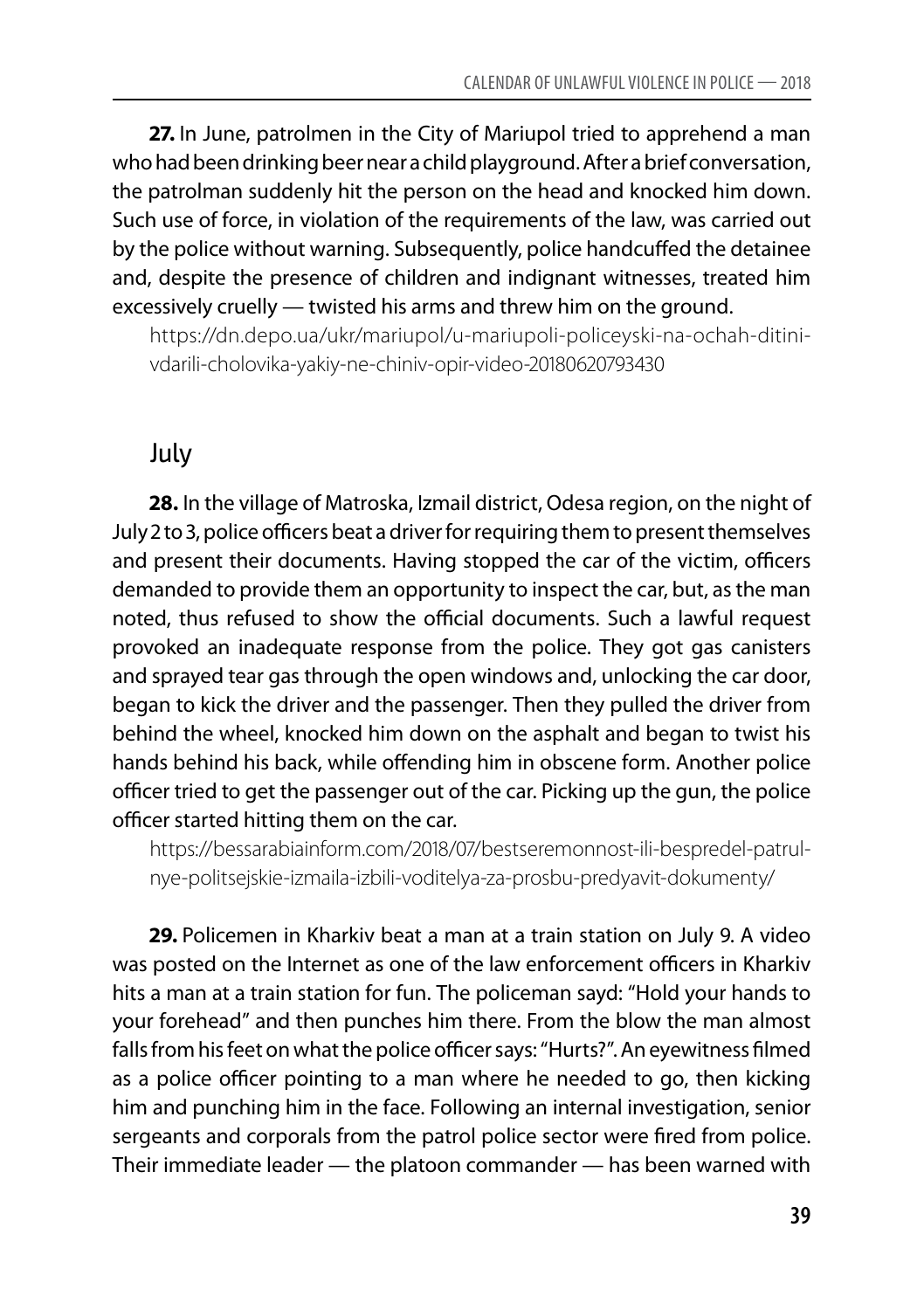disciplinary notification. In addition, the chief of the Kholodnogorsk Police Department received a stern warning about the need to observe subordinate personnel of official discipline and rights and freedoms of citizens.

https://ukranews.com/ua/news/572711-policeyski-v-kharkovi-pobyly-cholovika-na-vokzali-v-merezhi-opublikovano-video

**30.** In July 2018, four police officers detained a man at a subway station in Kharkiv. Officers dragged the detainee to the police room at the station and beat him to unconsciousness. According to the prosecutor's office, bullying and unlawful violence were used regularly by these police officers. So, another policeman delivered to the police room smashed a chair into the head, beat him with his legs and arms on his torso and head. The same officers forced the detained citizens to pay undue benefits for their release. Subsequently, the prosecutor's office criminalized the commission of a crime (abuse of power by a law enforcement officer who was accompanied by violence and the wrongful gain of an official) by six police officers in five episodes.

https://khar.gp.gov.ua/ua/news.html?\_m=publications&\_c=view& t=rec&id=238112

**31.** In July 2018, in the City of Kyiv near the BILLA supermarket, police officers detained a minor for picking up goods but did not pay for them by leaving a cart near the cash desk (a teenager claimed that the cashier had closed the cashier at this time). As the juvenile told, the police officers handcuffed him and put him in a patrol car where he was beaten. A video recording of the young man's story showed the presence of saddles on his face.

https://antikor.com.ua/articles/251082-v kieve politsejskih obvinili v izbienii\_podrostka\_huliganivshego\_v\_supermarkete

**32.** In July 2018, a police officer beat a man in the Kyiv City near the Kontraktova Square metro station. The corresponding video on July 10, witnesses of the event posted on the Internet. It shows him sitting on the floor, trying to get up, grabbing a policeman's clothes, after which he begins vigorously beating him with a rubber stick. Subsequently, after unsuccessful attempts to bring the man to his feet, a police officer with an employee of the subway simply dragged him to the floor.

https://ua.korrespondent.net/city/kiev/3988584-u-stolychnomu-metro-politseiskyi-pobyv-cholovika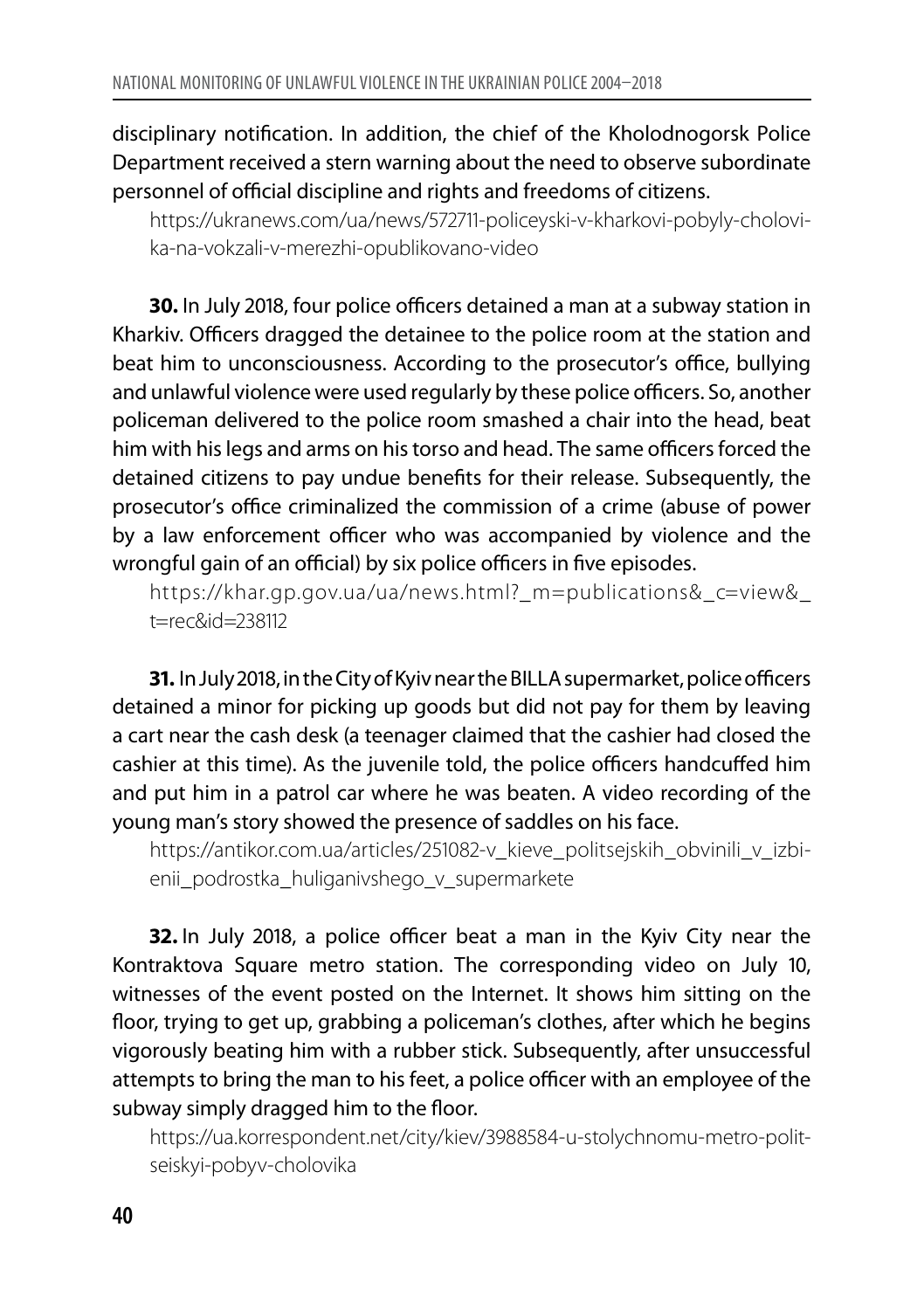**33.** In Kropyvnytskyi City, on July 17, police officers detained the coach of "FC Olimpic", who had entered into a dispute with them and did not behave politely. However, the video of the incident, posted on the Internet, shows that the police exercised physical force in violation of the law — without any warning and disproportionately to the violation.

https://antikor.com.ua/articles/249296-u kropivnitsjkomu politsejsjki horstko\_zalamali\_trenera\_futboljnoji\_komandi

**34.** Near the village of Nizhny Vorota, Transcarpathian region, on 20 July 2018, two young men were killed by officer who returned home at night. One of the victims told that during the beating he lost consciousness, and when he was quiet, no one else was on the spot. The ambulance crew summoned him to the hospital. Another man was taken to Svalyava by police, taken to the woods, injured there and left in danger. Similar actions of officers caused indignation at local residents who blocked the Kyiv-Chop highway in protest.

https://antikor.com.ua/articles/249426-na\_zakarpatti\_-\_spravhnij\_bunt\_ politsejsjki\_horstoko\_pobili\_molodj\_ljudi\_v\_ljuti

**35.** During a protest rally against the construction at Osokorki District in Kyiv on July 28, a police officer used tear gas against an Associated Press photojournalist who had a press badge on his chest and recorded the confrontation between police and "National Corps" representative. For their part, detained activists said that after being detained, they were loaded onto a bus where police officers humiliated them, beat them up and refused to provide water and medical assistance.

https://censor.net.ua/photo\_news/3078951/nikto\_ne\_ispolzoval\_slezotochivyyi gaz\_politsiya\_ob\_intsidente\_s\_postradavshim\_na\_osokorkah\_jurnalistom https://antikor.com.ua/articles/250568-politsija izbila natsionalistov i nazvala ih avakovskimi psami - natskorpus

#### August

**36.** In August 2018 in the village of Tarutino, Odessa region, an armed police officer punched a man in the face and threw out a cellphone from a man's hand, using which he filmed a police officer beating a minor.

https://lb.ua/society/2018/08/06/404529\_odesskoy\_oblasti\_politseyskiy.html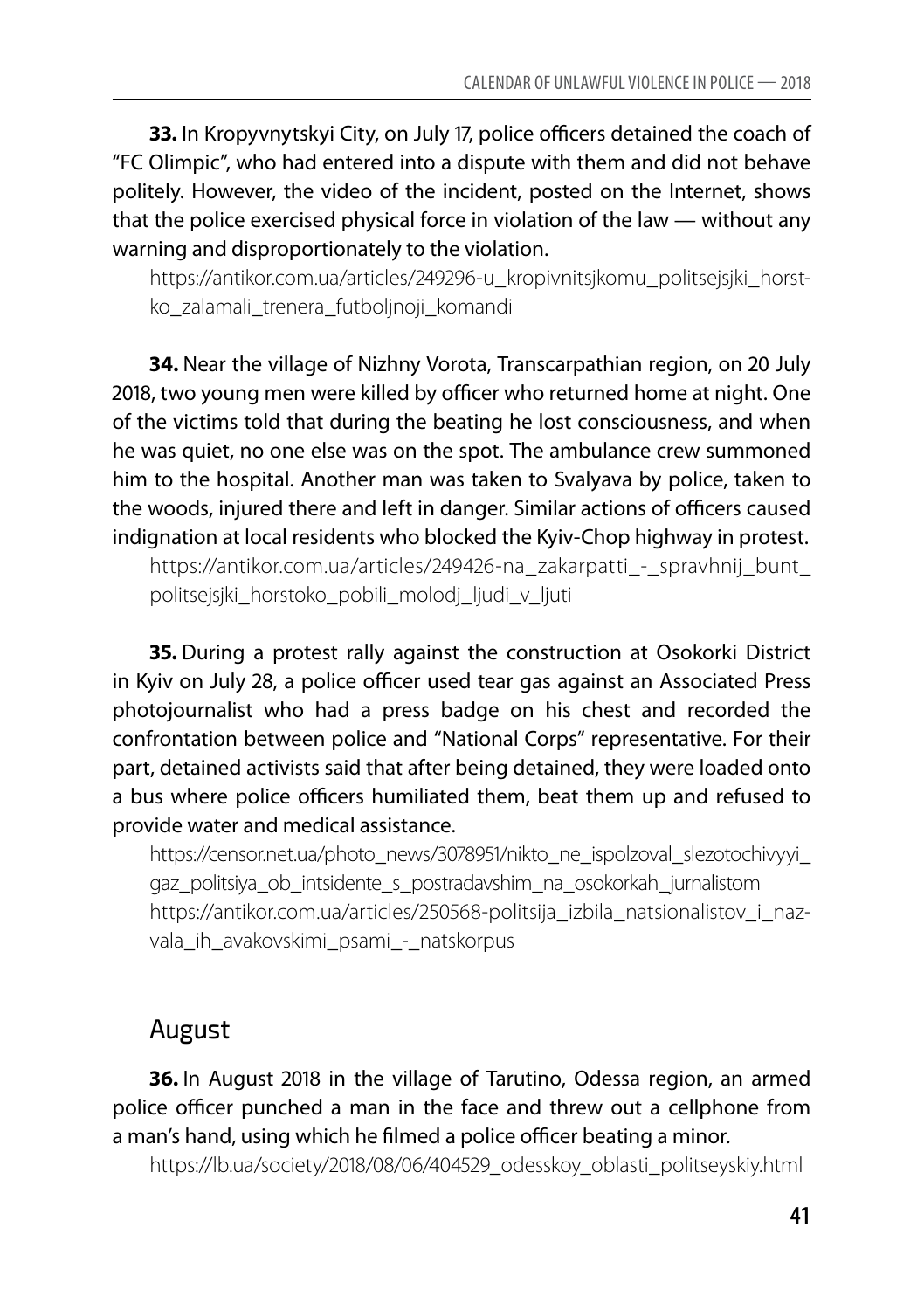**37.** On August 1, the Prosecutor's Office of the Kharkiv region brought to court the case of police officers, who punched and insulted the confession of guilt on underage students. Two boys (born in 1999) attended a concert held at the University Stadium. To better see the scene, the students climbed onto a concrete slab near the playground. The police, who were nearby, did not like it. They approached the teenagers and ordered them to descend to the ground, and they refused. Offisers grabbed guys by hands and began to pull to a precinct. On the porch, police unscrewed the students' hands, beat them and strangled them, and eventually dragged them to the premises. Harassment continued in the office. Officers "knocked out" students of confession in committing hooliganism. According to the findings of the examination, the students sustained injuries (one of the victims suffered a concussion, a facial and body bruise, the other received many bruises).

https://khar.gp.gov.ua/ua/news.html?\_m=publications&\_c=view& t=rec&id=234141

**38.** In the town of Illintsi, Vinnytsia region, on 9 August, a family doctor informed the police that he needed intervention in the provision of medical assistance to a 45-year-old mentally ill patient. Doctors and locals told officers who arrived at the scene that the man had run away and was carrying a knife. The patient was found in the street near a local pond. The police began negotiating with him, but after the man threw himself with a knife at one of the officers, he was shot dead.

https://www.pravda.com.ua/news/2018/08/10/7188831/

**39.** In the City of Kryvyi Rih, on 9 August 2018, a lawyer, who arrived at the investigative department together with her client, was injured by police officers. "Law enforcement officers were pushing and grabbing a female lawyer, beating her, then pushing her out of the room and tossing her on asphalt. At the same time, her client was dragged into the police force.

https://korrespondent.net/ukraine/3999344-v-kryvom-rohe-polytseiskye-yzbyly-zhenschynu-advokata

**40.** In Kharkiv City, on August 9, the Prosecutor's Office completed an investigation into police officers who had taken a woman to the forest area to force her to confess to the theft of a telephone. The Prosecutor's Office of the region has sent to the Kyiv district court of Kharkiv an indictment on the fact of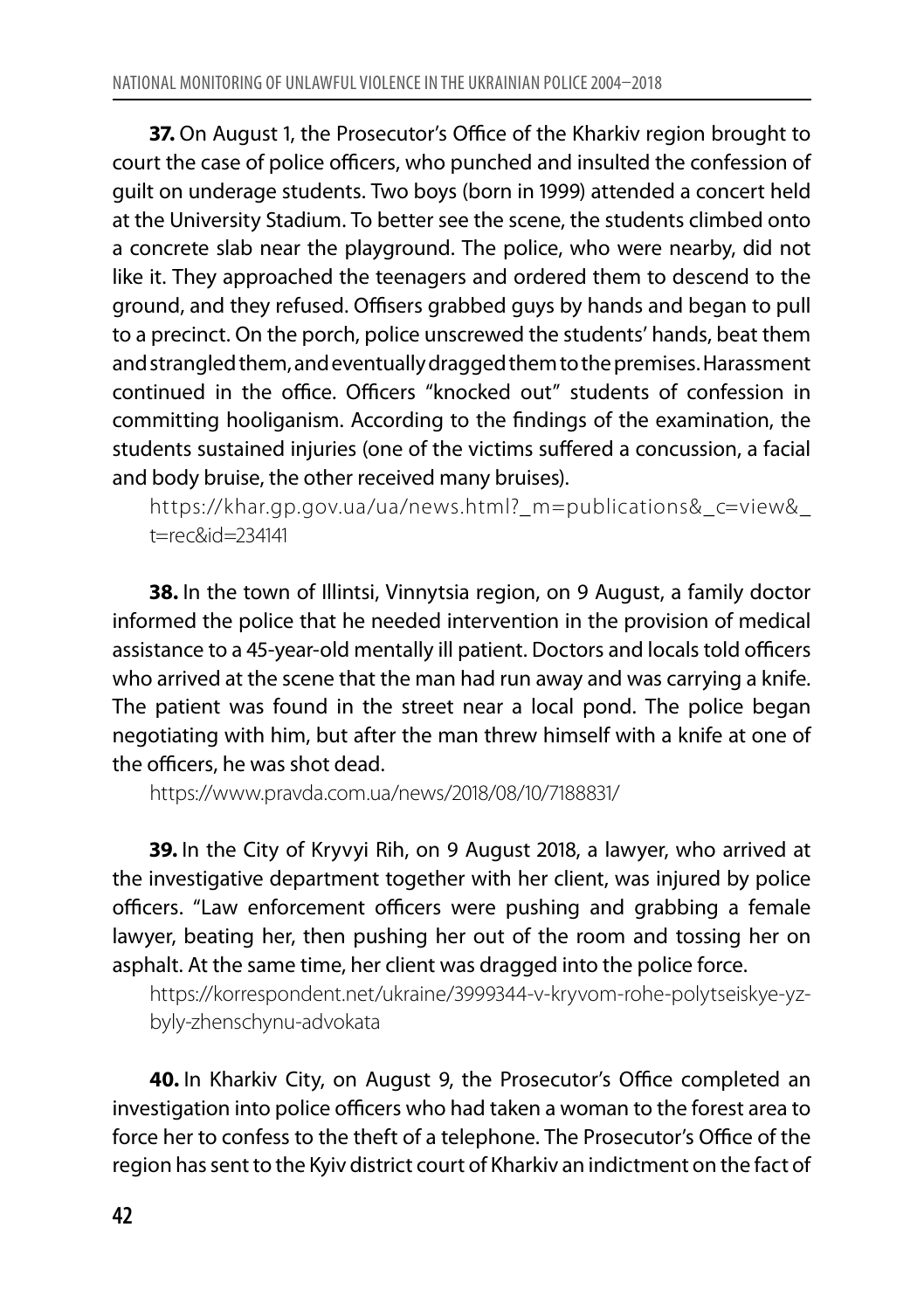exceeding the powers of law enforcement officers by prior conspiracy (Part 2 of Article 28, Part 2 of Article 365 of the Criminal Code of Ukraine) concerning Major and Senior Lieutenant of Police. As the head of department of prosecutor's office of the region Ivan Tarasov told, investigators of prosecutor's office have established that in the beginning of January of this year the 28-year-old senior lieutenant of police summoned to the premises of the precinct 34-year-old woman who was suspected of theft of mobile phone.

https://khar.gp.gov.ua/ua/news.html? m=publications& c=view& t=rec&id=234628

**41.** On a motorway near the village of Pantayivka, Kirovohrad region, on August 24, a 17-year-old guy tried to flee from the patrol police because he had no documents and was driving without a helmet. Officers caught up with the juvenile and struck him with a stick on the head, and after the fall they struck about 20 more blows. The young man received a concussion, numerous body cuts and fractures of his hands as he tried to protect himself from blows.

https://zlatopil.com/investigation/26022-batko-nepovnolitnoho-iakoho-nibyto-pobyly-patrulni-rozpoviv-svoiu-versiiu-podii

**42.** On August, 28 police officers beat a visitor to the "Golden Horseshoe" Lottery facility in Kyiv. At about 4:30 a.m. the police took the man outside and started beating. Despite the fact that the man did not resist, he was splashed with gas and then, it is not clear why, fired into the air from a firearm, eyewitnesses described it and uploaded a video of the incident on the social network.

https://vesti-ukr.com/kiev/300569-na-troeshchine-politsejskie-ustroili-strelbu-i-izbili-posetitelja-loterejki-video

### September

**43.** On September 19, a 39-year-old arrested man committed suicide in a detention cell in the city of Bohodukhiv in the Kharkiv region. "We need to check whether police custody officers have really done everything possible to prevent this situation in police custody," said a representative of the Kharkiv region's prosecutor's office.

https://hromadske.radio/news/2018/09/21/zaareshtovanyy-skoyiv-samogubstvo-u-kameri-izolyatora-na-harkivshchyni-policiya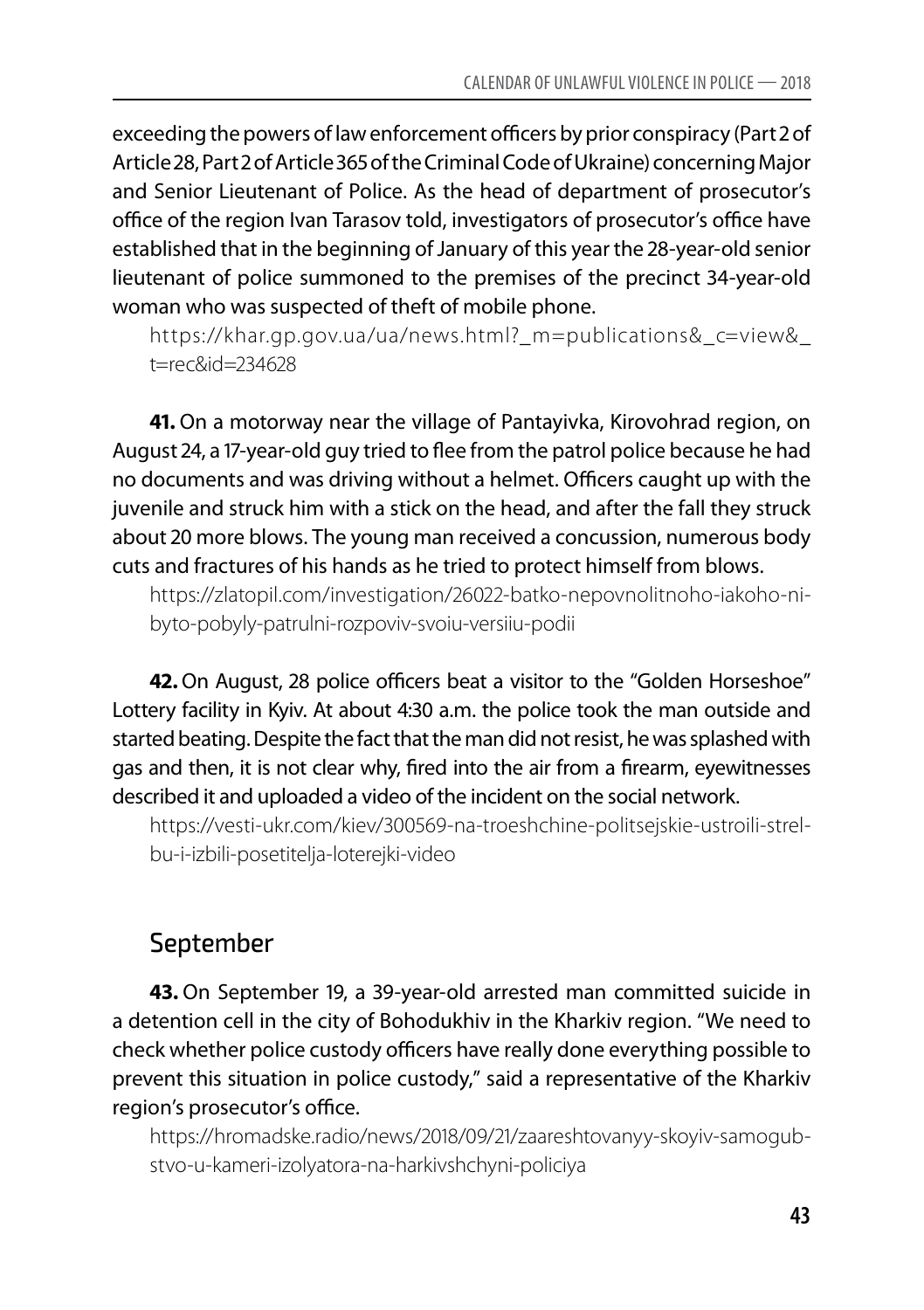**44.** On September, 28 in the Kamyanskoe City of the Dnipropetrovsk region, armed masked policemen entered the territory of Block LLC and, with injuries, detained employees who were taken to the local police department without providing appropriate explanations. On this fact, the local prosecutor's office opened five criminal proceedings.

https://antikor.com.ua/articles/267911-prokuratura\_dnepropetrovskoj\_ oblasti\_prepjatstvuet\_objektivnomu\_rassledovaniju\_nepravomernyh\_ dejstvi

#### **October**

**45.** In October 2018, in the village Polygon of the Zhovtnevyi district of the Mykolaiv region, two detectives of the Ingul Police Department and a patrol police officer of the Mykolaiv region without the permission of the court and the homeowner, armed with wooden bats and a metal golf club, broke into the apartment.

Afterwards, causing him numerous injuries, he was forcibly taken to the police department, where he was tortured all night, demanding to confess to the theft. The prosecutor's office informed the police about the privacy of housing with the use of violence, committing a deliberately unlawful search, committing torture.

https://www.gp.gov.ua/ua/reegions\_news\_detail.html?\_m=publications& c=view&\_t=rec&id=239193

**46.** On October 25, a police officer in the town of Chernivtsi, while out of service, brutally beat a local resident for incorrectly placing his car in the parking lot. The victim with multiple injuries was taken to the neurosurgical unit of the emergency hospital. The fact of the beating was recorded by CCTV cameras.

https://ua.korrespondent.net/ukraine/4027193-u-chernivtsiakh-politseiskyipobyv-cholovika

**47.** On 30 October a police officer has beaten to death a bystander in Chernivtsi.

https://ukr.segodnya.ua/regions/lvov/prohozhego-v-chernovcah-do-polusmerti-izbil-policeyskiy-delo-rassleduet-sbu--1184220.html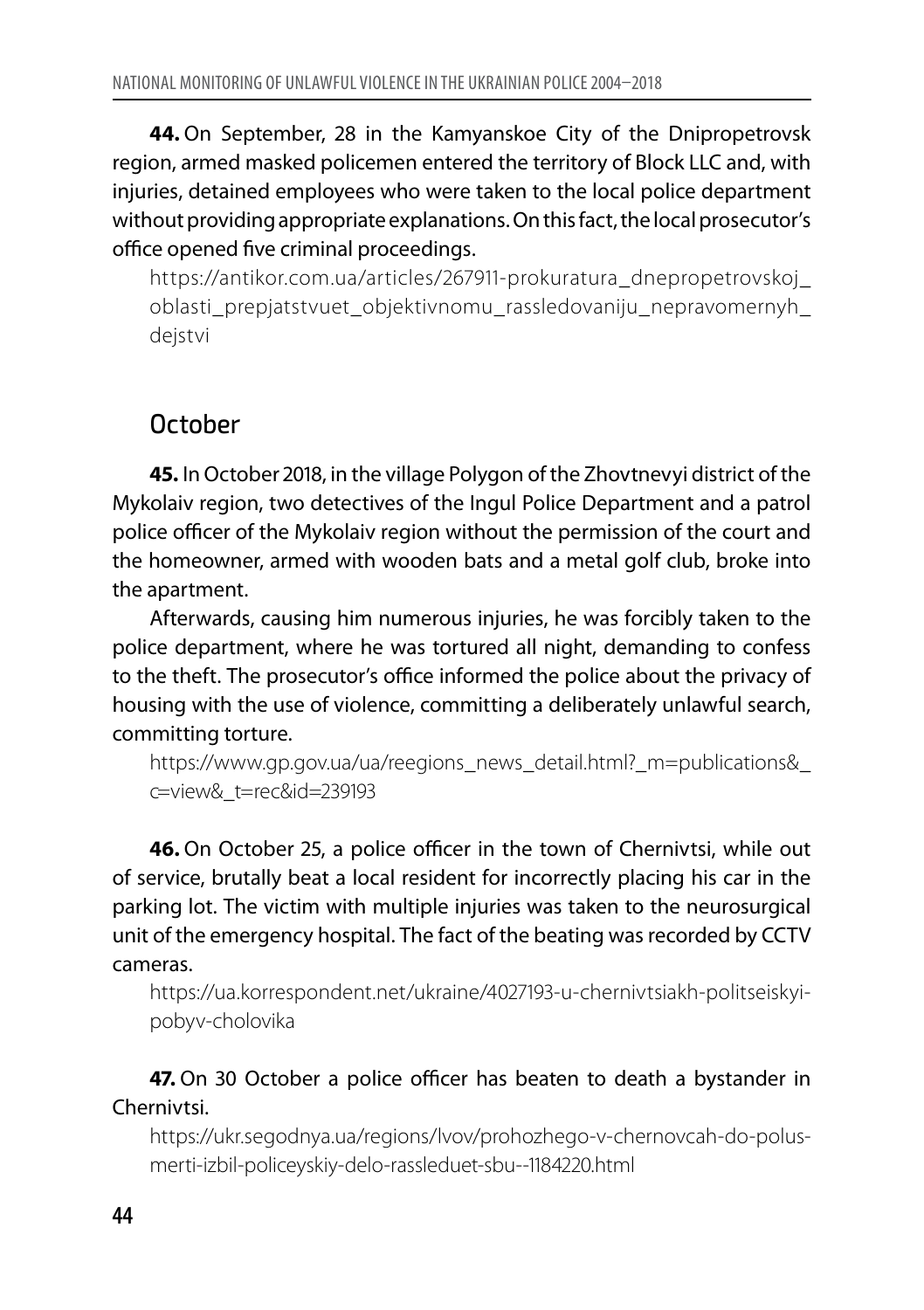#### November

**48.** On November 1, a police officer abducted a driver in Chernivtsi. A man parked a car near the law faculty of a local university. However, the other driver did not like it — his car was behind. The young man came to find out the relationship. He wanted to teach the man what he thought was the wrong parking. He kicked his feet, even when he, after numerous blows, fainted. It has already been established that, indeed, a police officer is involved in the incident.

https://podrobnosti.ua/2267129-u-chernvtsjah-spvrobtnik-polts-pobiv-vodja.html

**49.** In the City of Kyiv, on November 21, at Independence Square, a police officer used tear gas to lawyer, Masi Nayem, who arrived to protect his client, who was protesting against a restaurant in the Trade Unions House. As a result of these actions, the lawyer received an eye burnt.

https://ukranews.com/news/597301-bratu-mustafy-nayema-v-godovshhynumaydana-polycyya-bryznula-gazovym-ballonchykom-v-glaza

**50.** On November,7 2018, in the village of Oleksandrivka of the Kirovograd region, police officers seized and forced a 16-year-old schoolboy to get in their car and then drove him in an unknown direction. Half an hour later, the police returned the boy, explaining that they had confused him with the perpetrator. A schoolboy in a state of shock was immediately taken to a hospital. On examination of the minor, parents and doctors found bruises on his body.

https://politeka.net/ua/news/society/795899-mama-shkolnika-policejskie-svjazali-synu-ruki-i-siloj-zatashhili-v-avto-on-krichal/

#### December

**51.** On the night of December 7, 2018 in the city of Mykolaiv, police brutally beat two men while there were urinating in the street under a tree. One of the victims described the situation as follows: "A minibus stopped by us, and 5 men in black uniform jumped out. We tried to escape, but they caught up us and started beating on the face, trunk and groin. Beat without removing gloves with plastic overlays. When they saw that my blood was flowing on my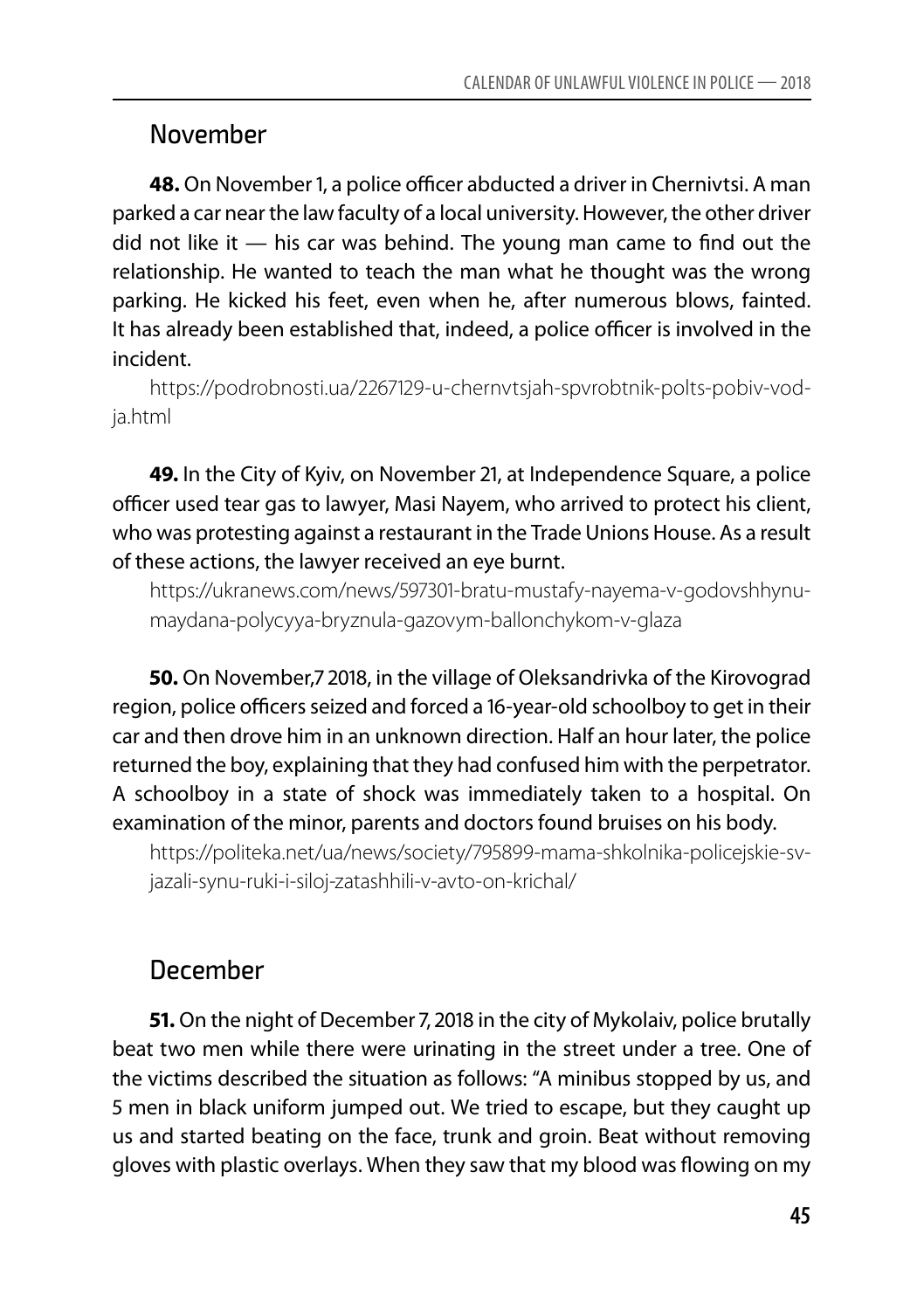face, they brought the machine gun and ordered washing with dirty snow. It ended with the fact that I was drawn up on a bus with a protocol on an administrative offense, issued a warning order and left. An ambulance was called to me and the hospital was diagnosed with damage to the inguinal area of the body".

https://inshe.tv/society/2018-12-08/394237/

**52.** The Chernomorets ultras were beaten by the police on December 8, after the ask for Kremlin repent banner and the names of Ukrainian vessels seized by the terrorist country: Berdyansk, Nikopol, Yani Kapu were hung on the sector of the stadium. Immediately after the match, the ultras were brutally beaten by police forces. People were put face down on asphalt, beaten with their feet and crutches, especially those who tried to ask "for what?"

https://zik.ua/news/2018/12/09/kreml\_pokaysya\_v\_odesi\_politsiya\_pobyla\_ ultras cherez patriotychnyy baner 1465849

**52.** In Kyiv, on December 20, a police sergeant, while being drunk, assaulted a 12-year-old girl in the square and, using a knife, seized her mobile phone.

https://dbr.gov.ua/news/dbr-rozslidue-rozbiyniy-napad-za-uchasti-policeyskogo-na-12-ti-richnu-divchinku

**53.** In December 2018, four Roma women were detained by police at a subway station in Kyiv. They were taken to a police room, after which one of the police officers brutally beat the detainees with a baton. The victim's lawyer claims that after the incident, the women were released, forcing some of them to write a statement of absence of complaints to the police.

https://www.volynnews.com/news/all/u-kyyevi-na-stantsiyi-metro-politseyski-pobyly-zhinok/

**54.** In Odessa, on December 25, 2018, police officers from SWAT team subdivision were involved in the termination of public protests against the construction of the territory of one of the local parks. According to participants of the rally, law enforcement officers acted with excessive use of force, including beating already detained and lying activists with sticks and kicks.

https://24tv.ua/politsiya\_skandalno\_rozgromila\_miting\_proti\_zabudovi\_i\_ zatrimala\_aktivistiv\_u\_odesi\_ganebni\_foto\_n1086228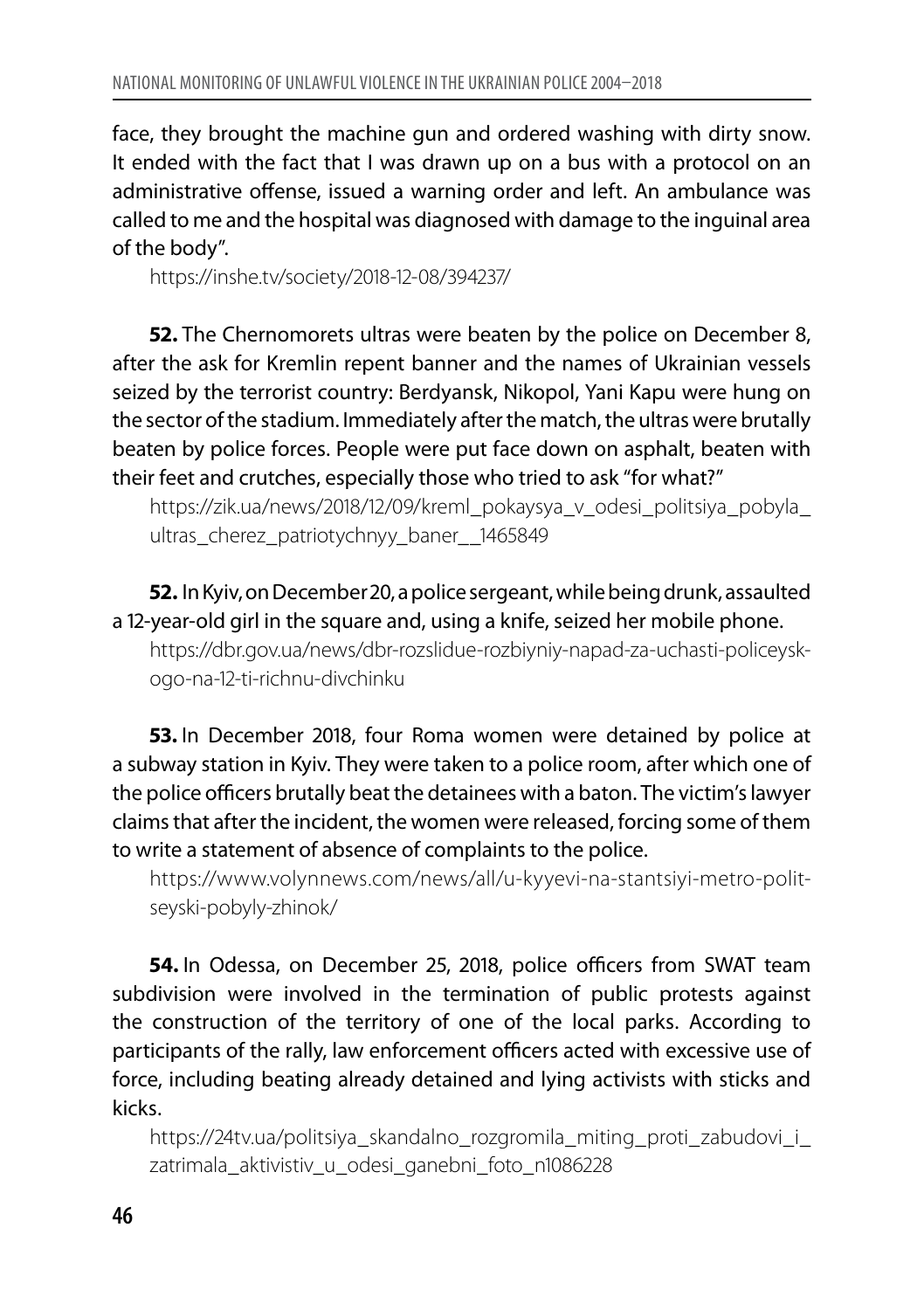**55.** In the city of Kremenchuk, Poltava region, on December 27, 2018, four police officers, being drunk, assaulted a bystander and injured him. After that, they took possession of the victim's money and assets. According to this fact, criminal proceedings under Part 2 of Art. 365 of the CCU (abuse of power or authority by a law enforcement officer).

https://dbr.gov.ua/news/slidchi-dbr-zatrimali-chotirokh-policeyskikh-kotrivchinili-rozbiyniy-napad

**56.** In Kyiv, on December 27, two patrolmen beat an 81-year-old Antonov design bureau employee, who was cheated with a currency swindler. After the beating, the elderly man was handcuffed and dragged to a patrol car, where, inspecting his briefcase, law enforcement officers realized that they had seized the wrong person. As a result of the attack, the aircraft designer received a concussion, his tooth and back were damaged. According to witnesses, ambulance crews were called to the victim by the passers-by as police ignored his injuries.

https://nv.ua/ukr/ukraine/events/u-kiyevi-pobili-81-richnogo-aviakonstruktora-kb-antonov-prokuratura-pidozryuye-policeyskih-50000607.html

**57.** In December 2018, a group of people was brought to one of the police departments of the City of Zaporizhzhya to investigate the incident between them. One of the detainees expressed dissatisfaction with police actions. As a result, a conflict arose between police officer and a man during which a police officer involuntarily applied force to an opponent. The examination established an open fracture of the bone of the nose. It is worth noting that one of the courts in the city of Zaporizhzhya is already considering the case on charges of the same police officer in a similar criminal offense, that is, he did not do similar actions for the first time.

https://dbr.gov.ua/news/zaporizkomu-patrulnomu-zagrozhue-do-8-rokivvyaznici-za-nepravomirne-zastosuvannya-sili